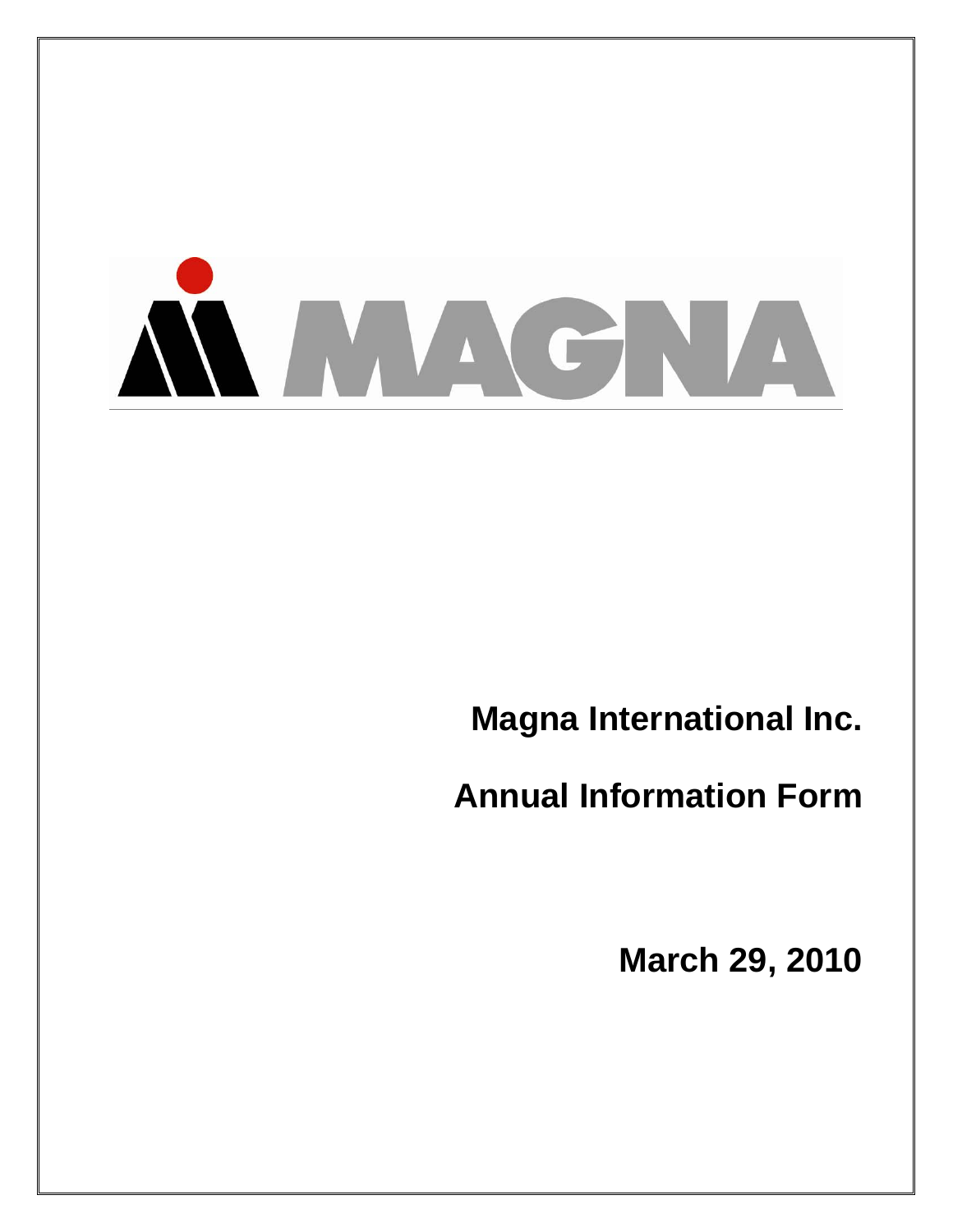# **MAGNA INTERNATIONAL INC.**

# **ANNUAL INFORMATION FORM**

# **TABLE OF CONTENTS**

|                 |                                                             | Page           |
|-----------------|-------------------------------------------------------------|----------------|
|                 | FORWARD-LOOKING STATEMENTS                                  |                |
| ITEM 1.         | <b>CORPORATE STRUCTURE</b>                                  | 1              |
| ITEM 2.         | <b>GENERAL DEVELOPMENT OF THE BUSINESS</b>                  | 1              |
|                 | <b>OVERVIEW</b>                                             | $\overline{1}$ |
|                 | RECENT TRENDS IN THE AUTOMOTIVE INDUSTRY                    | 4              |
|                 | <b>OUR BUSINESS STRATEGY</b>                                | $\,$ 6 $\,$    |
|                 | OPERATING STRUCTURE AND PRINCIPLES                          | 8              |
|                 | RECENT DEVELOPMENTS IN OUR BUSINESS                         | $\overline{9}$ |
| ITEM 3.         | DESCRIPTION OF THE BUSINESS                                 | 11             |
|                 | <b>PRODUCTS AND SERVICES</b>                                | 11             |
|                 | RESEARCH AND DEVELOPMENT                                    | 23             |
|                 | <b>MANUFACTURING AND ENGINEERING</b>                        | 23             |
|                 | <b>HUMAN RESOURCES</b>                                      | 24             |
|                 | <b>COMPETITION</b>                                          | 26             |
|                 | <b>SALES AND MARKETING</b>                                  | 27             |
|                 | <b>ENVIRONMENTAL MATTERS</b>                                | 27             |
|                 | <b>INTELLECTUAL PROPERTY</b>                                | 29             |
|                 | <b>RISK FACTORS</b>                                         | 30             |
| ITEM 4.         | <b>DIVIDENDS</b>                                            | 37             |
| ITEM 5.         | DESCRIPTION OF CAPITAL STRUCTURE                            | 38             |
| ITEM 6.         | <b>MARKET FOR SECURITIES</b>                                | 40             |
| ITEM 7.         | DIRECTORS AND EXECUTIVE OFFICERS                            | 41             |
| ITEM 8.         | <b>CORPORATE CONSTITUTION</b>                               | 44             |
| ITEM 9.         | <b>LEGAL PROCEEDINGS</b>                                    | 46             |
| <b>ITEM 10.</b> | INTERESTS OF MANAGEMENT AND OTHERS IN MATERIAL TRANSACTIONS | 47             |
| <b>ITEM 11.</b> | <b>TRANSFER AGENT AND REGISTRAR</b>                         | 48             |
| <b>ITEM 12.</b> | <b>EXPERTS</b>                                              | 48             |
| <b>ITEM 13.</b> | <b>AUDIT COMMITTEE</b>                                      | 48             |
| ITEM 14.        | ADDITIONAL INFORMATION                                      | 48             |
|                 | SCHEDULE A - PRINCIPAL SUBSIDIARIES                         | $A-1$          |

In this document, referred to as the "Annual Information Form", the terms "you" and "your" refer to the shareholder, while "we", "us", "our", "Company" and "Magna" refer to Magna International Inc. and, where applicable, its subsidiaries. The information in this Annual Information Form is current as of March 29, 2010 and all amounts referred to in this Annual Information Form are presented in U.S. dollars, in each case, unless otherwise stated. In this Annual Information Form, a reference to "fiscal year" is a reference to the fiscal or financial year from January 1 to December 31 of the year stated. In this document, references to specific customers include the customers' operating divisions and subsidiaries, unless otherwise stated.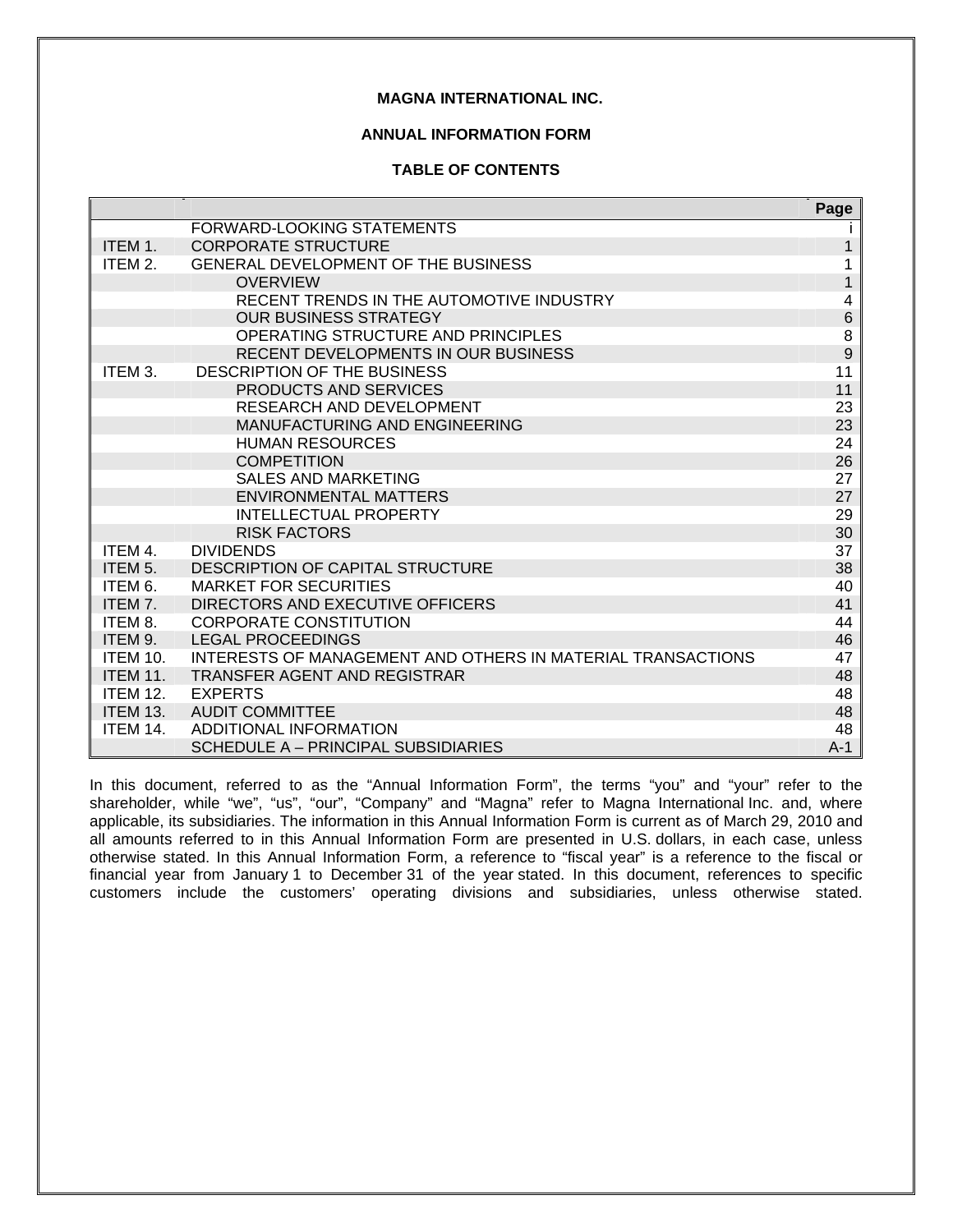# **FORWARD-LOOKING STATEMENTS**

This Annual Information Form contains statements that constitute "forward-looking statements" within the meaning of applicable securities legislation, including, but not limited to, statements relating to implementation of our business strategy, future growth prospects of our business and estimates of future environmental clean-up and remediation costs. The forward-looking information in this Annual Information Form is presented for the purpose of providing information about management's current expectations and plans and such information may not be appropriate for other purposes. Forward-looking statements may include financial and other projections, as well as statements regarding our future plans, objectives or economic performance, or the assumptions underlying any of the foregoing, and other statements that are not recitations of historical fact. We use words such as "may", "would", "could", "should", "will", "likely", "expect", "anticipate", "believe", "intend", "plan", "forecast", "outlook", "project", "estimate" and similar expressions suggesting future outcomes or events to identify forward-looking statements. Any such forward-looking statements are based on information currently available to us, and are based on assumptions and analyses made by us in light of our experience and our perception of historical trends, current conditions and expected future developments, as well as other factors we believe are appropriate in the circumstances. However, whether actual results and developments will conform with our expectations and predictions is subject to a number of risks, assumptions and uncertainties, many of which are beyond our control, and the effects of which can be difficult to predict, including, without limitation:

- the potential for a slower than anticipated economic recovery or a deterioration of economic conditions;
- production volumes and sales levels;
- the financial condition and credit worthiness of some of our automotive customers, including the potential that such customers may not make, or may seek to delay or reduce, payments owed to us;
- the financial condition of some of our suppliers and the risk of their insolvency, bankruptcy or financial restructuring;
- the highly competitive nature of the automotive parts supply business;
- our dependence on outsourcing by our customers;
- our ability to identify and successfully exploit shifts in technology;
- the termination or non-renewal by our customers of any material contracts:
- restructuring, downsizing and/or other significant non-recurring costs;
- **n** impairment charges;
- our ability to successfully grow our sales to non-traditional customers;
- unfavourable product or customer mix;
- our ability to quickly shift our manufacturing footprint to take advantage of lower cost manufacturing opportunities;
- risks of conducting business in foreign countries, including China, India, Brazil, Russia and other developing markets;
- disruptions in the capital and credit markets;
- **fluctuations in relative currency values;**
- our ability to successfully identify, complete and integrate acquisitions;
- **Part in the pricing pressures, including our ability to offset price concessions demanded by our customers;**
- warranty and recall costs;
- exposure to elevated commodities prices, as well as energy prices;
- scarcity of critical commodities;
- changes in our mix of earnings between jurisdictions with lower tax rates and those with higher tax rates, as well as our ability to fully benefit tax losses;
- other potential tax exposures;
- **legal claims against us;**
- work stoppages and labour relations disputes;
- changes in credit ratings assigned to us;
- changes in laws and governmental regulations;
- costs associated with compliance with environmental laws and regulations; and<br>■ potential conflicts of interest involving our indirect controlling shareholder, the St
- potential conflicts of interest involving our indirect controlling shareholder, the Stronach Trust.

In evaluating any forward-looking statements in this Annual Information Form, we caution readers not to place undue reliance on any forward-looking statements. Readers should specifically consider the various factors, including those contained under "ITEM 3. DESCRIPTION OF THE BUSINESS – RISK FACTORS", which could cause actual events or results to differ materially from those indicated by our forward-looking statements. Unless otherwise required by applicable securities laws, we do not intend, nor do we undertake any obligation, to update or revise any forward-looking statements contained in this Annual Information Form to reflect subsequent information, events, results or circumstances or otherwise.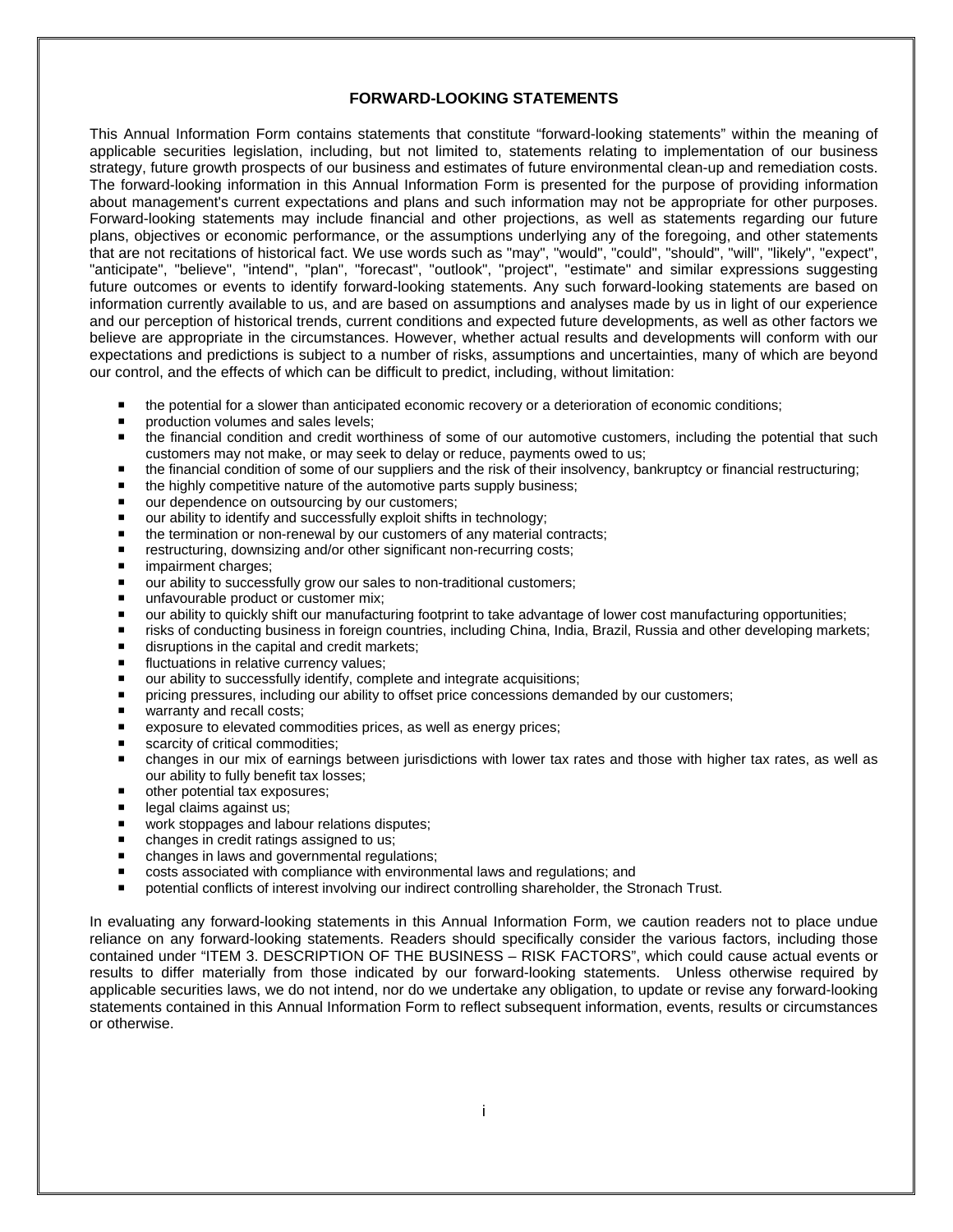# **ITEM 1. CORPORATE STRUCTURE**

# **Issuer**

We were incorporated under the laws of the Province of Ontario, Canada on November 16, 1961. Our charter documents currently consist of amended and restated articles of incorporation dated August 28, 2008, which were issued pursuant to the *Business Corporations Act* (Ontario).

Our registered and head office is located at 337 Magna Drive, Aurora, Ontario, Canada L4G 7K1.

# **Controlling Shareholder**

We are indirectly controlled by the Stronach Trust, a trust existing under the laws of Ontario, which serves as an estate planning vehicle for the Stronach family. Mr. Frank Stronach and Ms. Belinda Stronach, our Chairman and Executive Vice-Chairman, respectively, and two other members of the Stronach family are trustees and members of the class of potential beneficiaries of the Stronach Trust.

### **Subsidiaries**

A list of our principal subsidiaries and their respective jurisdictions of incorporation as of December 31, 2009 is set out on Schedule A. Our legal structure (including that of our subsidiaries) is not necessarily indicative of our operational structure.

# **ITEM 2. GENERAL DEVELOPMENT OF THE BUSINESS**

### **OVERVIEW**

We are the most diversified global automotive supplier. We design, develop and manufacture technologically advanced automotive systems, assemblies, modules and components, and engineer and assemble complete vehicles, primarily for sale to original equipment manufacturers of cars and light trucks. As at December 31, 2009, we employed approximately 72,500 people in 238 manufacturing operations and 79 product development, engineering and sales centres, in 25 countries. As at such date, our capabilities, separated into five product areas, include:

comprising our Vehicles & Powertrain product area

- complete vehicle engineering and assembly
- **powertrain systems**
- **n** roof systems
	-
- **EXTER** exterior systems **n** interior systems
- seating systems comprising our Exteriors & Interiors product area
- **n** closure systems
- 
- vision systems
- **body and chassis systems**
- **electronic systems**
- **hybrid and electric vehicles/systems**

# **Reporting Segments**

We operate internationally through divisions, which function as autonomous business units operating within predetermined guidelines. Our divisions have been aligned on a geographic basis in order to meet the needs of our customers and respond to regional economic and industry factors. Accordingly, we operate in three separate geographic reporting segments – North America, Europe and Rest of World. We also maintain corporate and other operations, which constitute a separate reportable segment, that support or are ancillary to our automotive and other operations.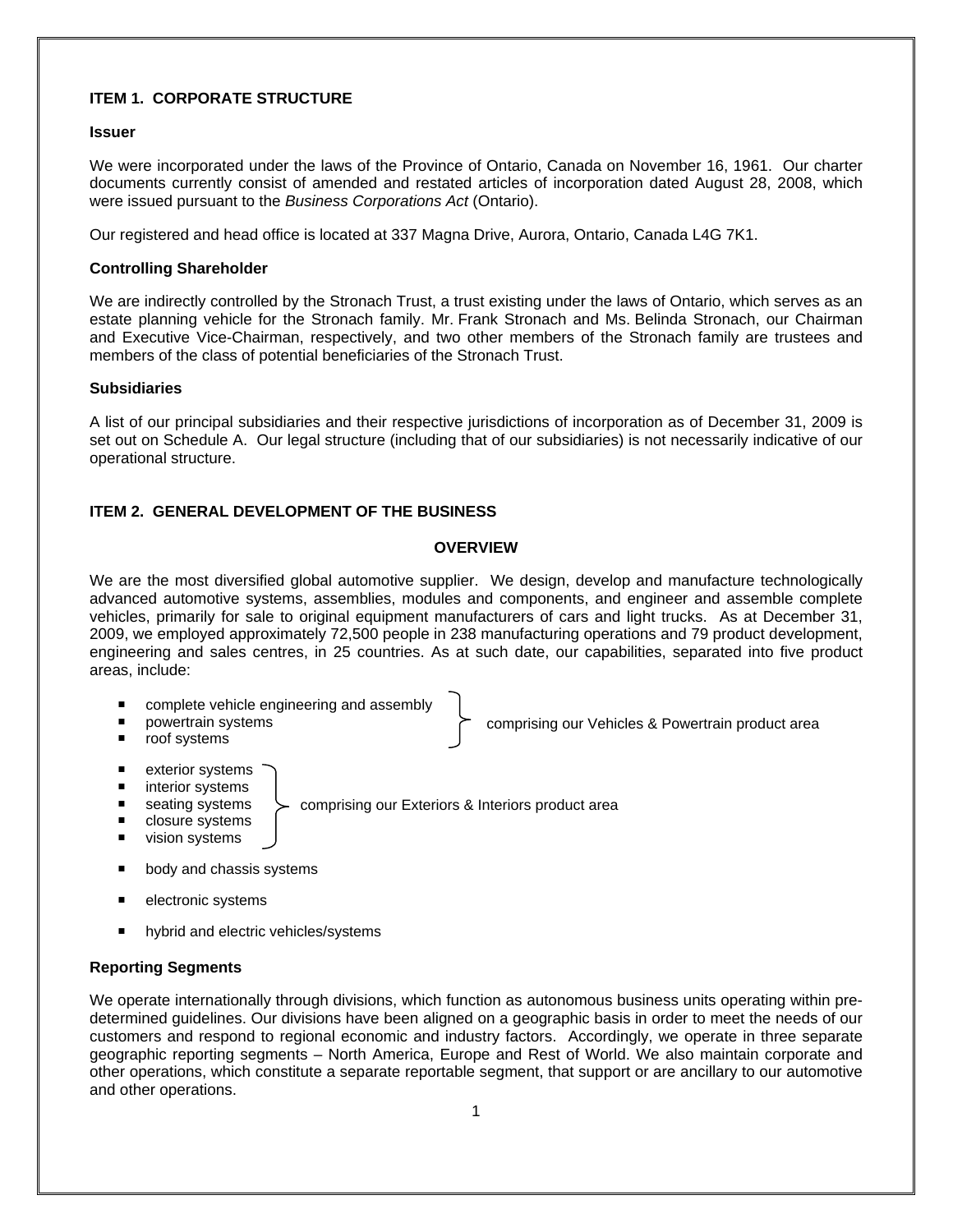Our external sales by reporting segment for 2009 and 2008 were as follows:

| <b>Reporting Segment</b> | 2009     | 2008                        |
|--------------------------|----------|-----------------------------|
|                          |          | (U.S. dollars, in millions) |
| Europe                   | \$8,467  | \$11,301                    |
| <b>North America</b>     | 8,146    | 11,826                      |
| <b>Rest of World</b>     | 734      | 560                         |
| Corporate and Other      | 20       | 17                          |
| Total                    | \$17,367 | \$23,704                    |

### **Geographic Markets and Customers**

# *North America*

Our North American production sales accounted for approximately 43% and 46% of our consolidated sales for 2009 and 2008, respectively. Our primary customers in North America in 2009 included BMW, Daimler, Fiat/Chrysler Group, Ford, General Motors, Honda, Hyundai-Kia, Mazda, Mitsubishi, Renault-Nissan, Suzuki, Toyota and Volkswagen.

Our top ten North American programs based on 2009 production sales were:

|                         |                                                                    | <b>Capabilities Represented</b> |                            |                           |                            |                              |                          |                              |                    |
|-------------------------|--------------------------------------------------------------------|---------------------------------|----------------------------|---------------------------|----------------------------|------------------------------|--------------------------|------------------------------|--------------------|
| Customer(s)             | Vehicle(s)                                                         | Body & Chassis<br>Systems       | <b>Systems</b><br>Interior | <b>Systems</b><br>Seating | <b>Systems</b><br>Exterior | Powertrain<br><b>Systems</b> | <b>Systems</b><br>Vision | Electronic<br><b>Systems</b> | Closure<br>Systems |
| <b>General Motors</b>   | Full-Size SUVs & Pick-ups                                          | ш                               | П                          |                           | ш                          | $\blacksquare$               | П                        | ■                            | ш                  |
| Ford, Mazda             | Ford Escape, Mercury Mariner, Mazda<br>Tribute                     | п                               | П                          | п                         | п                          | п                            | п                        | ■                            |                    |
| Chrysler,<br>Volkswagen | Chrysler Town & Country, Dodge<br>Caravan/Grand Caravan, VW Routan | П                               | п                          | $\blacksquare$            | П                          | п                            | ■                        |                              |                    |
| <b>General Motors</b>   | Buick Enclave, Chevrolet Traverse, GMC<br>Acadia, Saturn Outlook   | П                               | п                          |                           | п                          | п                            | П                        | ■                            |                    |
| Ford                    | F-Series, Mark LT                                                  | П                               | ■                          |                           | $\blacksquare$             | п                            | ■                        | $\blacksquare$               | ш                  |
| Ford                    | Ford Fusion, Mercury Milan,<br>Lincoln MKZ                         | п                               | п                          |                           | $\blacksquare$             | п                            | П                        | ■                            |                    |
| Ford                    | Ford Edge, Lincoln MKX                                             | П                               |                            | ш                         | П                          | $\blacksquare$               | п                        | п                            | ■                  |
| <b>General Motors</b>   | Chevrolet Equinox, GMC Terrain, Pontiac<br>Torrent, Suzuki XL7     | п                               | П                          | П                         | п                          | п                            | п                        | ■                            | ■                  |
| Ford                    | F-Series SuperDuty                                                 | П                               |                            | ■                         | П                          | $\blacksquare$               | П                        | ■                            |                    |
| Chrysler                | Jeep Wrangler                                                      | П                               |                            | ш                         | П                          | ■                            |                          |                              |                    |

Note: Capabilities represented may not be on each vehicle or each trim level of each vehicle. Additionally, our capabilities in each product area range from components to full systems, only some of which may be represented on any particular program.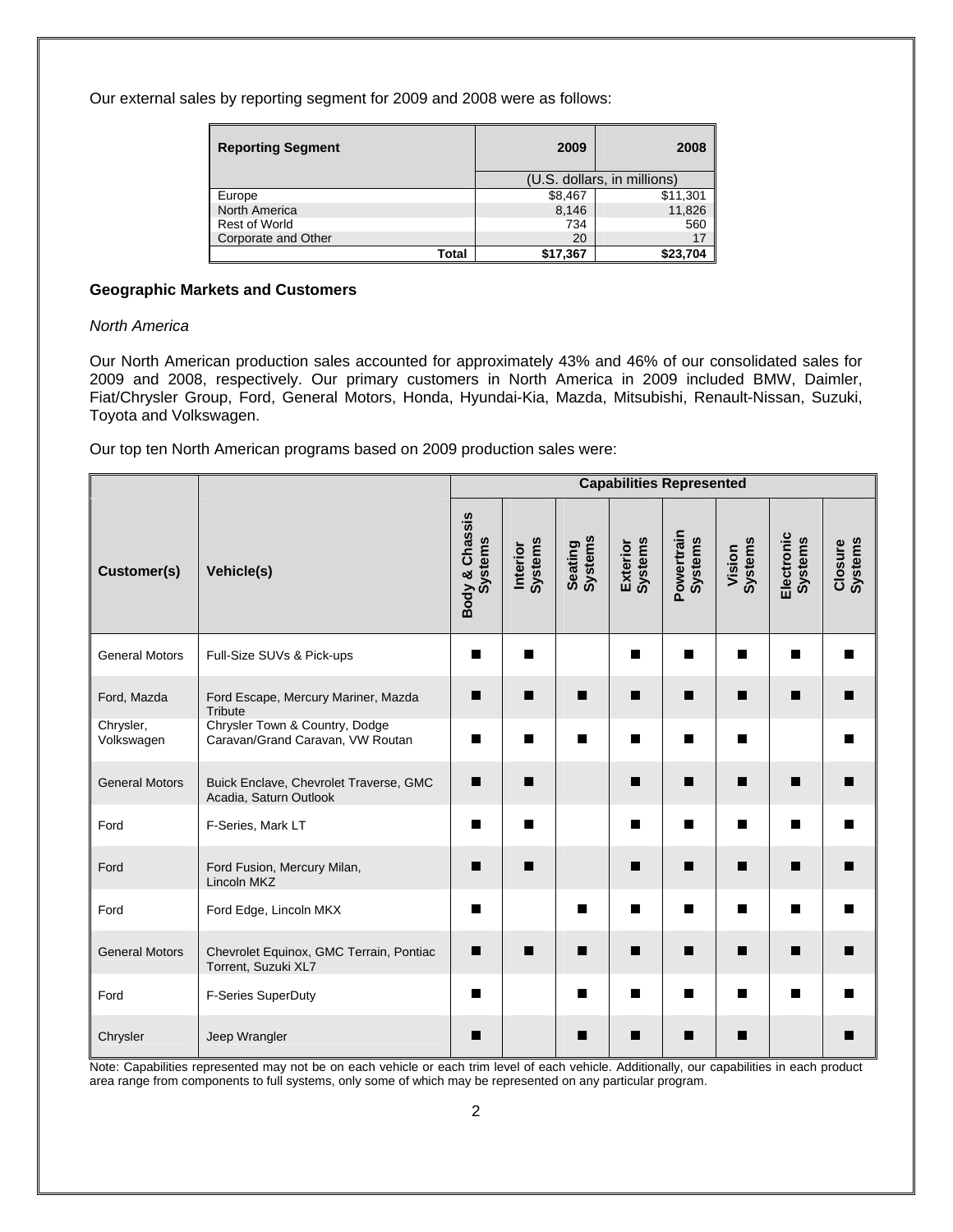# *Europe*

Our European production and vehicle assembly sales accounted for approximately 44% of our consolidated sales for each of 2009 and 2008. Our primary customers in Europe in 2009 included Aston Martin, BMW, Daimler, Fiat/Chrysler Group, Ford, GAZ, General Motors, Honda, Hyundai-Kia, Mitsubishi, Porsche, PSA Peugeot Citroën, Renault-Nissan, Suzuki, Tata Motors, Toyota, and Volkswagen.

Our top ten European programs based on 2009 production and vehicle assembly sales were:

|             |                                  |                              | <b>Capabilities Represented</b> |                     |                    |                     |                        |                       |                          |                       |                           |
|-------------|----------------------------------|------------------------------|---------------------------------|---------------------|--------------------|---------------------|------------------------|-----------------------|--------------------------|-----------------------|---------------------------|
| Customer(s) | Vehicle(s)                       | ×<br>Engineering<br>Assembly | Body & Chassis<br>Systems       | Systems<br>Interior | Seating<br>Systems | Systems<br>Exterior | <b>Systems</b><br>Roof | Powertrain<br>Systems | <b>Systems</b><br>Vision | Electronic<br>Systems | <b>Systems</b><br>Closure |
| <b>BMW</b>  | X <sub>3</sub>                   | ■                            | п                               | п                   |                    |                     |                        | п                     | п                        |                       |                           |
| <b>BMW</b>  | MINI One/Cooper                  |                              | п                               | п                   |                    | $\blacksquare$      |                        |                       | п                        |                       | ٠                         |
| Daimler     | Mercedes-Benz G-<br>Class        | $\blacksquare$               | ■                               | ■                   |                    |                     | п                      | $\blacksquare$        | п                        | $\blacksquare$        | ■                         |
| Daimler     | Mercedes-Benz C-<br><b>Class</b> |                              | п                               | п                   |                    | п                   |                        |                       | п                        | ■                     | ٠                         |
| Daimler     | smart fortwo                     |                              | п                               |                     | ■                  |                     |                        |                       |                          | $\blacksquare$        | ٠                         |
| Volkswagen  | Audi Q5                          |                              | п                               | п                   | п                  |                     |                        | п                     | п                        | ■                     |                           |
| Volkswagen  | Tiguan                           |                              | ■                               | ■                   |                    | ■                   |                        | п                     | п                        | $\blacksquare$        |                           |
| Volkswagen  | Golf                             |                              | п                               | п                   |                    | п                   |                        | п                     | п                        | ■                     |                           |
| Volkswagen  | Caddy                            |                              | $\blacksquare$                  |                     | $\blacksquare$     | п                   |                        | $\blacksquare$        | $\blacksquare$           | $\blacksquare$        |                           |
| Volkswagen  | Transporter                      |                              | ■                               |                     | ш                  | П                   |                        | п                     | п                        |                       |                           |

Note: Capabilities represented may not be on each vehicle or each trim level of each vehicle. Additionally, our capabilities in each product area range from components to full systems, only some of which may be represented on any particular program.

# *Rest of World*

Our Rest of World production sales accounted for approximately 4% and 2% of our consolidated sales in 2009 and 2008, respectively. Our primary customers in Rest of World in 2009 included BMW, Chang'an Auto, Chery Automobile, Daimler, Fiat/Chrysler Group, First Automobile Works, Ford, Geely, General Motors, Great Wall Motor Company, Honda, Hyundai-Kia, Mazda, Mitsubishi, PSA Peugeot Citroën, Renault-Nissan, Shanghai Automotive, Suzuki, Tata Motors, Toyota and Volkswagen.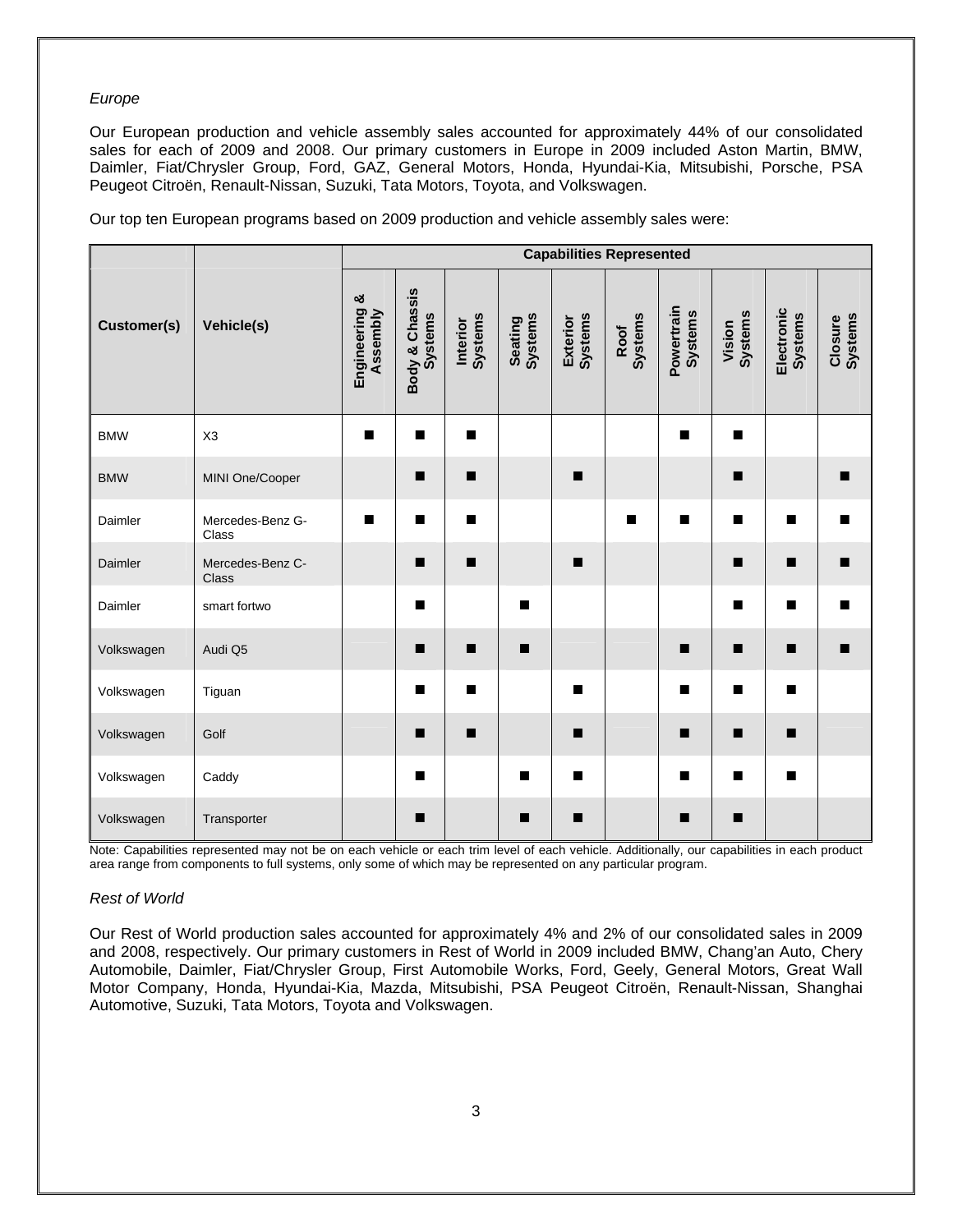# *Customer Concentration*

Worldwide sales to our six largest customers represented the following proportions of our consolidated sales in 2009 and 2008:

| <b>Customer</b>       | 2009 | 2008 |
|-----------------------|------|------|
| <b>General Motors</b> | 18%  | 21%  |
| <b>BMW</b>            | 16%  | 19%  |
| Ford                  | 15%  | 14%  |
| Volkswagen            | 12%  | 8%   |
| Fiat/Chrysler Group   | 11%  | 13%  |
| Daimler               | 10%  | 10%  |
| Other                 | 18%  | 15%  |
| Total                 | 100% | 100% |

### **RECENT TRENDS IN THE AUTOMOTIVE INDUSTRY**

With the apparent stabilization and improvement in the global automotive industry in the second half of 2009, a number of the factors which impacted the industry and our business beginning in the second half of 2008 appear to be diminishing. For example, vehicle production levels, particularly in North America, appear to be improving as compared to the low levels experienced in the second half of 2008 and first half of 2009. However, forecast vehicle production levels in both North America and Europe for 2010 remain below historic averages and remain sensitive to continued improvement in overall economic conditions. Similarly, while the short-term viability of several of our customers has improved due to significant government intervention and restructuring actions, the long-term viability of certain of our customers remains uncertain. Continued improvement in the global automotive industry is heavily dependent on factors such as consumer confidence, employment levels, household debt, real estate values, the continued availability of consumer credit, interest rates, energy prices and other factors. At this time, it is too early to determine whether the apparent stabilization and improvement in the economy and automotive industry in the second half of 2009 will continue.

The impact of other recent trends also remains uncertain. For example, as a result of the restructuring of the global automotive industry in 2008/2009 due to the global recession that began in the second half of 2008, the financial condition of the automotive supply base deteriorated significantly, with a number of suppliers restructuring under bankruptcy protection or ceasing operations altogether. In the short-term, we have secured a significant amount of takeover business as our customers transferred business from weak suppliers to stronger suppliers, like Magna. However, the mid- to long-term impact of the restructuring of the automotive supply base cannot be determined at this time. Some of our competitors have successfully emerged from bankruptcy restructurings, leaving them with strong balance sheets, reduced cost structures and improved overall competitiveness.

One recent and growing trend in the automotive industry, born out of the need to carefully manage costs, is the growth of cooperative alliances and arrangements among competing automobile manufacturers. New and increasing relationships include features such as: shared purchasing of components; joint engine, powertrain and/or platform development; and engine, powertrain and platform sharing. Cooperation among competing automobile manufacturers is expected to increase, particularly with respect to vehicle hybridization and electrification, in order to lower the entry cost for automobile manufacturers to compete in these vehicle segments.

A number of general trends have been impacting the automotive industry and our business in recent years, and are expected to continue, including the following:

### **Pricing Pressures**

Automobile manufacturers have sought ways to reduce their costs of producing vehicles as competition for market share has become more intense. In addition to seeking cost efficiencies in their own production,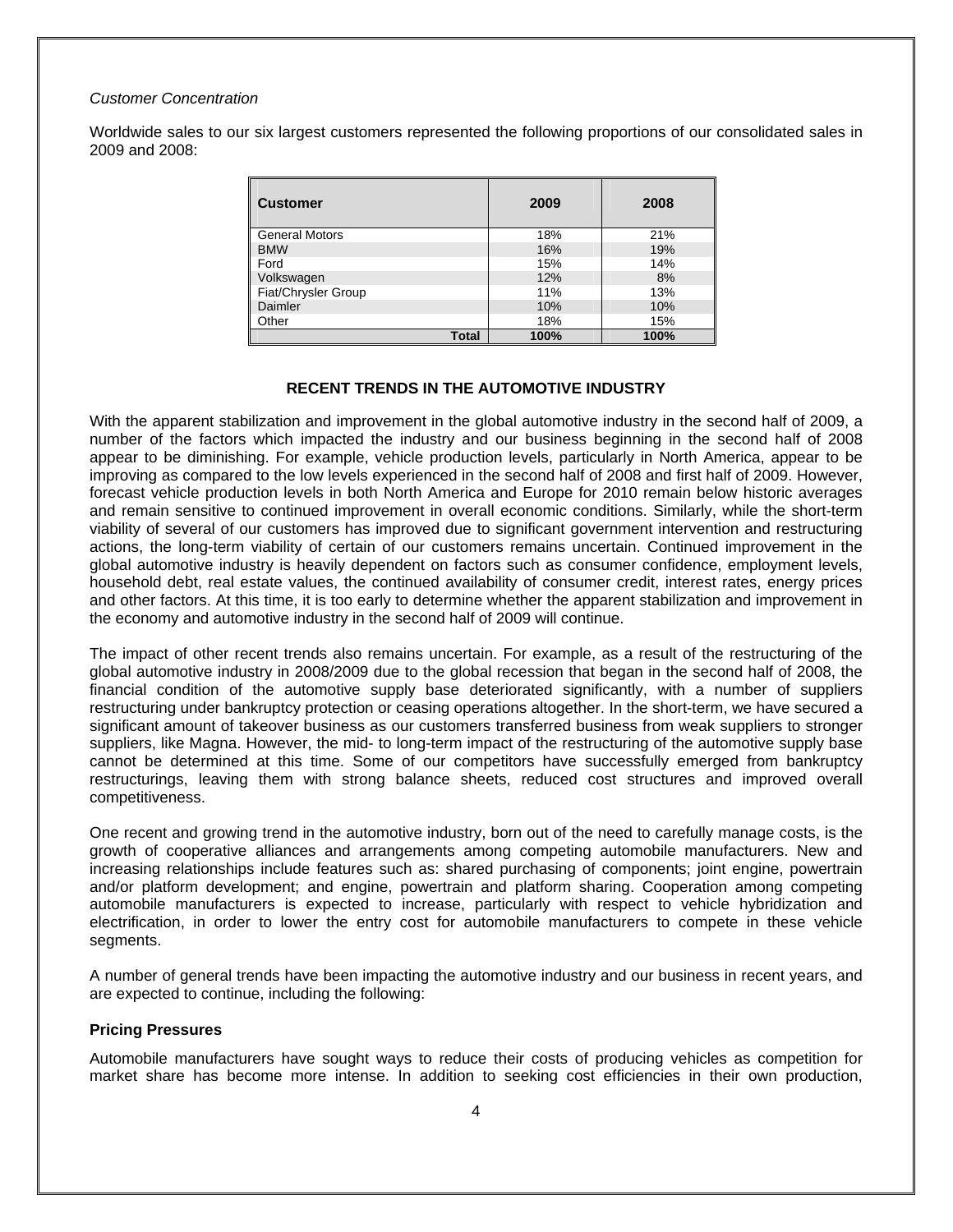marketing and administrative structures, automobile manufacturers have placed significant pressure on automotive suppliers to reduce the price of their components, assemblies, modules and systems. This pricing pressure has come in different forms, including: long-term agreements containing pre-determined price reductions for each year of a vehicle production program; price reduction demands, in addition to those contained in any long-term agreement and often including significant demands for retroactive price reductions; pressure to absorb more design and engineering costs previously paid for by the automobile manufacturer and to recover these costs through amortization in the piece price of the particular components designed or engineered by the supplier; pressure to assume or offset cost increases of commodities, including steel and resins; and pressure to own and/or capitalize tooling and recover these costs through amortization in the piece price of the components produced by this tooling. In many cases, automotive suppliers bear the risk of not being able to fully recover the design, engineering and tooling costs if the particular vehicle production volumes are lower than anticipated or if programs are terminated early. In addition, automobile manufacturers are increasingly requesting that their automotive suppliers bear the cost of the repair and replacement of defective products that are either covered under the automobile manufacturers' warranty and/or are the subject of a recall.

### **Increasing Consumer Demand and Government Support for, and Industry Focus on, Fuel-Efficient and Environmentally-Friendly Vehicles**

Periodically elevated fuel prices, growing consumer awareness of environmental issues and other factors have increased consumer demand for vehicles that are lighter, more fuel-efficient and environmentally-friendly. Additionally, governments have shown greater willingness to provide incentives for consumers to purchase more fuel-efficient and environmentally-friendly vehicles or to relinquish their older, less efficient vehicles. In addition, automobile manufacturers are becoming increasingly focused on the development and manufacture of hybrid, electric and other alternative-energy vehicles. Automotive suppliers which emphasize technological innovation and broad product capabilities are expected to benefit from the growing demand for these features.

# **Governmental Regulation of the Global Automotive Industry**

The automotive industry is subject to greater governmental regulation seeking to promote higher corporate average fuel economy, reduce vehicle emissions, increase vehicle recyclability and improve vehicle safety. While increased regulation generally presents new challenges for the automotive industry, it may also provide opportunities for automotive suppliers that produce and market new products and technologies.

### **Growth of the Automotive Industry Outside of Our Traditional Markets**

The local demand for vehicles in China, India, Brazil and Russia and other developing markets has increased significantly in recent years, notwithstanding the reduced demand currently being experienced in most markets as a result of recessionary economic conditions in 2008/2009. This increasing local demand has helped boost the local automotive industry in these countries and has attracted investments in manufacturing from North American, European and Asian-based automobile manufacturers, through stand-alone investments and/or joint ventures with local partners. More recently, there has been increasing migration of component and vehicle design, development and engineering to certain developing markets. Automotive suppliers have followed, and will likely continue to follow, the expansion of automobile manufacturers into these regions. Automotive suppliers that establish or expand their operations in developing markets may face greater exposure to a number of risks of conducting business in such markets.

# **Growth of A to D Vehicle Segments**

The local demand for vehicles in developing markets consists primarily of demand for micro (A segment), subcompact (B segment), compact (C segment) and mid-size (D segment) cars. Currently, some of our largest traditional customers are not as well represented in product offerings in the A and B vehicle segments. Automobile manufacturers which have established product offerings in these vehicle segments, and their preferred suppliers, will likely have an advantage in realizing on the opportunities in these higher growth vehicle segments.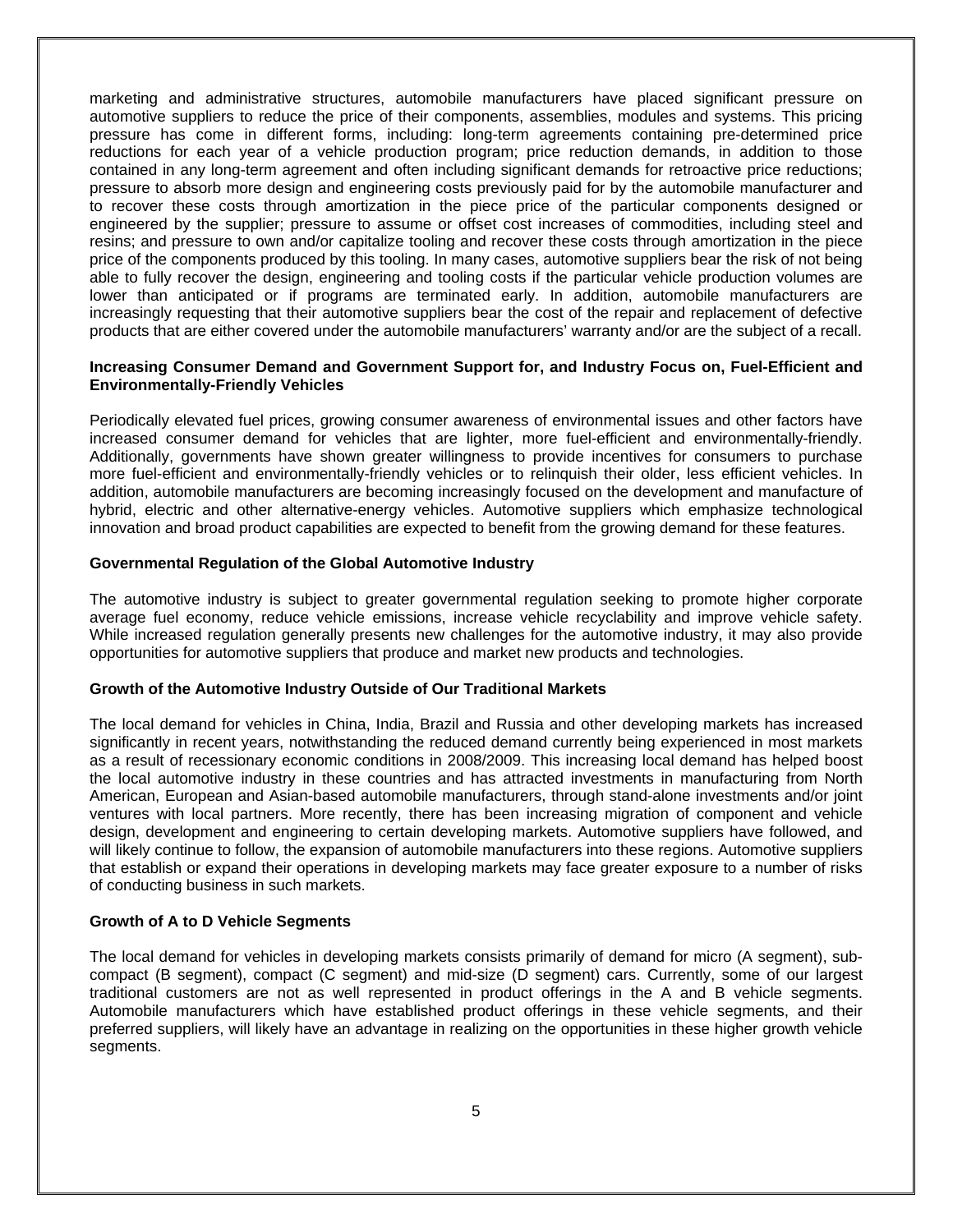# **Prevalence of Vehicles Built Off High-Volume Global Vehicle Platforms**

To realize economies of scale and remain competitive, automobile manufacturers continue to maximize the range of vehicles built from a single high-volume global platform. This allows an automobile manufacturer to differentiate its products from those of its competitors, to expand the number of market segments in which it competes, to extend the life of existing vehicle platforms, to respond to lifestyle trends and to meet the tastes of consumers. Examples of the types of vehicles which can be built off a single vehicle platform include convertibles, sports cars and all-wheel drive and four-wheel drive sport utility or cross-over vehicles. This trend provides Tier 1 automotive suppliers increased opportunities to supply larger volumes of products which may be common across multiple vehicles built off the same platform and, in some cases, to provide niche vehicle engineering and assembly.

Some of these trends may present risks to our operations, profitability and/or financial condition. These risks are described in detail under "ITEM 3. DESCRIPTION OF THE BUSINESS – RISK FACTORS", which all readers are strongly encouraged to consider carefully.

# **OUR BUSINESS STRATEGY**

We have undertaken a number of significant actions in recent years, including during the global recession that began in the second half of 2008, such as: restructuring and right-sizing our manufacturing operations; shifting manufacturing to take advantage of developing markets; reducing fixed costs; implementing a more focused capital spending strategy; focusing on operational excellence and effective use of our assets; and seeking opportunities for successor and takeover business and in-sourcing, including to protect our supply of components. These and other actions have been instrumental in allowing us to maintain the strength of our balance sheet, preserving our cash and retaining our position as a leading global automotive supplier in the face of extremely difficult economic and industry conditions.

In the short-term, we seek to better our operations through continuous improvement, while continually refining our product strategy. More generally, we aim to capitalize on the recent trends in the automotive industry discussed above, including by continuing to optimize our global manufacturing footprint, broadening our sales base, continuing to emphasize technology and innovation, capitalizing on our broad capabilities and seeking to grow our content per vehicle through new, successor and takeover business. The main elements of our business strategy are described below.

# **Continuous Improvement**

We maintain an ongoing focus on continuous improvement of our manufacturing and assembly operations to achieve our goal of being the best automotive supplier in terms of quality, efficiency, innovation and profitability. We will continue to place strong emphasis on turning around underperforming divisions and successfully launching programs that will commence production in 2010.

### **Diversifying our Sales Base**

Although we have sales to all of the world's largest automobile manufacturers and are present in all significant automobile producing regions in the world, a substantial proportion of our business has traditionally been with the Detroit 3 automobile manufacturers in North America, and the German-based automobile manufacturers in Western Europe. In addition, our business is primarily focused on the D and higher vehicle segments, with much of our A to C segment business in the luxury brands. Our strategy is to further diversify our concentration of sales:

*By Customer:* by growing the proportion of our business with non-traditional customers, including with Asian-based automobile manufacturers,

**By Region:** by growing the proportion of our business in developing markets, and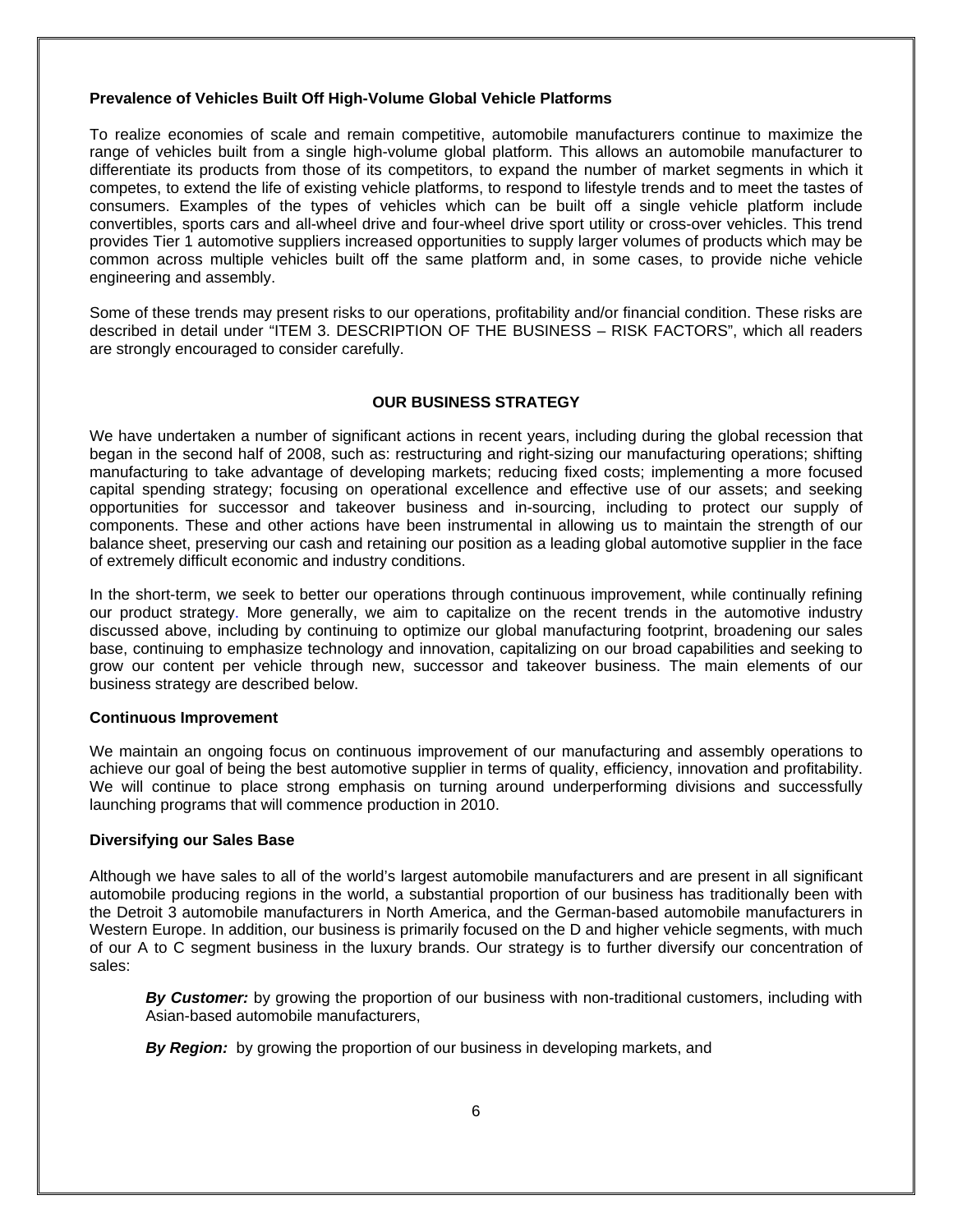*By Vehicle Segment:* by growing the proportion of our business in the A to C (micro to compact car) segments.

We have made progress in diversifying our sales base through organic growth, takeover business and strategic acquisitions. However, we aim to further diversify our sales base in coming years by continuing to demonstrate our technical capabilities and quality and pursuing new programs and takeover business in light of recent and future consolidation and cooperation in the automotive supply industry.

In addition to our strategy of diversifying our automotive sales base, we are pursuing opportunities in areas that are complementary to our existing automotive design, engineering and manufacturing capabilities, such as: alternative energy/solar power equipment; consumer durables, including household appliances; and heavy trucks. The aim of this strategy is to allow us to more efficiently use our capital assets, technological know-how and manufacturing capacity.

### **Emphasizing and Investing in Technology and Innovation**

We believe that one of the cornerstones of our past success has been our commitment to research, development and technological innovation. This commitment is enshrined in our Corporate Constitution, which requires us to annually allocate a minimum of 7% of our Pre-Tax Profits (as defined in the Corporate Constitution) to research and development. Historically, we have exceeded this minimum threshold. We intend to continue directing significant effort to bringing new products and processes to market and will seek to purchase or license innovative technologies that we believe will provide additional value to us and our customers. This commitment will be particularly important given the recent trend towards more fuel-efficient, environmentally-friendly and lighter vehicles, and the growing industry focus on development of hybrid, electric and other alternative-energy vehicles. Recent examples of this growing strategic emphasis include:

 the formation, in January 2010, of Magna E-Car Systems, a global operating unit that will provide electric and hybrid vehicle integration, cooperate with our existing product groups and assist in managing complete vehicle electrification projects with our customers, and develop and produce battery/electrical storage systems; and

 the establishment of a collaborative partnership with the National Research Council of Canada (NRC) for the creation of a Composites Centre of Excellence, that will be dedicated to research and development in the area of thermoplastic composites; materials which are designed to increase strength while reducing weight and fuel consumption, key elements of the next generation of safer, more affordable, environmentally-friendly and fuel efficient vehicles.

Our efforts regarding new products and processes have generated a number of recent innovations, including those referenced under "ITEM 3. DESCRIPTION OF THE BUSINESS – PRODUCTS AND SERVICES".

### **Optimizing our Global Footprint**

In recognition of the fact that much of the future growth potential in the automotive industry lies in new markets, we will continue to optimize our global footprint to take advantage of growing vehicle production in these developing markets, primarily in China, India, Brazil, Russia and various countries in Eastern Europe. Our manufacturing presence outside of our traditional U.S., Canadian and Western Europe markets has grown from 19 manufacturing facilities in 1999 to 77 manufacturing facilities in 2009. While engaging in this geographic expansion, we will also be focused on ensuring that we can successfully compete in products that can be delivered globally to take advantage of the continuing trend towards building high volumes of vehicles from single global platforms.

# **Refining Product Strategy**

We continue to refine our product strategy based on our current and planned manufacturing footprint, the technological innovations we possess or are bringing to market, and the competitive position of our products. In connection with this initiative, we intend to focus on customers that are most willing to work for our mutual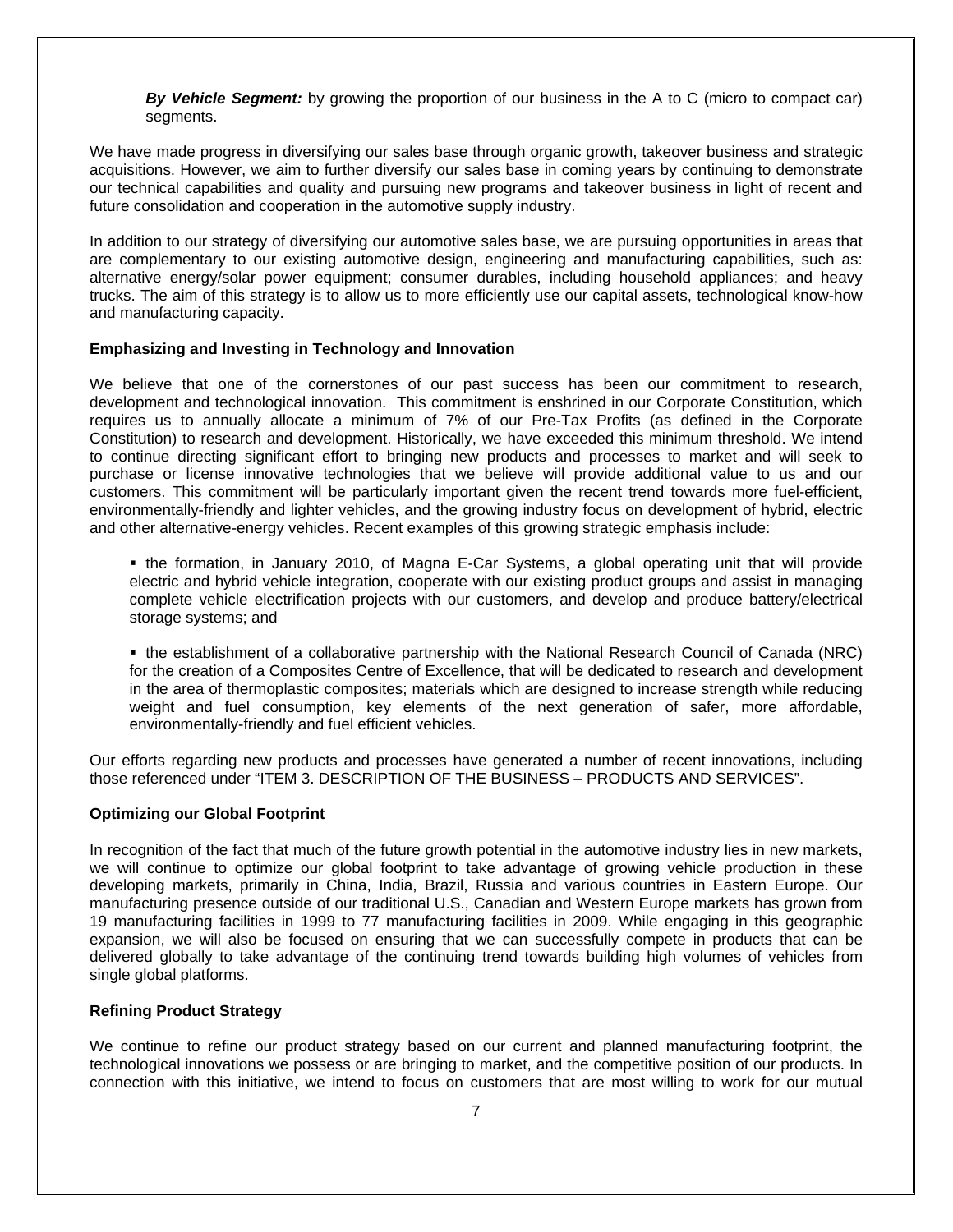benefit, including through joint improvement of efficiencies and reduction of costs. Capital expenditures, research and development investment and acquisitions that are aimed at achieving this refined product strategy, improving our innovation roadmap and diversifying our sales base will be priorities.

### **Capitalizing on our Broad Capabilities**

We have the expertise to work with our customers from concept to completion, from the design and engineering of a complete vehicle and its systems through to its final assembly. We are a leading supplier of advanced, total vehicle engineering, the world's largest independent assembler of complete vehicles and we produce components, modules and systems for most major areas of a vehicle. Our broad product capabilities distinguish us from our competitors and we intend to capitalize on these capabilities to continue to secure new and takeover business.

### **Seeking to Grow Content Per Vehicle**

We currently possess a major market share in a number of product areas in which we compete and maintain strong relationships with most major automobile manufacturers globally. As a result of these relationships, our average dollar content per vehicle in 2009 in North America and Europe was approximately \$872 and \$495, respectively. The growth in average dollar content per vehicle in North America has slowed in recent years, primarily as a result of the loss of market share of the Detroit 3 automobile manufacturers and our lower content on vehicles produced by Asian-based automobile manufacturers. Our production sales in Rest of World continue to grow and were approximately \$676 million in 2009. We will continue to pursue the award of new programs from our customers, with particular emphasis on foreign-based automobile manufacturers, and takeover business from our competitors.

# **OPERATING STRUCTURE AND PRINCIPLES**

### **Decentralization**

We follow a corporate policy of functional and operational decentralization, which we believe increases flexibility, customer responsiveness and productivity. Our manufacturing and assembly operations are conducted through divisions, each of which is an autonomous business unit operating within pre-determined guidelines. Each division is a separate profit center under the authority of a general manager who has the discretion to determine rates of pay, hours of work, sources of supply and contracts to be performed, within the framework of our Corporate Constitution and our Employee Charter. Our divisions are aligned by geographic region in each of our product areas. Within a number of our product areas, we have regional management teams that are responsible for maintaining key customer, supplier and government contacts in their respective markets, and centrally managing key aspects of our operations while permitting our divisions enough flexibility through our decentralized structure to foster an entrepreneurial environment. Our executive management teams in North America and Europe coordinate advanced systems development and manufacturing, allocate capital, coordinate our mergers and acquisitions and strategic alliances strategy, ensure customer and employee satisfaction and manage succession planning within their respective regions. Our corporate management team also interfaces with the investment community and our entire executive management team is responsible for our long-term strategic planning and future growth, as well as monitoring the performance of the management of our divisions.

### **Realignment of Product Portfolio**

Following the privatizations of each of our former "spinco" public subsidiaries (Tesma International Inc., Decoma International Inc. and Intier Automotive Inc.) in 2005, we re-aligned our product portfolio and strengthened our management team. Our seven former automotive systems groups were re-aligned on the basis of geographic and product area and Co-Chief Executive Officers were appointed with responsibility for each of North America and Europe, our primary markets, as well as shared responsibility for Rest of World. We also began to segment our financial results on a geographic basis between North America, Europe and Rest of World.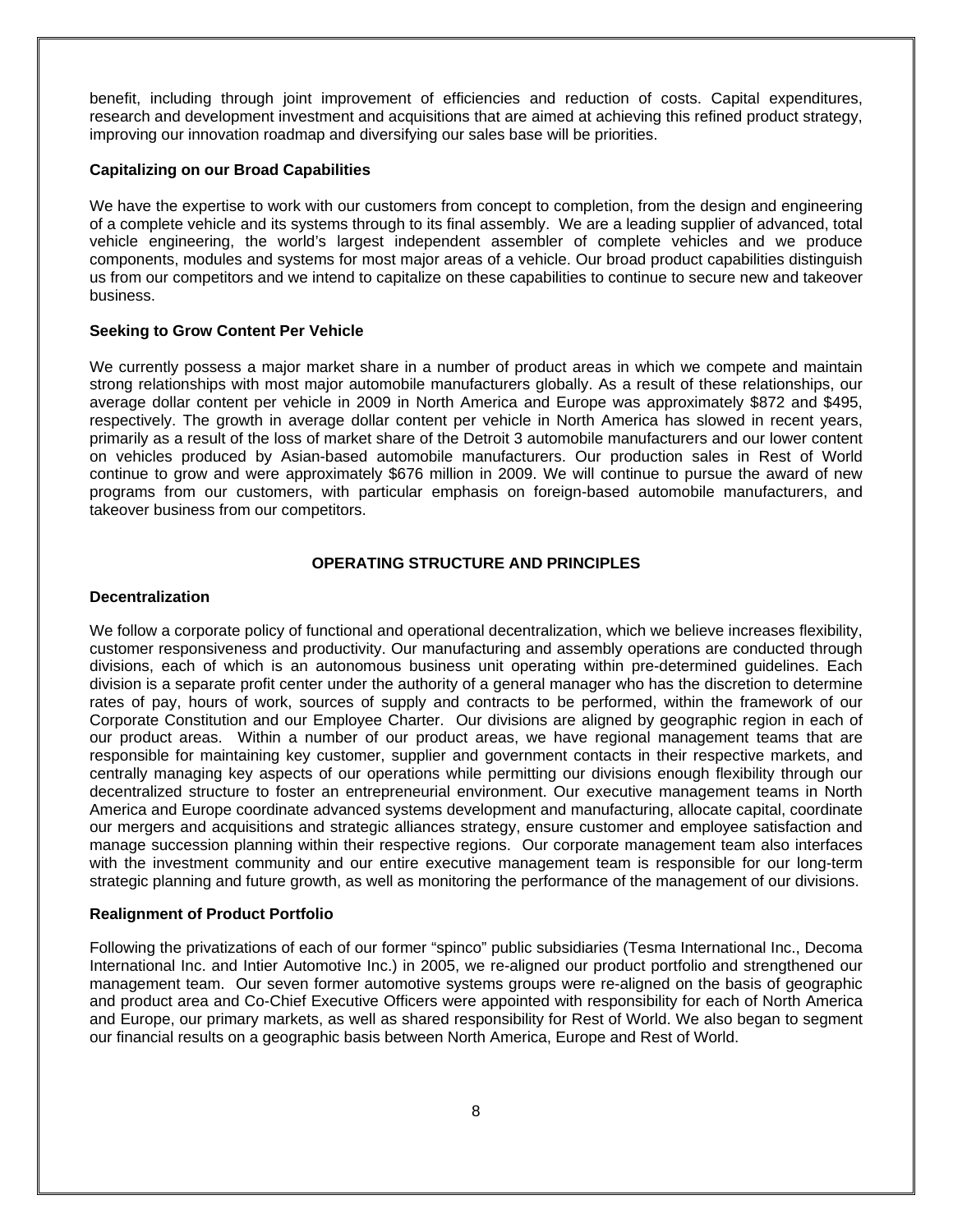### **Operating Principles**

We are committed to a number of operating principles, including employee equity participation and profit sharing, incentive-based management compensation and an employee charter. See "ITEM 3. DESCRIPTION OF THE BUSINESS – HUMAN RESOURCES".

### **RECENT DEVELOPMENTS IN OUR BUSINESS**

### **Acquisitions and Divestitures**

We have engaged in a number of acquisitions, divestitures, financings and securities transactions in the last three years, including those listed below. None of these acquisitions constitute "significant acquisitions" within the meaning of such term in National Instrument 51-102 – Continuous Disclosure Obligations of the Canadian Securities Administrators.

During the first quarter of 2010, we:

**E** acquired Karmann Japan Co. Ltd., a convertible roof system supplier and subsidiary of Wilhelm Karmann GmbH ("Karmann"), which will be combined with our current roof system capabilities in Japan. We also entered into agreements to purchase Karmann's Polish subsidiary and certain of Karmann's assets in Germany. The Polish and German acquisitions are expected to close in the second quarter of 2010, subject to the receipt of regulatory approval in Germany; and

 sold our Optera business which manufactures coated glass for touch screens used in non-automotive applications, including our 50% joint venture interest in Optera Technology (Xiamen) Co. Ltd. ("Optera China") to TPK Holding Co., Ltd, our joint venture partner in Optera China, for approximately \$34 million.

In June 2009, we acquired seven facilities from Meridian Automotive Systems Inc. The facilities are located in the United States and Mexico and manufacture composites for various customers.

In May 2009, we acquired Cadence Innovation s.r.o., a manufacturer of exterior and interior systems. Cadence is located primarily in the Czech Republic with sales to various customers, including Skoda.

The total consideration for the Meridian and Cadence acquisitions and certain other acquisitions was \$136 million, consisting of \$50 million paid in cash and \$86 million of assumed debt.

In October 2008, we acquired:

 Technoplast, a supplier of plastic exterior and interior components. Technoplast is located in Nizhny Novgorod, Russia and currently supplies the GAZ group with components for several programs; and

 BluWav Systems LLC, a developer and supplier of electric and energy management systems for hybrid electric vehicles, plug-in hybrid vehicles and battery electric vehicles.

In June 2008, we were the successful bidder to acquire a substantial portion of the exteriors business and related assets of Plastech Engineered Products Inc., in a Chapter 11 sale out of bankruptcy. The acquired business supplies parts to various customers, including Chrysler, Ford and General Motors in the United States and Canada.

In May 2008, we acquired a facility from Ogihara America Corporation. The facility in Birmingham, Alabama manufactures major exterior and structural welded assemblies for sales to various customers, including Daimler.

The total consideration for the Technoplast, Blu Wav, Plastech, Ogihara and certain other acquisitions was \$177 million, consisting of \$158 million paid in cash and \$19 million of assumed debt.

In January 2007, we acquired two facilities from Pressac Investments Limited for \$52 million plus \$6 million of assumed debt. The facilities in Germany and Italy manufacture electronic components for sale to various customers, including Volkswagen, Daimler and Fiat.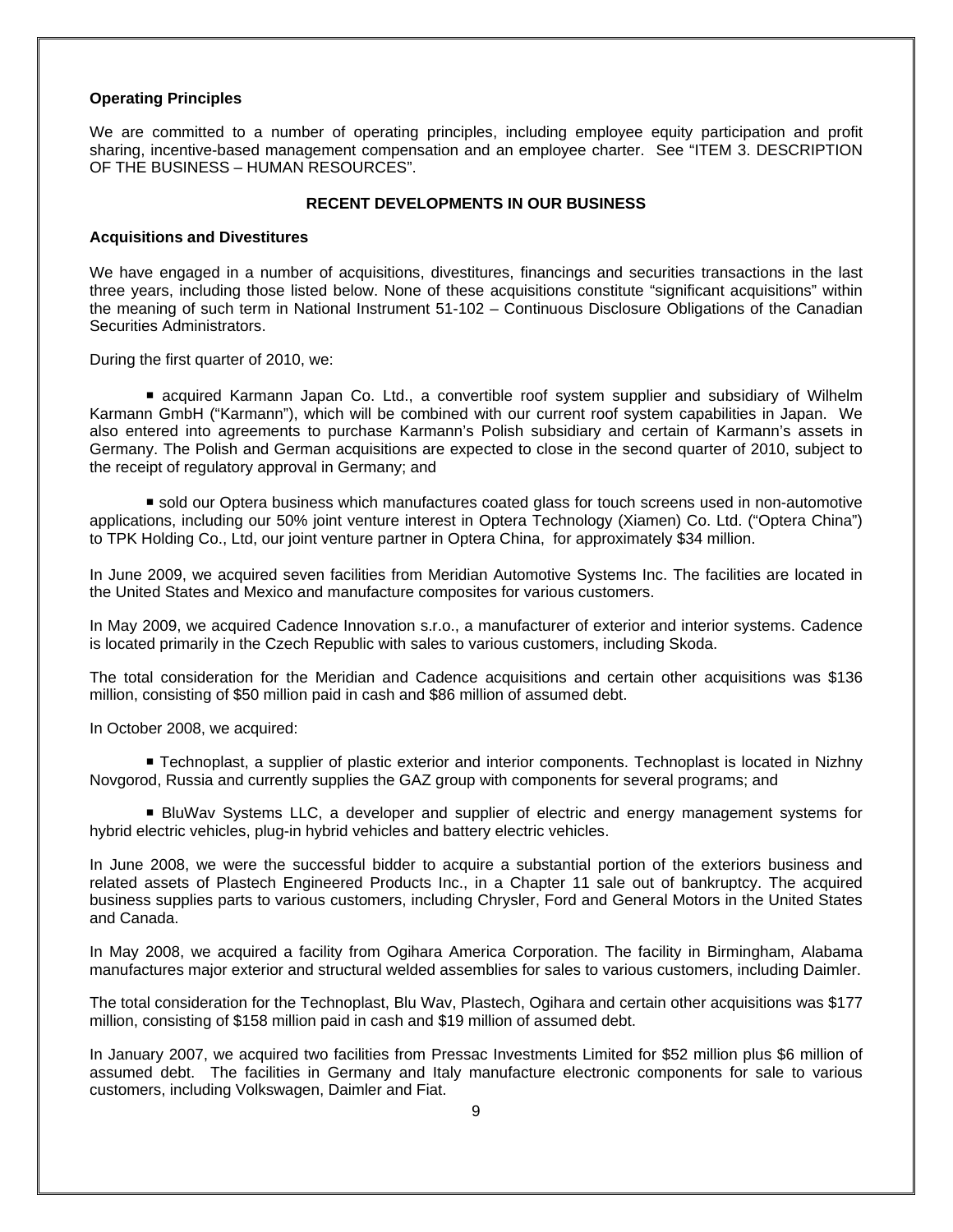In the future, we will continue to consider acquisitions of new technologies and strategic assets that complement our current portfolio of automotive technologies or expand our product breadth, provided that any such acquisition furthers our overall business strategy. In addition, we will consider acquisitions that will potentially diversify our sales among non-traditional customers, provide us with installed capacity at an economical rate or involve the purchase of key assets at an attractive price. We will also continue to consider joint ventures with other suppliers in order to increase our business opportunities in various regions and enhance our relationships with certain automobile manufacturers. We generally analyze potential acquisitions and joint ventures using discounted cash flow criteria in an effort to secure appropriate returns and earnings growth. However, we expect that we will continue to expand primarily through organic growth.

### **Financings and Securities Transactions**

### *Plan of Arrangement Involving Magna and Russian Machines*

During 2007, following approval by our Class A Subordinate Voting and Class B Shareholders, we completed the court-approved Arrangement whereby OJSC Russian Machines ("Russian Machines"), a wholly owned subsidiary of Basic Element Limited, made a major investment in Magna. Russian Machines' participation in the arrangements it entered into with the Stronach Trust in connection with the Arrangement terminated on October 3, 2008. Russian Machines no longer has any interest in the 20 million Class A Subordinate Voting Shares of Magna issued as part of the Arrangement. As a result of an internal reorganization completed in December 2009, the former holding company created in connection with the Arrangement, that was indirectly controlled by the Stronach Trust, but in which five of Magna's executive officers were shareholders, was wound up. As a result, the Stronach Trust continues to indirectly control Magna and the Magna Class A Subordinate Voting Shares originally contributed by the five executive officers as part of the Arrangement were returned to them.

### *Substantial Issuer Bid*

On September 25, 2007, we completed a substantial issuer bid, pursuant to which we purchased for cancellation approximately 11.9 million Class A Subordinate Voting Shares, representing approximately 9% of our then issued and outstanding Class A Subordinate Voting Shares, for an aggregate purchase price of \$1.1 billion. The purpose of the substantial issuer bid was to offset the dilution caused by the issuance from treasury of 20 million of our Class A Subordinate Voting Shares in connection with the Russian Machines Arrangement referred to above.

### *Normal Course Issuer Bids*

On November 12, 2008, we renewed a normal course issuer bid to purchase for cancellation and/or for purposes of our long-term retention (restricted stock), restricted stock unit and similar programs, up to 11 million Magna Class A Subordinate Voting Shares. The normal course issuer bid expired on November 11, 2009. During the term of the normal course issuer bid, we did not purchase any Class A Subordinate Voting Shares for cancellation but purchased 400,000 Class A Subordinate Voting Shares for our long-term retention (restricted stock), restricted stock unit and deferred profit sharing programs for an aggregate purchase price of \$13.7 million. Under our previous normal course issuer bid which commenced on November 12, 2007, we purchased 2.5 million Class A Subordinate Voting Shares for cancellation and 134,000 Class A Subordinate Voting Shares for our long-term retention (restricted stock) and restricted stock unit programs for an aggregate purchase price of \$219 million.

### *Redemption of 6.5% Convertible Debentures/Repayment of 7.08% Junior Unsecured Subordinated Debentures*

As part of the privatization of Decoma, we assumed Decoma's obligations in respect of its 6.5% Convertible Debentures in the principal amount of Cdn.\$99,998,000 that were scheduled to mature on March 31, 2010. The outstanding Debentures were redeemed for cash by the Corporation on December 7, 2009 for an aggregate amount equal to the outstanding principal amount of Convertible Debentures plus accrued and unpaid interest. Our €100 million of 7.08% junior unsecured subordinated debentures matured and were settled with cash on September 30, 2009 for an aggregate amount equal to the outstanding principal amount of such subordinated debentures plus accrued and unpaid interest.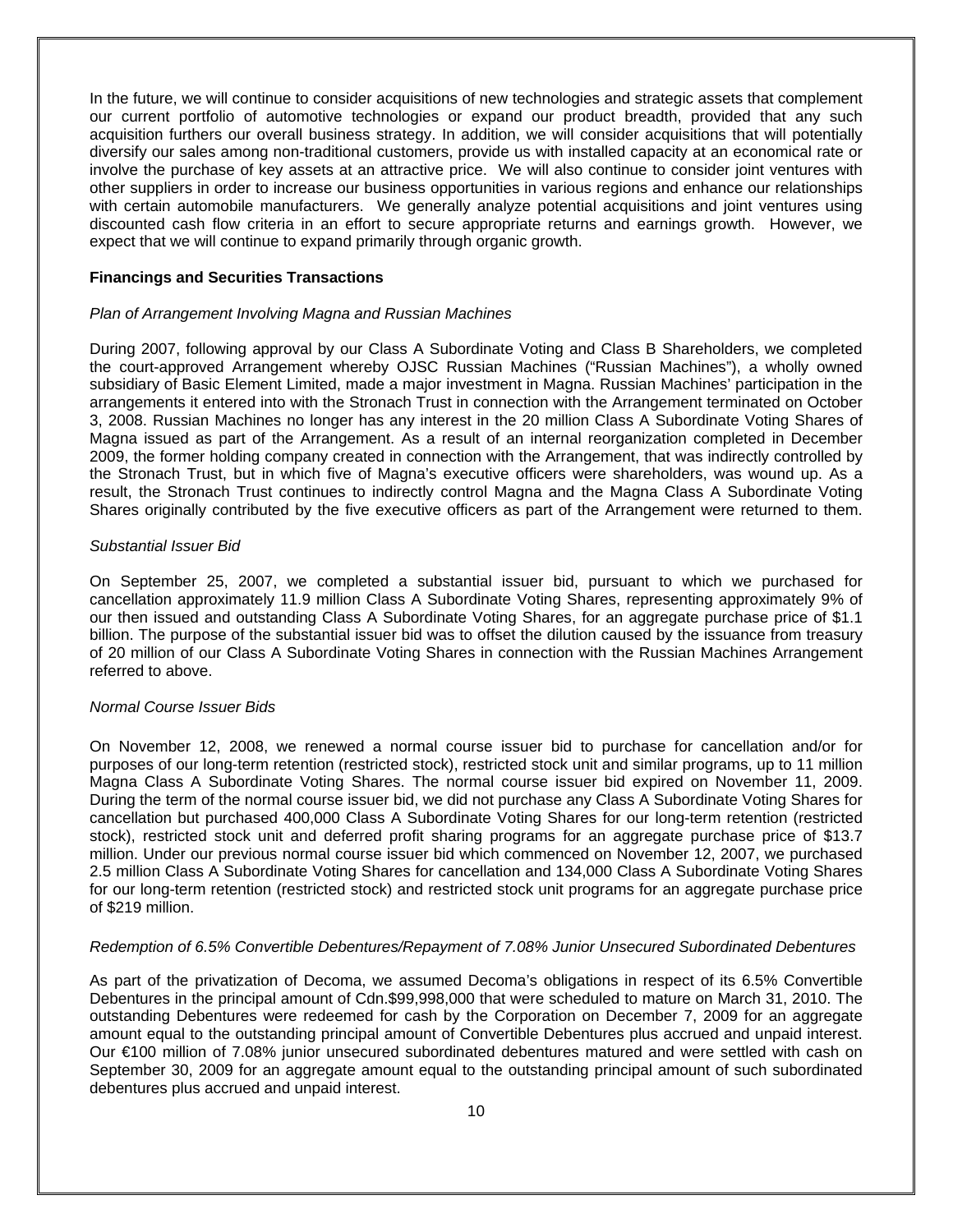# *Other Transactions*

In October, 2005, we completed a five-year revolving term facility that was to expire on October 12, 2010. The facility has a North American tranche of \$1.57 billion, a European tranche of 300 million euros and an Asian tranche of \$50 million. We subsequently extended the facility twice, such that it will expire on July 12, 2012.

# **ITEM 3. DESCRIPTION OF THE BUSINESS**

We are the most diversified global automotive supplier. We design, develop and manufacture technologically advanced automotive systems, assemblies, modules and components, and engineer and assemble complete vehicles, primarily for sale to original equipment manufacturers of cars and light trucks. We follow a corporate policy of functional and operational decentralization, pursuant to which we conduct our operations through divisions, each of which is an autonomous business unit operating within pre-determined guidelines. As at December 31, 2009, we had 238 manufacturing divisions and 79 product development, engineering and sales centres in 25 countries. Our divisions are aligned on a geographic basis between North America, Europe and Rest of World. A Co-Chief Executive Officer heads management in each of our two primary markets, North America and Europe, and the Co-Chief Executive Officers share responsibility for Rest of World. We also maintain corporate and other operations, which constitute a separate reportable segment, that consist of operations that support or are ancillary to our automotive operations.

Our success is primarily dependent upon the levels of North American and European car and light truck production by our customers and the relative amount of content we have on various programs. Customer production volumes in different regions are impacted by factors which may vary from one region to the next, including general economic and political conditions, interest rates, energy and fuel prices, international conflicts, labour relations issues, regulatory requirements, trade agreements, infrastructure, legislative changes, environmental emission and safety issues. A number of other factors, discussed under "RISK FACTORS", also affect our success, including such things as relative currency values, commodities prices, price reduction pressures from our customers, the financial condition of the automotive supply base and competition from manufacturers with operations in low-cost countries.

# **PRODUCTS AND SERVICES**

Despite operating and managing our business on a geographic basis, we possess product and service capabilities which span across such geographic regions. Details regarding our product and service capabilities follow: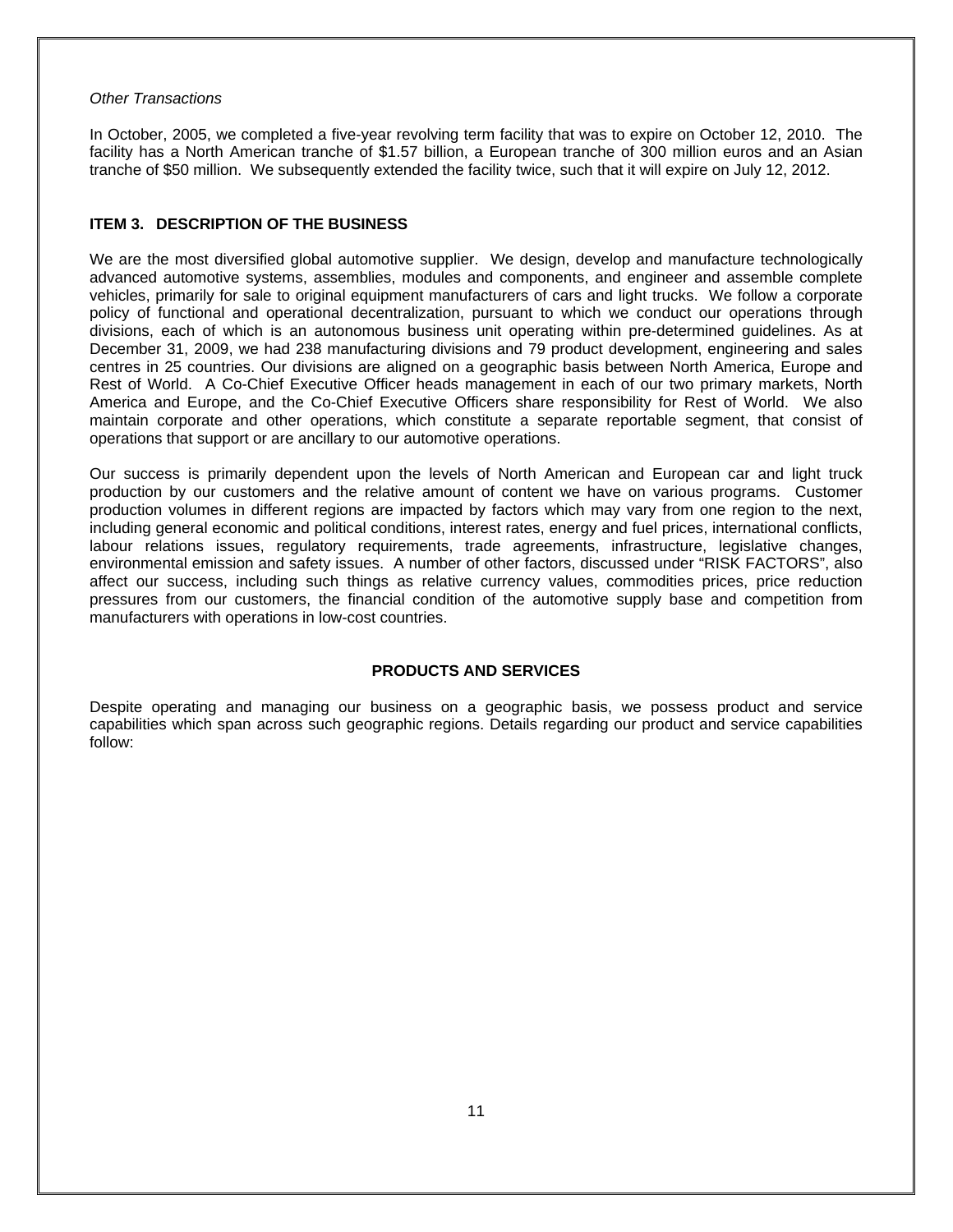# **VEHICLES AND POWERTRAIN**

### **Complete Vehicle Engineering and Assembly**

We provide complete vehicle engineering and assembly services for the automotive industry and are the world's largest brand-independent assembler of complete vehicles. Our complete vehicle assembly facility, located in Graz, Austria, received the J.D. Power Gold Plant Award 2006 for vehicles assembled in Europe.

**CAPABILITIES** 

#### **Engineering Services**  Complete Vehicle Body Chassis/Powertrain Electric/Electronics **Complete Vehicle Production**  Low Volume Production . Localization • Niche Vehicle Production<br>• Peak-Shaving **Liquid and High Pressure Gaseous Storage**  Components and Systems for Natural Gas and Hydrogen **Fuel Systems**  Complete Tank Systems Fuel Caps Filler Necks and Filler Heads Capless Systems Diesel Misfueling Guards Filler Pipes Fuel Supply Units/Valves Engine Components **Space Technology (including Aviation)**  Propellant Feed Lines Thermal Control Systems Satellite Propulsion Systems Cryogenic Fuel Lines Automotive Applications **Door Modules**  Assembly of Doors and Closures

# **INNOVATIONS**

### **Virtual Product Development and Production Process**

We provide virtually validated data to assist in moving from concepts to niche vehicle development.

### **Complete Vehicle Concepts**

We are involved in the advance development of complete vehicle concepts in conjunction with our engineering and manufacturing partners.

### **Aluminum Competence**

We design, develop and produce complete aluminum spaceframes.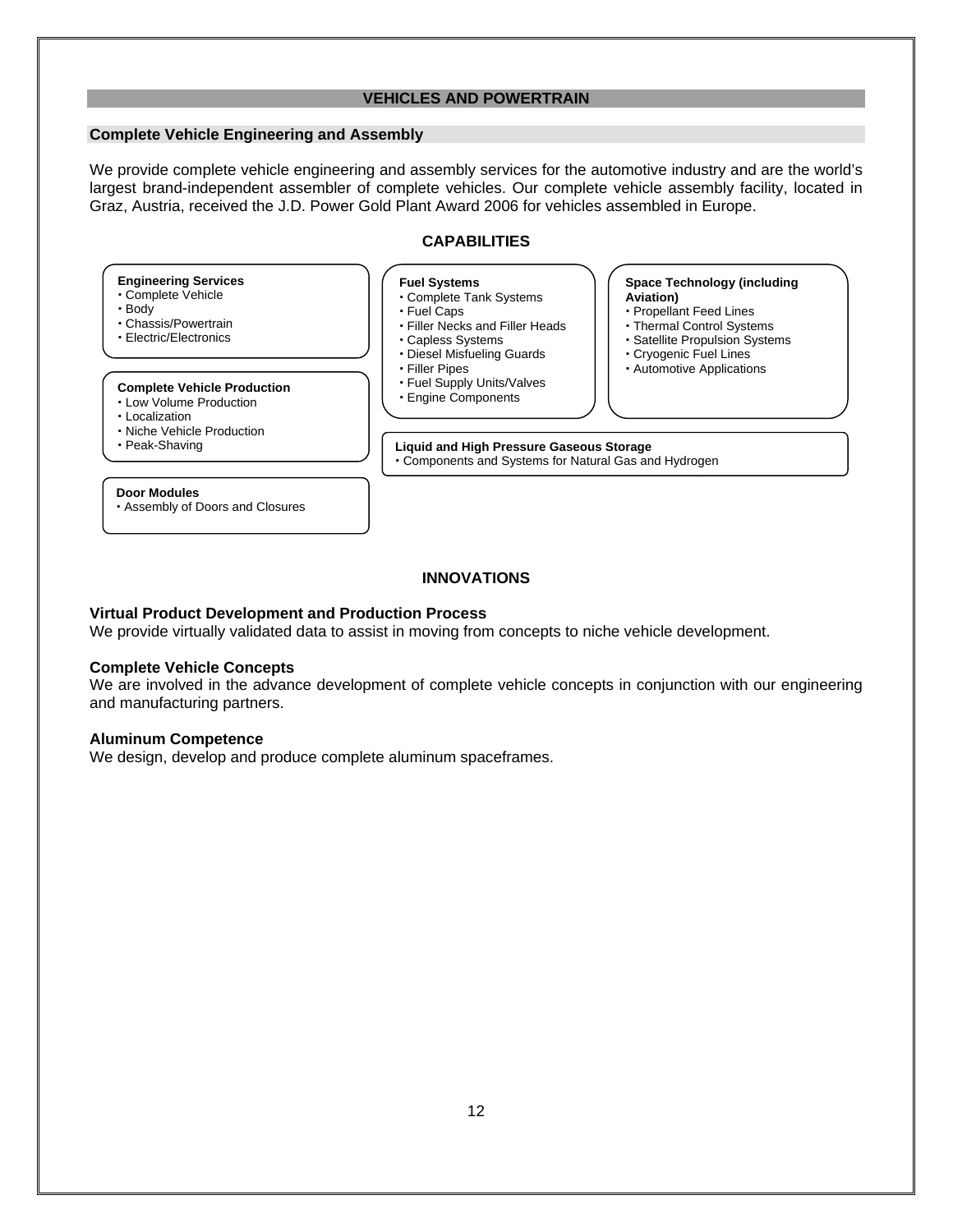### **Powertrain Systems**

We design, engineer and manufacture powertrain systems and components for the global automotive industry.

# **CAPABILITIES**



**INNOVATIONS** 

### **ePOWERTRAIN Modules**

A turn-key solution that provides the automobile manufacturer with a complete powertrain module (motor, inverter and gearbox) with an integrated parking pawl system, allowing the automobile manufacturer to concentrate on the vehicle integration and energy storage systems.

### **Tunable Dual Mass Flywheel**

The tunable dual mass flywheel improves the isolation of rotational vibrations, offering the possibility of defining a global characteristic curve for stiffness. This leads to advanced NVH behavior for modern drivetrains.

### **Electronic Limited Slip Differential (eLSD)**

Front End Accessory Drive Components

Traditional passive limited slip differentials restrict the amount of torque transfer from wheel to wheel by their reactive mechanical actuation. The eLSD allows for active/continuous torque transfer management for significantly improved vehicle dynamics.

### **Flex4 – Disconnect System**

The Flex4 Disconnect System is considered the next step in disconnect technology, which is widely used in U.S. and Asian applications to increase the efficiency of 4WD vehicles. It is based on the ClimateTrac controller that shifts automatically between True 2WD and AWD/4WD.

### **High Efficiency Vacuum Pump**

Standard reciprocating piston and multiple vane vacuum pumps are used to provide a vacuum source for brake system requirements in diesel engines. Our *High Efficiency Vacuum Pump* consumes less power and is a lower cost, lighter weight solution compared to other vacuum pumps.

### **Variable Displacement Engine Oil Pump**

The variable displacement engine oil pump moves less oil through the engine when it is not needed, thereby putting less resistance on the engine and improving fuel economy.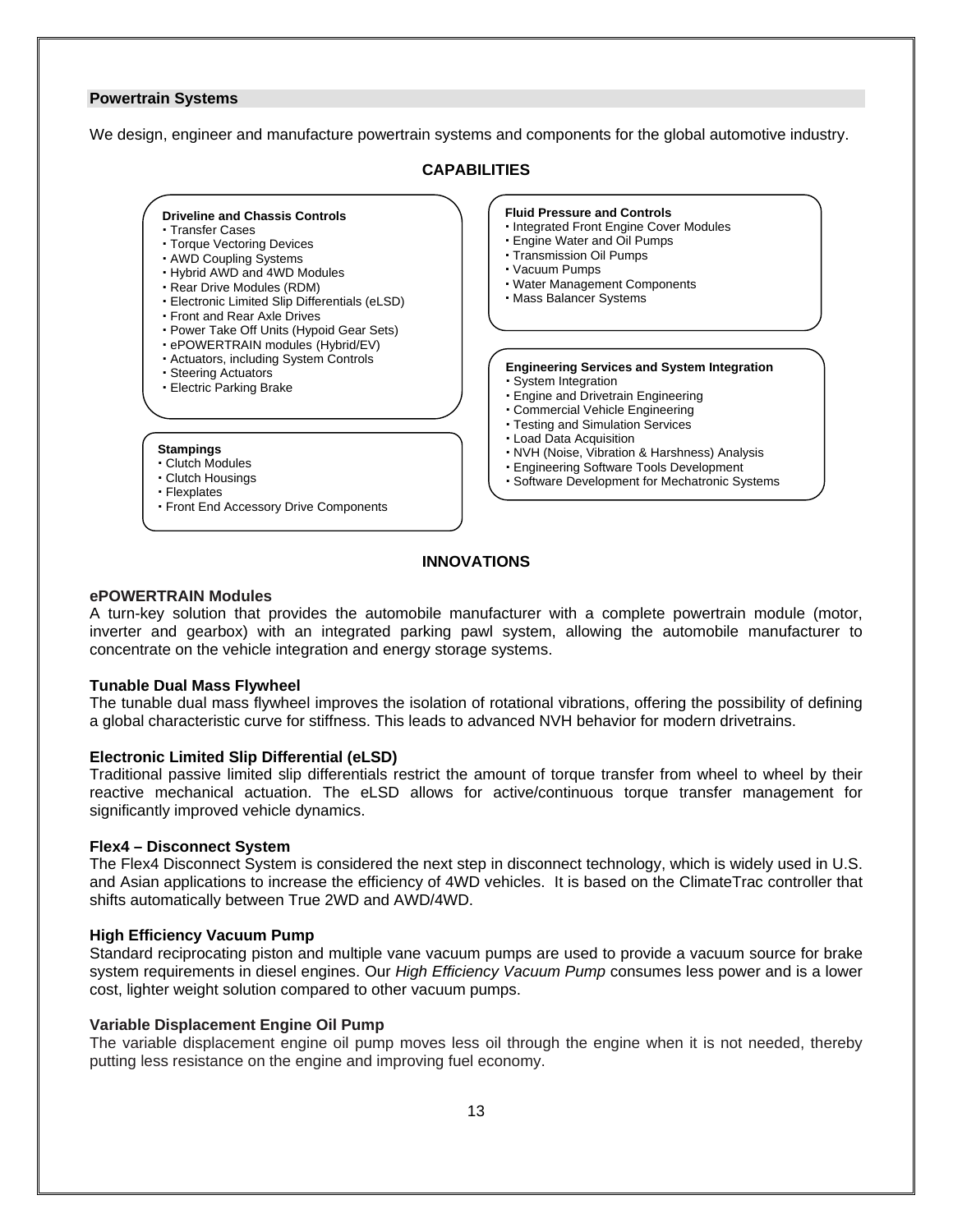We employ a variety of different manufacturing capabilities and processing technologies in our powertrain operations, including metal die-forming, flow-forming, stamping and spinning, synchronous roll-forming, diespline rolling, precision-heavy stamping, fineblanking, aluminum die casting and precision machining, magnesium machining, plastic injection molding and plastic welding, soft and hard processing of gear wheels and shafts, rotary swaging, hardening, laser welding, automated assembly and end-of-line testing.

We conduct some of our powertrain operations through joint ventures, including a non-controlling, 50% voting (76.7% equity) partnership interest in the Litens Automotive Partnership, a partnership with certain members of its senior management, which is a leading supplier of highly-engineered drive subsystems and components. Product offerings include accessory drive systems and products including auto tensioners and idlers, overrunning alternator decoupler assemblies, Torqfiltr™ overrunning, isolating crank pulley assemblies and clutched waterpump pulleys and assemblies; timing drive systems and products including tensioners (both for belt and chain) and idlers, SmartSprocket™ tuned sprockets and clutched waterpump pulleys and assemblies; and other specialty products including vehicle start / stop subsystems. Litens has manufacturing operations in North America (Canada), Europe (Germany) and Rest of World (China, Brazil and India).

### **Roof Systems**

We design, engineer and manufacture vehicle roof systems for the global automotive industry.

# **CAPABILITIES**

#### **Retractable Hard Tops**

- Two- and Three-Piece Roof Modules
- Body-in-White Roof Module Panels, Rear Shelf and Flaps
- Latches and Locking Systems
- Tube Frames

#### **Modular Tops**

Solutions for panoramic roof systems, for opening the roof panel and the backlight.

**Soft Tops** 

Soft tops containing aluminum die cast and magnesium die cast components.

#### **Folding Sunroofs**

Employing various fabric systems in multi-layer fabric versions.

#### **Vehicle Integrated Cargo Carrier**

A space-saving rear end carrier that is completely integrated in the vehicle.

# **INNOVATIONS**

Our innovations include: the first mass produced retractable hard top; the first three-piece retractable hard top offered; introduction of the first soft top with fin and bullet exterior appearance; designed the world's only SUV with a powered soft top.

Processes employed in our roof systems operations include "cut and sew" of complete fabric covers, backlight gluing and complete roof assembly.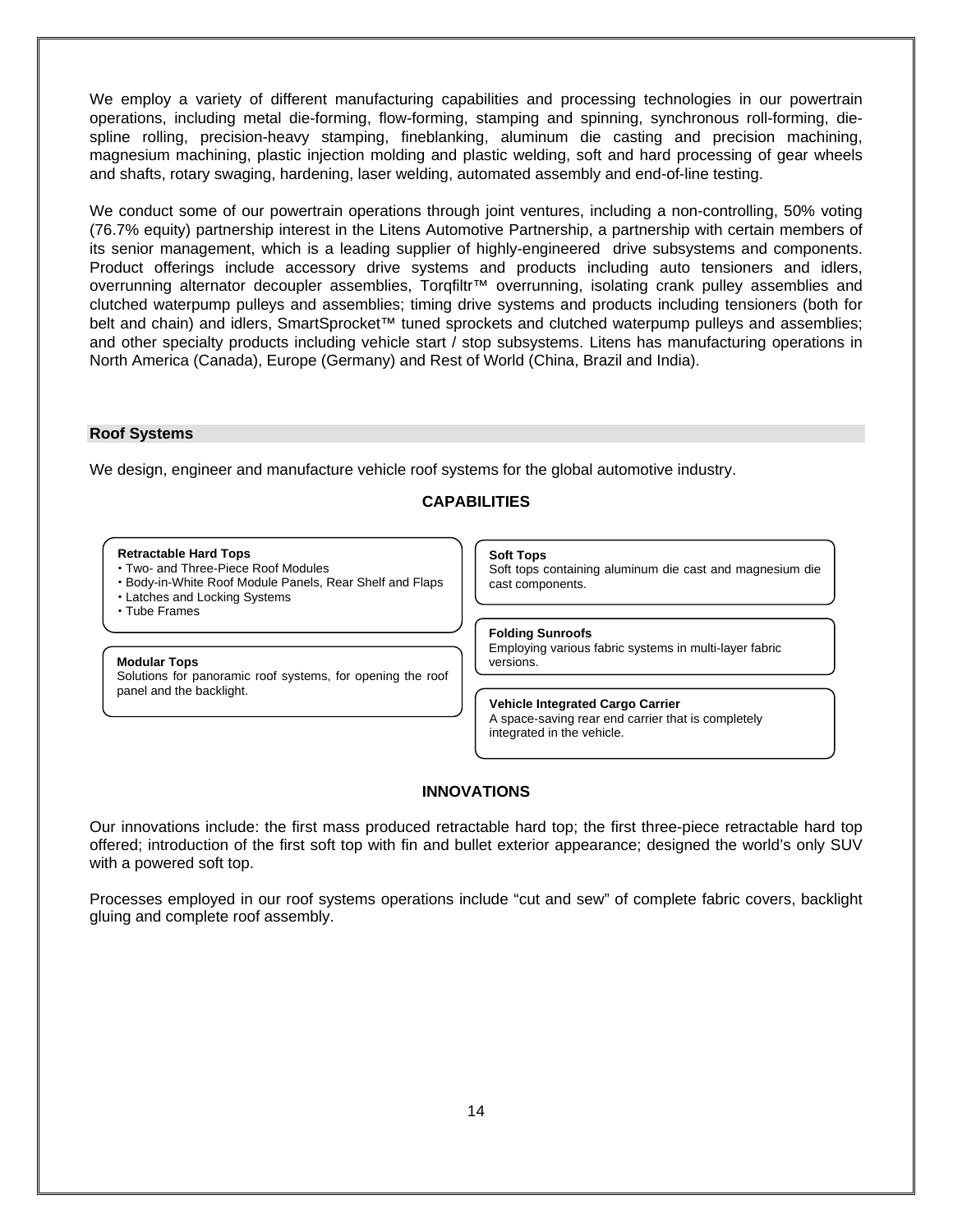# **EXTERIORS AND INTERIORS**

# **Exterior Systems**

We design, engineer and manufacture various exterior components and systems for the global automotive industry.

### **CAPABILITIES**

### **Front and Rear End Fascia Systems**

- Front and Rear Fascias
- Front and Rear End Modules
- Energy Management Systems

#### **Exterior Trim**

- Body Side and Roof Ditch Moldings
- Wheel Opening Moldings
- Rocker Panels and Claddings
- Spoilers and Grilles
- Decklid and Pillar Appliques
- Roof Racks/Rails
- Static and Automated Running Boards

#### **Under Hood and**

- **Underbody Components**
- Battery Boxes
- Oil and Transmission Pans
- Engine Valve Covers
- Fan Shrouds
- Underbody Shields
- Wiper Support Systems

#### **Class A Composite Panels**

- Body Panels, Door Panels and Quarter Panels
- Fender and Cab Skirts
- Deck Lids
- Hoods
- Roofs
- Liftgates and Tailgates
- Pickup Boxes

#### **Sealing Systems**

- Window Surround Modules
- Backlight, Belt, Windshield, Door Surround and Roof Drip Moldings
- Door, Inner and Outer Belt Seals
- Complete Convertible Sealing Systems

# **Sheet Molding Compound (SMC) Material**

EpicBlendSMC™ sheet molding compound in multiple formulations

#### **Top Systems**

- Composite Roof Panels
- Soft Tops Polycarbonate Removable Roof

Tonneau Covers

Panels

#### **Engineered Glass**

• Truck and Van Sliding Windows

**Structural Components** 

 Firewalls Engine Tunnels Cab and Trailer Floors Cab Structure Front End Carriers

 Cowls • IP Supports Bumper Beams

- Front and Rear Quarter Windows
- Liftglass Assembly
- Windshields and Backlights
- Fixed Roof Glass Modules
- Bus Windows

**Front and Rear End Modules (FEM/REM)** 

Carrier panel innovations have enabled us to integrate bumpers, active air management, cooling and lighting systems into our FEMs. These innovations have resulted in the award of several programs.

**INNOVATIONS** 

### **Composite Panels and Structural Components**

Class A, structural and body in white (BIW) components can be produced using injection molding, Sheet Molding Compound **(**SMC) or Reinforced Reaction Injection Molding (RRIM) technologies. Multiple fiber reinforcement options can be included to give the ability to create lightweight and durable components, in complex shapes, with low customer investment.

### **Composite Liftgate**

Light-weight vehicles have "opened the door" to our composite light-weight liftgate modules. Innovations in this area provide customers with investment savings and assembly efficiencies.

### **Window Surround Systems**

These modules are engineered and manufactured as a single component to fulfill functional and design requirements while reducing costs. Benefits include improved sealing that reduces wind noise, window cranking efforts and buzz, squeak and rattle.

We utilize a number of different technologies in connection with these products, including: molding technologies, such as injection molding, structural reaction injection, reaction injection, compression and thermoset molding; metal forming processes, such as metal stamping, roll forming, tube forming and stretch bending; extrusion processes, such as coextrusion, thermoset and thermoplastic extrusion; and finishing processes, including painting, hardcoating, chrome plating, vacuum metallization and anodizing. In addition to our primary manufacturing capabilities in this product area, we also perform some second stage vehicle assembly work for specialty vehicle production programs.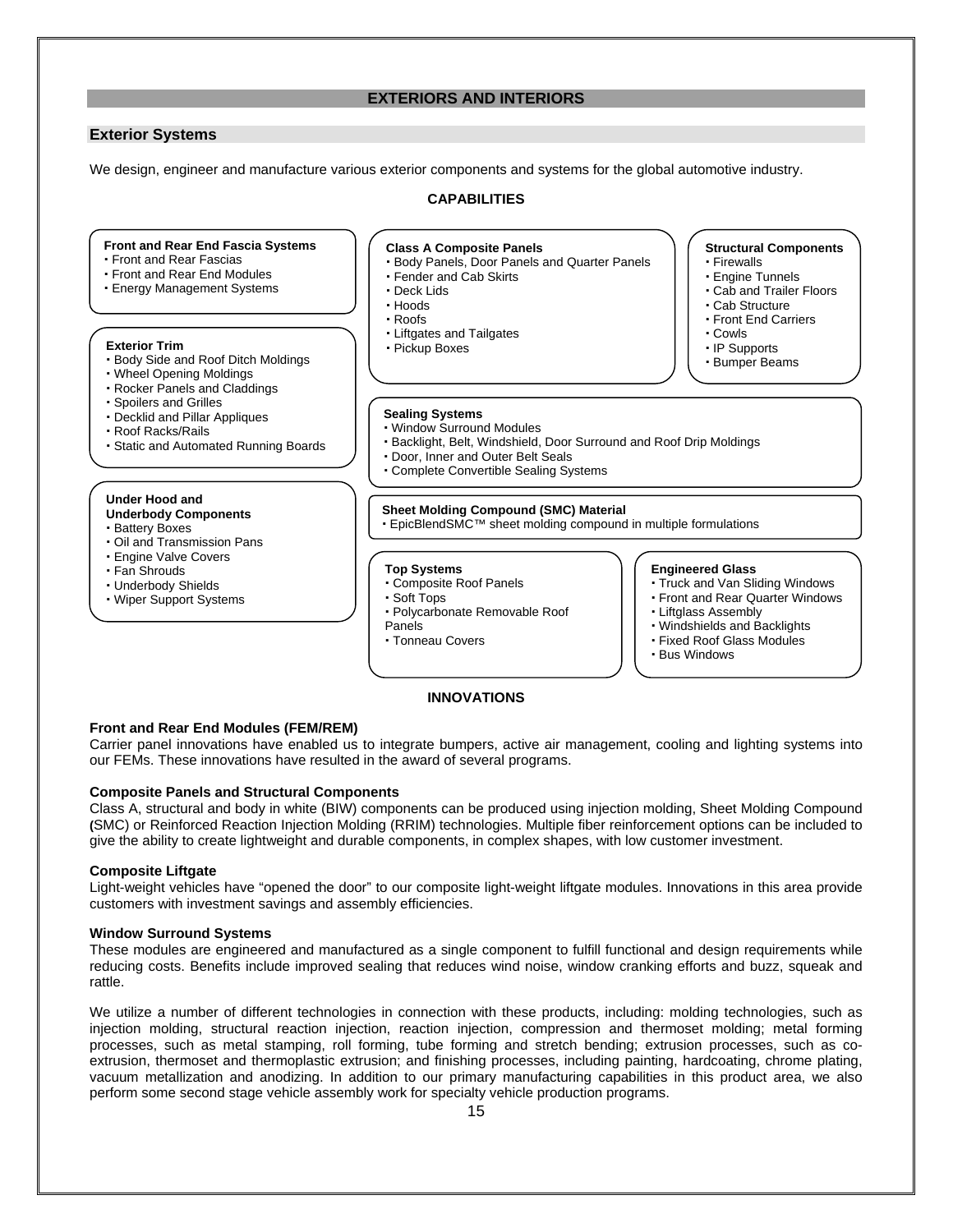### **Interior Systems**

We design, engineer and manufacture interior components and systems for the global automotive industry.

### **CAPABILITIES**



# **INNOVATIONS**

### **Multi-Shot Technology**

This technology was developed in response to customers' need for a low-cost product and model differentiation. Multi-Shot technology utilizes a multiple shot injection molding process that combines a rigid polypropylene foundation with one or more successive molded layers of additional polypropylene-based elastomer materials. Improved tactile feel, dimensional stability and perceived quality are some of its advantages.

### **SL-2 Headliner Substrate**

The SL-2 headliner is designed for integration of energy absorbing countermeasures, thus reducing the need for add-on components, while improving spaciousness and, potentially, safety.

### **Print Mold Design (PMD)**

An industry first, PMD is the injection molding of shaped and double-sided screen printing foils. Using foils of up to 1mm in thickness allows for an array of design possibilities, such as strong 3D effects, that are not achievable through any other technology. The material resists scratching, fading and cracking. PMD is highly flexible in volume production and offers distinguishing characteristics for vehicle interiors.

Some of the technologies and processes involved with the foregoing include low pressure and injection molding, compression molding, vacuum forming, slush molding and spray urethane.

We also participate in a number of interiors-related joint ventures and equity interests.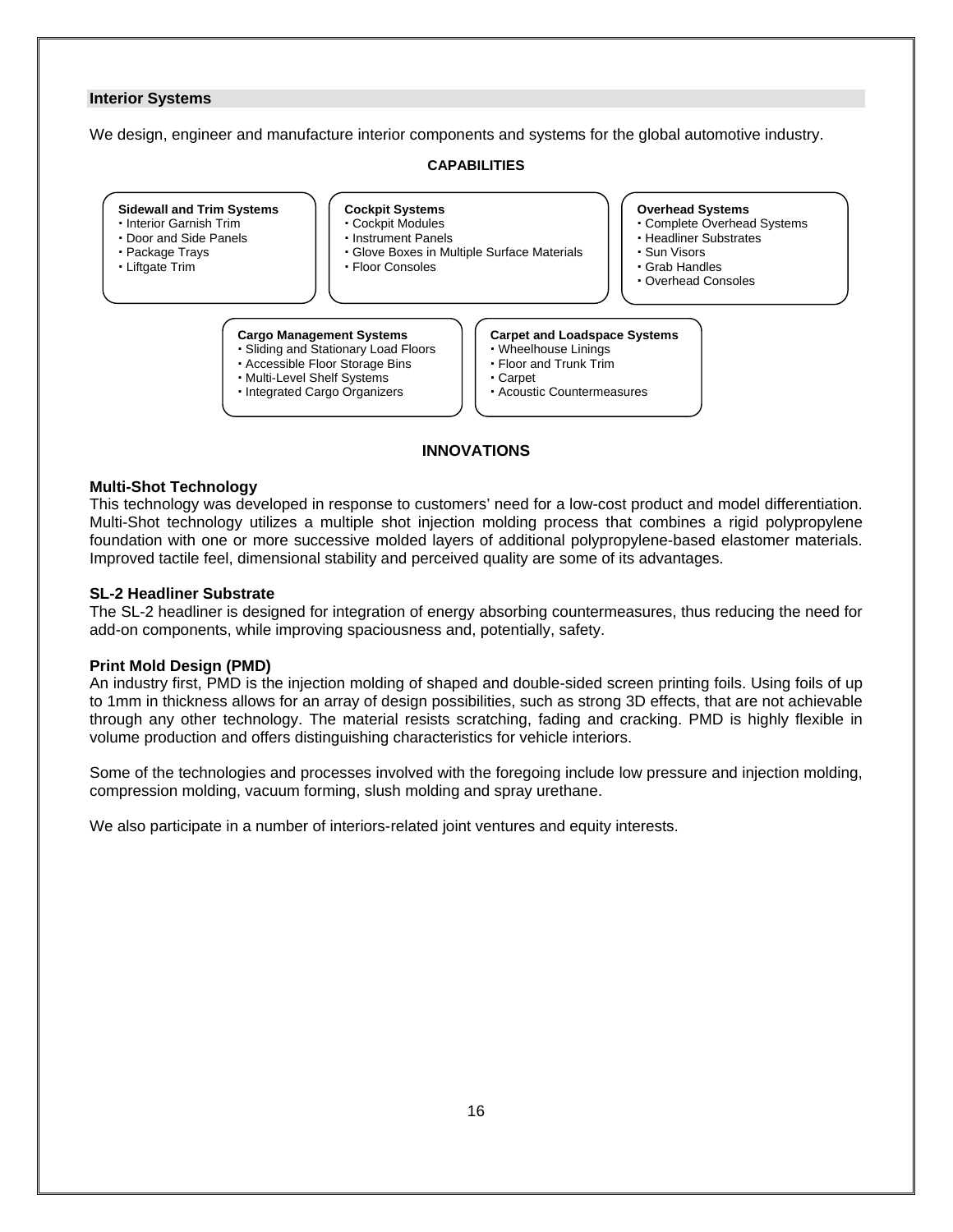### **Seating Systems**

We develop and manufacture complete seating solutions and seat mechanism systems for the global automotive industry. Our capabilities range from market and consumer research, full concept development, design and engineering, testing and validation to manufacturing.

# **CAPABILITIES**

### **Complete Seating Solutions**

- Reconfigurable Seat Solutions . In-Vehicle Stowable Seats
- **· Ingress/Egress Solutions**
- Comfort Systems
- Lightweight Seat Solutions

### **Safety Systems Integration**

- Integrated:
- Restraints
- Side Impact Airbags
- Occupant Classification Systems (OCS)
- Child Seats

### **Seat Mechanisms**

- Manual and Power Core Seat Structures
- Manual and Power Adjusters (Fore/Aft and Lift)
- EZ Entry System
- Reconfiguration & Stowing Mechanisms
- Manual and Power Recliners
- (Disc and Pawl and Sector/Fold Flat)
- Seat Attach Latches

### **Foam Solutions**

- PureFit™ (Multi-material Mold-in-Place™) Solutions
- Foam/Trim Integration

# **INNOVATIONS**

### **Stow-in-Floor Seating**

As seen on the Chrysler Town & Country and Dodge Grand Caravan, we were the first to offer second and third row seats that stow in the floor.

### **Stand Up™ Seat**

The Stand Up™ seating solution provides best-in-class ingress/egress space into the second or third row. The intuitive and low-effort actuation only requires the use of one hand.

# **PureFit™ - Multi-Material Mold-In-Place™ Process**

PureFit™ is a smart manufacturing method that enables a novel and efficient styling strategy. It offers limitless cloth, leather and vinyl pattern options with a common foam tool.

### **i-DiSC™ 4**

A family of manual mini disc recliners that are lighter, more cost-effective, and offer best-in-class size, mass and functionality. i-DiSC™ 4 is ideal for packaging into tight environments. A continuous version is available with an internal memory feature.

The technologies and processes used in the manufacture of seating and seat components range from traditional "cut and sew" technology to our patented Multi-Material Mold-In-Place™ technology.

We also participate in a number of seating-related joint ventures and equity interests.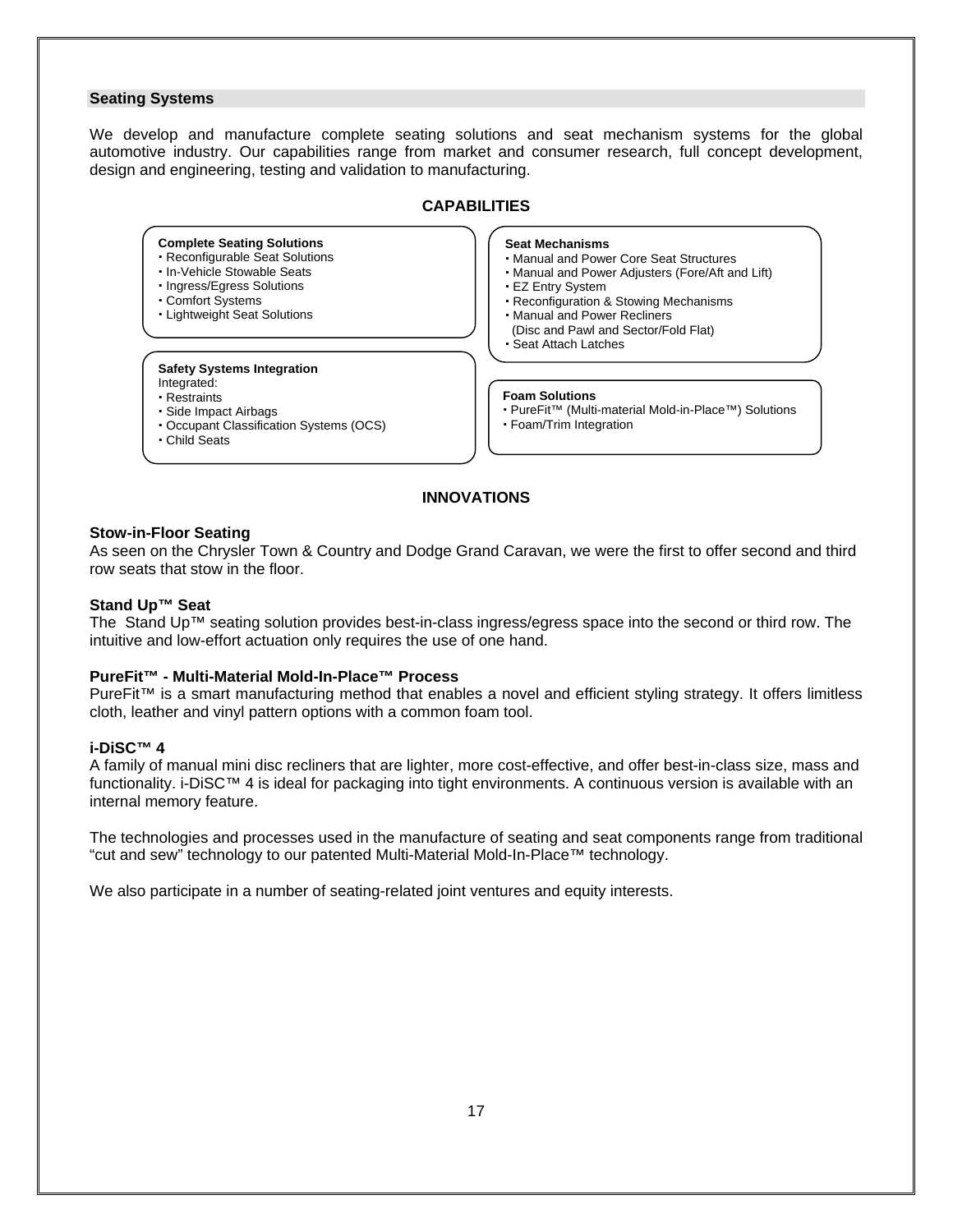### **Closure Systems**

We engineer and manufacture closure systems for the global automotive industry.

### **CAPABILITIES**

#### **Door Modules**  Structural Door Modules Sealed Modules Hardware Trim Modules • Integrated Trim Modules Liftgate and Tailgate Modules Complete Mid-Door Modules **Window Systems**  Dual Rail Cable and Drum Systems Single Rail Cable and Drum Systems Arm and Sector Systems Frameless Glass Systems Adjustable Frameless Glass Systems **Power Closure Systems**  Power Sliding Doors Power Liftgates **Latching Systems**  Side Door Latches and Sliding Door Latches Hood Latches and Liftgate Latches Tailgate, Decklid Latches **Obstacle Detection**  Power Liftgate and Sliding Door, Roof and Window Systems Control Unit Software and Hardware Design Contact and Non-Contact Obstacle Detection **Testing**  Environmental, Corrosion, Sound, Rain/Water Freeze, Dust Testing Durability Cycling, Strength Testing, In Process Testing, Travel and Efforts Test Fixture Development, Design and Fabrication

#### **Handle Assemblies**

Exterior and Interior Handles

- 
- 
- 
- Integrated Electronic Software

# **INNOVATIONS**

#### **Structural Integrated Door Module**

We were the first to market this technology in a sliding door application. The door module can match the stiffness of a conventional inner door panel, seal the door and allow for integration of virtually any component either inside of, or attached to, the door.

#### **Electro-Mechanical Strut**

This power liftgate system features an inline motor/gearbox with an integrated counterbalance mounted outside the seals in the rain trough.

### **Modular Secondary Latch**

Our modular latch design allows for the addition of features and functions and can be adapted for decklid, liftgate and sliding door applications.

The primary processes used in our closures operations are light stamping, injection molding and assembly.

Convertible Quarter Glass Window Control Unit/Convenience Reversal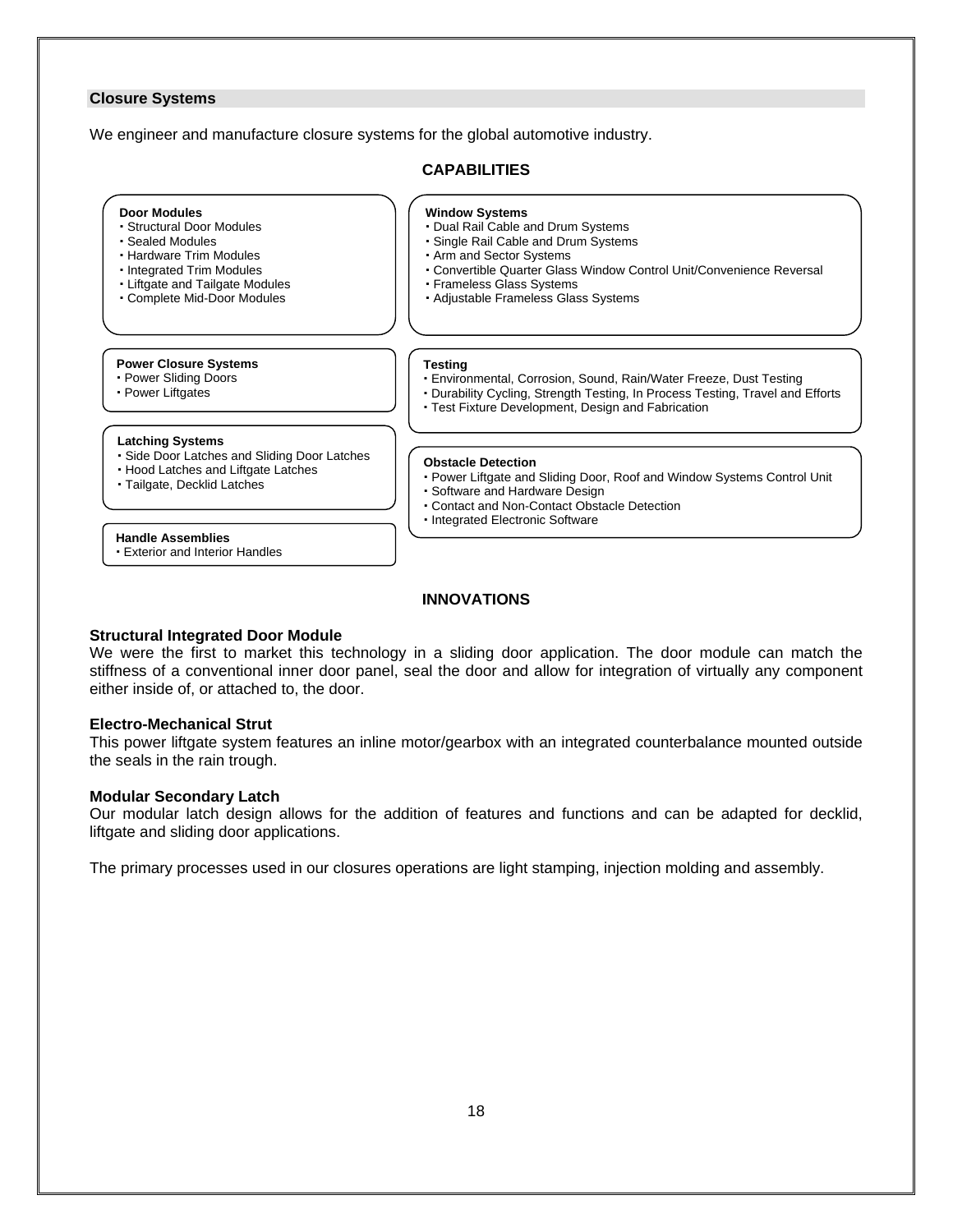### **Vision Systems**

We design, engineer and manufacture vision glass systems for the global automotive industry.

#### **CAPABILITIES Interior Mirrors (Prismatic and Electrochromic)**  EC Glass (auto-dimming) Telematics Compass and Temperature Displays Sensor Integration Bluetooth and Hands Free Conductivity Navigation Microphone Automatic Garage Door Openers Electronic Toll Collection **Exterior Mirrors**  EC Glass (auto-dimming) Framed and Frameless Glass TurnSignal Lighting Power Folding and Power Extending Technologies Ground Illumination • Integrated Blind Spot Detection · Integrated Cameras Mirrors with Integrated Blind Zone Field of View Body-Matched Paint **Actuators**  HVAC **Electronic Vision Systems**

- Full-color displays (including Backup Displays)
- Side Blind Zone Assist
- Lane Change Assist
- Power Folding and Power Extending
- Exterior Glass Movement
- **· Interior Mirror Adjustment**
- Active Bend Lighting

# **INNOVATIONS**

### **VideoMirror™**

A full-color display screen provides information to the driver. Options range from backup displays, such as ReversAid™, to turn-by-turn navigation.

### **NaviMirror™ and MirrorPilot™**

Products designed to improve comfort and convenience by offering a low-cost navigation and telematics system. Adding hands-free calling, real-time traffic and voice recognition allows drivers to access information while keeping their eyes on the road.

### **Added-Feature Modular Mirrors**

Added-feature modular mirrors can incorporate a broad array of added electronic features. We offer both prismatic and electrochromic interior added-feature mirrors tailored to any customer specification.

### **FrameLess™ Exterior Electrochromic Mirrors**

The FrameLess™ electrochromic mirror gives the driver a wide field of view. Instead of a plastic bezel or coloured perimeter band, the complete area surrounding the edge is reflective, giving a more stylish and modern appearance.

### **Total BlindzoneManagement™**

This system combines camera technology, enhanced mirrors and lighting, information and telematics to help eliminate blind zones around the vehicle.

Processes used in the manufacture of our vision products include injection molding, painting and assembly.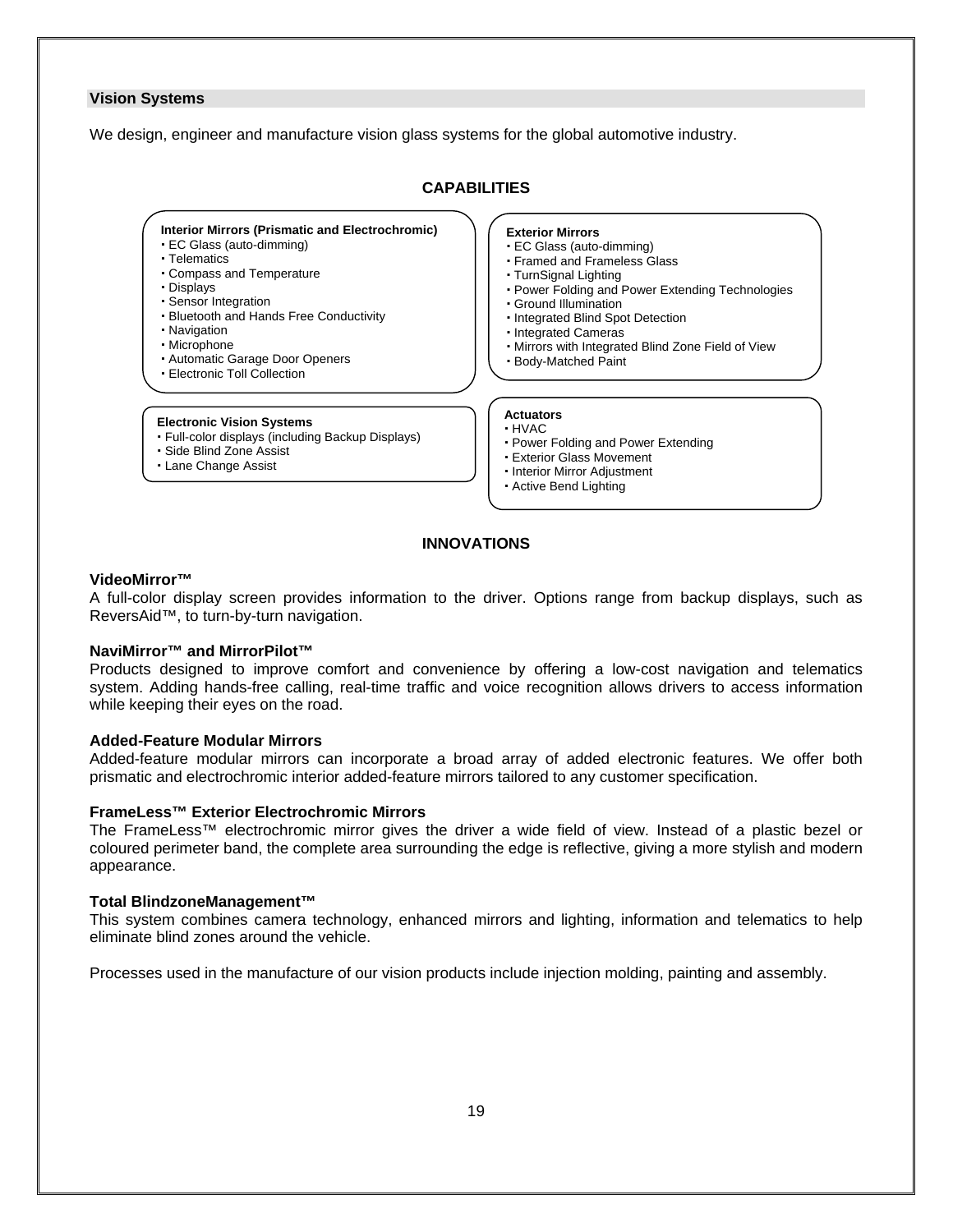### **BODY & CHASSIS SYSTEMS**

We provide body and chassis systems, as well as related engineering services, for the global automotive industry.

### **CAPABILITIES**



- Tooling and Automated Systems
- Research and Development

# **INNOVATIONS**

### **Forming of Advanced High Strength Steels**

We continue to be a market leader with innovative applications for advanced high strength materials, focusing on forming materials that can help optimize vehicle performance without sacrificing quality, cost or weight.

#### **Hot Stamping**

We are an industry leader in bringing this forming process to body structure applications in areas where vehicle crash performance has become more critical due to increasing government standards.

### **Hybrid Steel/Aluminum Structures**

The lightweight advantages of aluminum castings are combined with the strength and cost efficiency of steel to create unique chassis structural assemblies.

We employ a number of different forming technologies such as hydroforming, stamping, hot stamping, roll forming, draw bending, advanced welding technologies, as well as finishing technologies such as e-coating, heat treating and high temperature wax coating.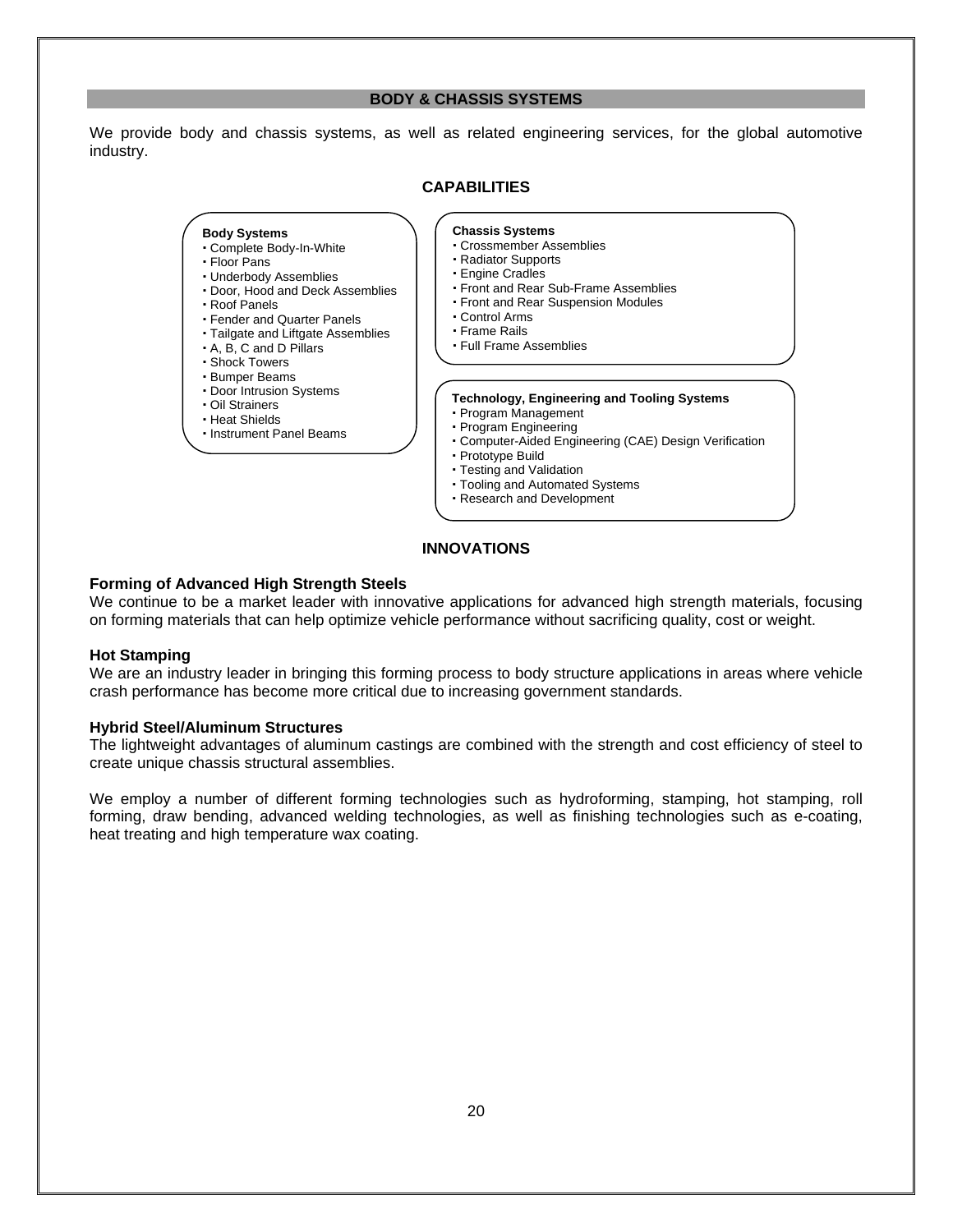### **ELECTRONICS SYSTEMS**

We design, engineer and manufacture electronic components and systems for the global automotive industry.

# **CAPABILITIES**



### **INNOVATIONS**

### **Machine Vision System**

This camera-based system performs various functions to assist the driver, including automatically adjusting headlamps between High and Low beams when it detects on-coming vehicles, tracking lane markings and road edges to detect unintentional lane departures, recognizing traffic and speed-limit signs, and issuing warnings upon detection of objects or pedestrians in the path of the vehicle.

### **Smart Actuator**

Electronic Control Units and Brushless DC-motors merge to create subsystems used in several applications, including engine cooling fans, electronic parking brakes, power liftgates and transfer case control modules. The Brushless DC Cooling Fan is composed of a high efficiency compact motor with integrated sensorless motor drive electronics.

### **Electric / Hybrid Electric Vehicle Components**

*Propulsion Systems:* Electric Motors are used for propelling a vehicle alone for all-electric vehicles or paired with an internal combustion engine for hybrid vehicles. The motor controller governs the functions and performance of the motor.

*Energy Systems:* A battery charger is used to put energy into a battery cell. DC/DC converters create DC voltages in hybrid and electric vehicles necessary to power accessories, HVAC and power steering. The vehicle control unit coordinates the overall electronic control functions within a vehicle.

Together, the propulsion and energy electronic components are major building blocks of the complete drivetrain and provide necessary energy plus controls for electric and hybrid electric vehicles.

### **Body Electronics**

The flexible body electronics platform is designed for the Asian market to combine multiple sub-systems of Body Control Modules (BCM), junction box, anti-pinch applications and entry modules leveraging short and long-range RF up to 2.4Ghz. The core body design is compatible with some driver assistance features.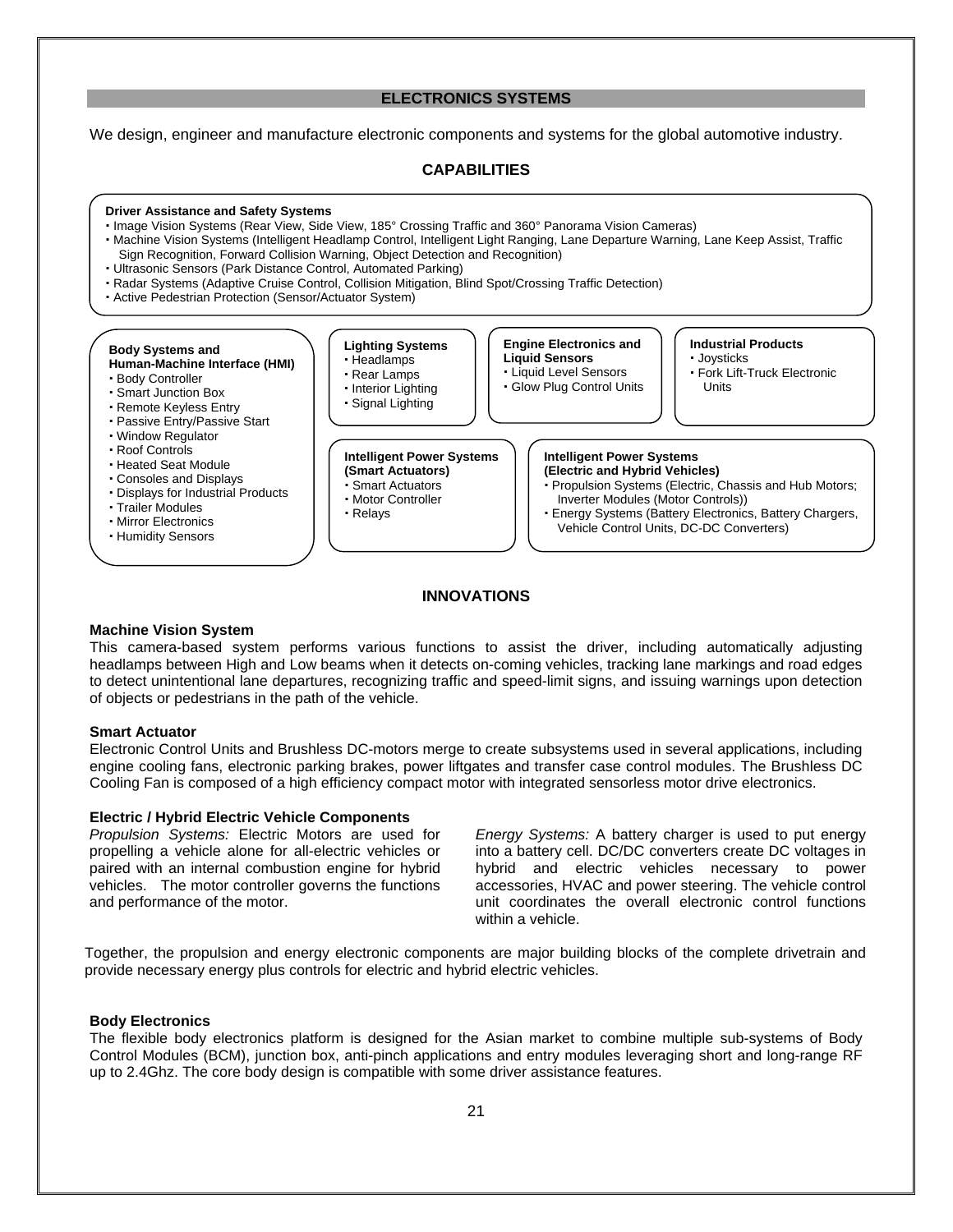### **HYBRID AND ELECTRIC VEHICLES/SYSTEMS**

We act as a general contractor and main customer interface for all hybrid and electric vehicle programs globally, with an ability to lead and coordinate activities for the acquisition and execution of new programs for electric vehicles and hybrid electric vehicles. Our range of services includes integration of components and systems as well as the development and production of innovative complete vehicle solutions, from engineering to turnkey programs.

# **CAPABILITIES**

#### **Concept Development**  • System Architecture • Energy Management • Thermal Management • Operating Strategy • Safety Features **Systems and Modules •** Mild Hybrid, Full Hybrid, Plug-In Hybrid • Range Extenders • Electric Vehicles **Lithium-Ion Cells and Battery Systems**  • Energy Battery Systems for Electric Vehicles and Plug-In Hybrids • Power Battery Systems for Mild and Full Hybrids • Passenger Car and Heavy Duty Applications **Hybrid & Electric Vehicle Integration**

### **INNOVATIONS**

### **Concept Development**

Our concept team develops innovative technologies for hybrid and electric vehicles. To achieve an optimal result we combine the competencies of Magna's product groups and potential suppliers. We are working, amongst others, on complete vehicle concepts like our *MILA Alpin* which is an innovative, extremely compact off-road concept with a body specially designed for integrating various different types of alternative drives. This concept vehicle was honoured with the Innovation All-Wheel Award 2008 and the iF Product Design Award 2009 in the Advanced Studies category.

### **Ecological Technologies**

We focus on technologies that enable fossil fuels to be used more economically and fuel consumption to be reduced. Hybrid demo vehicles like the *HySUV* or *compactcityhybrid* have potential for reducing fuel consumption and  $CO<sub>2</sub>$  emissions, while increasing performance and comfort.

### **Systems and Modules**

Based on customer requirements and vehicle objectives, we focus on the development of system architectures and functions to optimize the energy balance of the vehicle. We take into account ecological and economic factors, in an attempt to maximize the efficiency of all systems, modules and components involved in the flow of energy to the vehicle.

### **Lithium-Ion Battery Systems**

We develop and produce electrical energy storage systems for various hybrid and electric vehicle applications. Essential requirements such as durability, product life span, and weight, and special customer requirements including packaging, size, functionality, quality, cooling ability and performance are incorporated within a modular design.

### **TOOLING, ENGINEERING AND OTHER**

We design, engineer and manufacture tooling for our own use, as well as for sale to our customers. Additionally, we provide engineering support services, independent of particular production programs on which we may have production sales.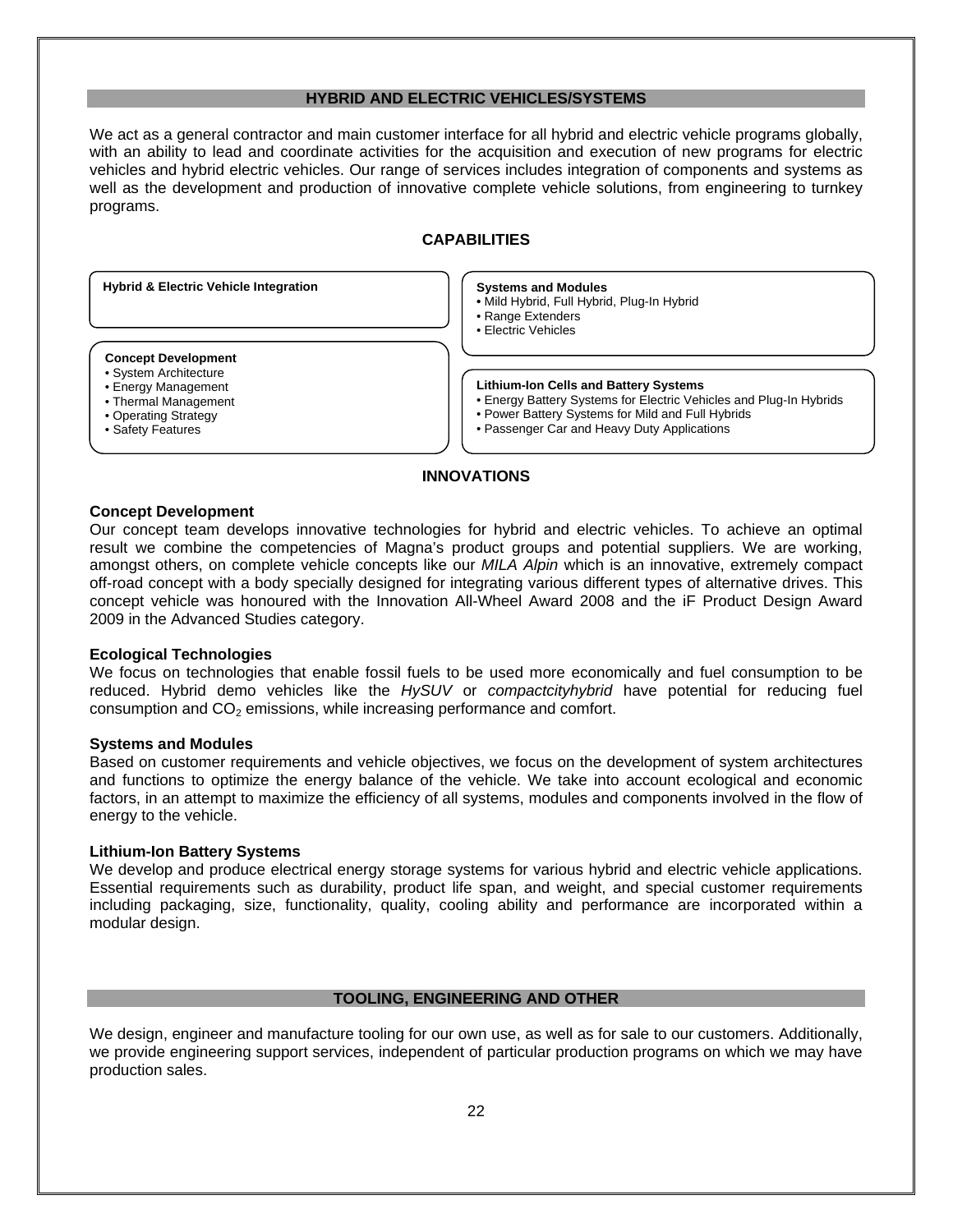# **RESEARCH AND DEVELOPMENT**

We have historically emphasized technology development and have a policy, embodied in our Corporate Constitution, to allocate a minimum of 7% of our Pre-Tax Profits (as defined in the Corporate Constitution) for each fiscal year to research and development during that fiscal year or the next succeeding fiscal year. We have historically exceeded this 7% threshold. See "ITEM 8. CORPORATE CONSTITUTION – Research and Development".

Our past development activities have resulted in a number of new and improved manufacturing processes and proprietary products, including the innovations discussed above. We expect that our involvement in the development of manufacturing technology and product technology in cooperation with automobile manufacturers will increase as automobile manufacturers further involve automotive suppliers in the vehicle development process.

# **MANUFACTURING AND ENGINEERING**

# **Facilities**

As at December 31, 2009, we had the following manufacturing and product development, engineering and sales facilities:

| <b>Geographic Region</b> | <b>Manufacturing</b> | <b>Product Development,</b><br><b>Engineering and Sales</b> |
|--------------------------|----------------------|-------------------------------------------------------------|
| North America            | 120                  | 28                                                          |
| Europe                   | 92                   | 34                                                          |
| <b>Rest of World</b>     | 26                   | 17                                                          |
| Total                    | 238                  | 79                                                          |

Our manufacturing facilities occupied approximately 46.5 million square feet, of which approximately 49% was leased from MI Developments Inc. ("MID"), 22% was owned by us and the remaining 29% was leased from third parties. Most of our manufacturing facilities maintain an in-house tooling capability with a staff of experienced tool and die makers. As production becomes more automated, the size and potential production capacity of our typical facility increases. We are operating many of our manufacturing facilities on a multi-shift basis.

Our product development and engineering facilities occupied approximately 3.3 million square feet, of which approximately 54% was leased from MID, 10% was owned by us and the remaining 36% was leased from third parties.

Leases typically have terms of five years or more with options to renew.

# **Key Commodities**

We purchase the majority of our commodities from domestic suppliers in the jurisdictions in which we do business. Factors such as price, quality, transportation costs, warehousing costs, availability of supply and timeliness of delivery have an impact on the decision to source from certain suppliers. We also purchase some key commodities offshore when shortages occur with respect to certain high quality grades of steel and other raw materials. Prices for certain key commodities used in our parts production, particularly steel, resins and paints/chemicals, fluctuated throughout 2009 and have generally increased over the last 5 years. More than half of our steel is acquired through resale programs operated by automobile manufacturers, which do not expose us to steel price increases, and the balance is acquired through spot, short-term and long-term contracts. To date, we have not experienced any significant difficulty in obtaining supplies of parts, components or key commodities for our manufacturing operations. We do not carry inventories of either key commodities or finished products significantly in excess of those reasonably required to meet production and shipping schedules.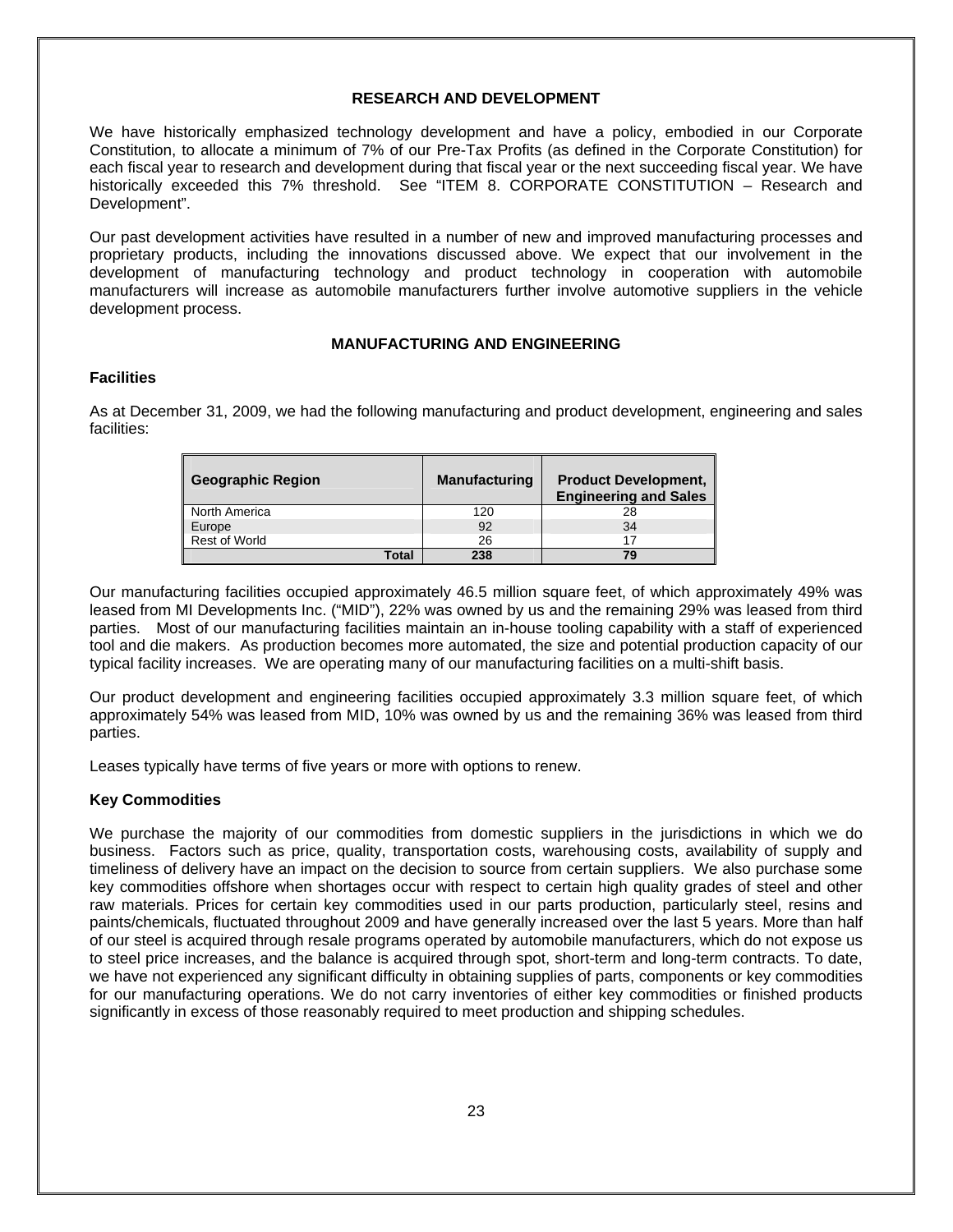# **HUMAN RESOURCES**

As at December 31, 2009, we employed approximately 72,500 people as follows:

| Region               | <b>Number of Employees</b> |
|----------------------|----------------------------|
| North America        | 38,850                     |
| Europe               | 27,900                     |
| <b>Rest of World</b> | 5.750                      |
| Total                | 72,500                     |

# **Human Resource Principles**

# *Employee Equity Participation and Profit Sharing Program*

Since 1975, we have maintained an employee equity and profit participation program to foster participation in profits and share ownership by our eligible employees. Our Corporate Constitution requires that 10% of our qualifying Employee Pre-Tax Profits Before Profit Sharing (as defined in our Corporate Constitution) for a fiscal period be allocated to (i) the employee equity participation and profit sharing plan, (ii) contributions to a company pension plan, or (iii) a cash distribution to eligible employees. See "ITEM 8. CORPORATE CONSTITUTION – Employee Equity Participation and Profit Sharing Programs".

# *Management Incentive Compensation*

We believe that profit participation motivates members of management. Accordingly, our customary executive compensation program consists of three core elements:

- a base salary, which is generally at or below base salaries for comparable positions within an appropriate comparator group of North American and European automotive and industrial companies which have global businesses;
- an annual variable incentive bonus directly tied to our profits; and
- **If** long-term incentives.

Our Corporate Constitution provides that aggregate profit participation (annual variable incentive bonuses) paid and payable to Corporate Management (as defined in the Corporate Constitution) in respect of any fiscal year must not exceed 6% of our Pre-tax Profits Before Profit Sharing (as defined in the Corporate Constitution) for that fiscal year. See "ITEM 8. CORPORATE CONSTITUTION – Incentive Bonuses; Management Base Salaries". In recognition of the extraordinary and uncontrollable industry, economic and market conditions that began in the second half of 2008 and continued in 2010, our Corporate Governance and Compensation Committee determined to make certain temporary adjustments to executive compensation in respect of 2008, 2009 and 2010, in order to ensure retention and motivation of critical members of management. For a detailed discussion of these changes, see "Compensation Discussion & Analysis – Determination of Amounts of Compensation - 2010 Adjustments to Executive Compensation Program" in our Management Information Circular/Proxy Statement dated March 29, 2010.

# *Employee's Charter*

We are committed to an operating philosophy based on fairness and concern for people. This philosophy is part of our "Fair Enterprise" culture in which employees and management share in the responsibility to help ensure our success. Our Employee's Charter embodies this philosophy through the following principles:

*Job Security –* Being competitive by making a better product for a better price is the best way to enhance job security. We are committed to working together with our employees to help protect their job security. To assist in this regard, we provide job counseling, training and employee assistance programs to our employees.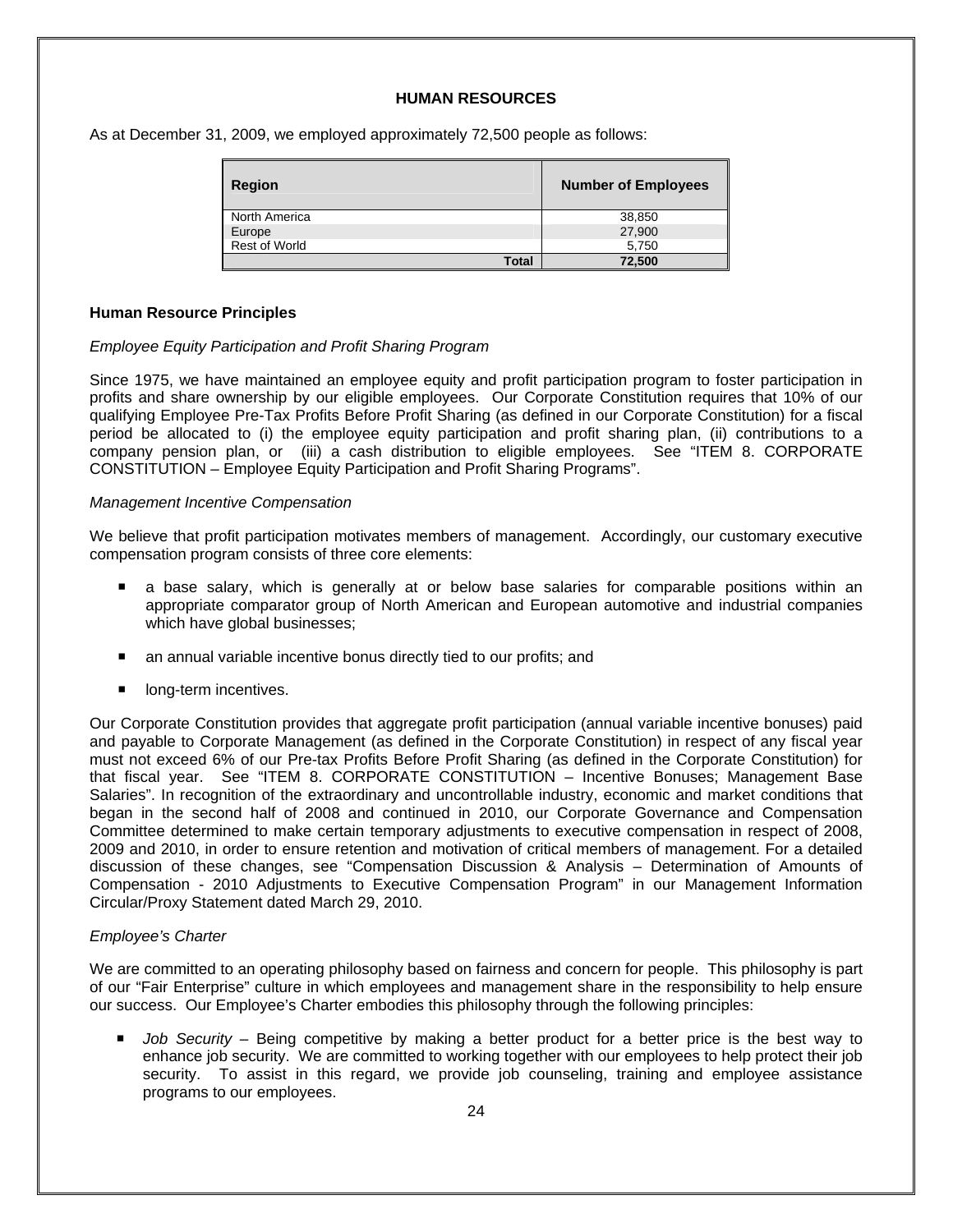- *A Safe and Healthful Workplace –* We strive to provide our employees with a working environment which is safe and healthful.
- *Fair Treatment –* We offer equal opportunities based on an individual's qualifications and performance, free from discrimination or favouritism.
- Competitive Wages and Benefits We provide our employees with information which enables an employee to compare his/her total compensation, including total wages and total benefits, with those earned by employees of our competitors, as well as with other plants in the communities in which our plants are located. If total compensation is not competitive, wages are adjusted.
- *Employee Equity and Profit Participation –* We believe that every one of our employees should share in our financial success.
- *Communication and Information –* Through regular monthly meetings between management and employees and through publications, we provide our employees with information so that they know what is going on in the company and in the industry.
- *Employee Hotline –* Should any of our employees have a problem, or feel the foregoing principles are not being met, we encourage them to call the Hotline or use self-addressed Hotline envelopes to register their complaints. Employees do not have to give their names, but if they do, it is held in strict confidence. Hotline investigators (who are independent from divisional management) answer an employee's call. The Hotline is committed to investigating and resolving all concerns or complaints and must report the outcome to our global human resources department.
- *Employee Relations Advisory Board –* The Employee Relations Advisory Board is a group of people who have proven recognition and credibility relating to humanitarian and social issues. This Board monitors, advises and ensures that we operate within the spirit of our Employee's Charter and the principles of our Corporate Constitution.

### **Human Resource Policies**

In furtherance of our commitment to fairness, as demonstrated in our Employee's Charter, we have established Fairness Committees in most of our North American and in many European manufacturing facilities which enable employees at such facilities to have many of their concerns resolved by a committee comprised of both management and employees. Most of our North American manufacturing facilities also have an Employee Advocate who works with our employees and management to ensure that any concerns that arise in the workplace are addressed quickly and in accordance with our Employee's Charter, Corporate Constitution and operating principles. Employee Advocates can only be removed if more than 65% of the shop floor employees at the applicable division vote to remove him or her through a periodic secret ballot vote.

We have established many employee communication programs, such as monthly divisional employee meetings, continuous improvement team meetings, an employee hotline and employee opinion surveys to help ensure employee involvement and feedback. In addition, we maintain a 100 acre recreational park within 20 miles of most of our Toronto-area facilities for use by our employees and their families.

In addition to the employee equity participation and profit sharing programs discussed under "Human Resource Principles", we maintain a group registered retirement savings plan in Canada and a 401(k) plan in the United States whereby we partially match employees' contributions made through payroll deductions. These plans complement the employee equity participation and profit sharing programs and are designed to assist employees in providing replacement income for retirement. The pension plans that commenced in January 2001 for certain Canadian and U.S. employees were closed to new participants as of January 1, 2005.

# **Labour Relations**

We believe that we maintain positive relations with our employees and, where applicable, with the unions representing the employees at certain of our automotive divisions.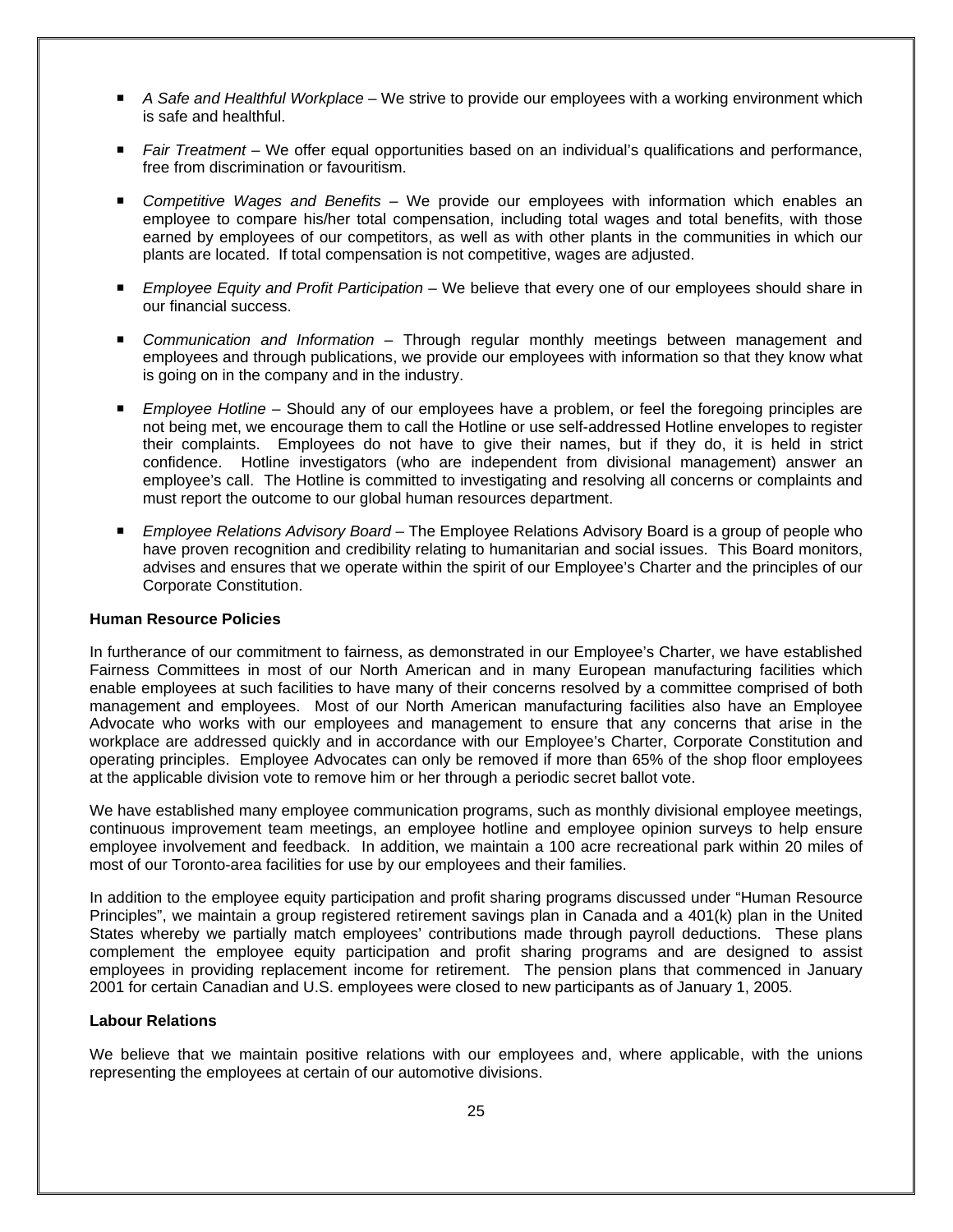Employees of our Integram Windsor facility are covered by a collective agreement with the National Automobile, Aerospace, Transportation and General Workers Union of Canada (CAW). Employees of our Excelsior Springs, Lordstown, Shreveport, Techcraft, and New Process Gear divisions are represented in the United States by the International Union, United Automobile Aerospace and Agricultural Workers of America (UAW). The forms of collective agreements negotiated with the CAW and the UAW recognize our unique operating philosophy, including our Employee's Charter and fundamental Fair Enterprise principles. Most of these agreements recognize the need for wages and benefits to be competitive with companies we compete with for business, rather than those paid by our customers' vehicle assembly operations. One of the key features of these agreements is the commitment that there will be no strikes or lock-outs during the life of such agreements.

Employees at a number of our divisions in Mexico and the United Kingdom are currently covered by collective bargaining agreements with various unions in these jurisdictions. Certain of our other European employees are covered by national industry-wide agreements relating to compensation and employment conditions and are members of in-house employees' associations or trade unions.

From time to time, various unions seek to represent groups of our employees and, as a result, we may become party to additional collective agreements in the future.

### *Framework of Fairness Agreement*

On October 15, 2007, we announced that we had entered into the Framework of Fairness Agreement ("FFA") with the CAW. The FFA is a set of principles which balance the needs of employees and the needs of business to be competitive. The FFA is being introduced to our employees over a period of several years and they will have the opportunity to vote at the plant level on whether to approve a new contract under its terms and conditions and join the CAW. If a majority of workers in a facility vote in favour, then that plant will be covered by a new Magna-CAW national collective agreement.

The key terms and conditions of the FFA include:

- **PEDITE:** preservation of our Fair Enterprise culture and operating principles, including the sharing of our financial success through equity ownership, as set out in our Corporate Constitution and Employee's Charter;
- comprehensive no strike, no lock-out provisions with unresolved collective bargaining issues being settled through final offer selection arbitration;
- **Perogressive concern resolution and plant representation mechanisms that preserve our Open Door** Process, Fairness Committees, Employee Advocates and the Employee Hotline;
- competitive wage and benefit principles consistent with our Employee's Charter;
- a concept tying annual wage adjustments to a manufacturing inflationary index, plant specific performance measures and competitive considerations;
- secret ballot voting on workplace issues; and
- **e** depoliticization of the workplace and labour-management relations.

As of March 29, 2010, employees of our Windsor Modules division of our Closures group and of our Qualtech and Mississauga Seating divisions of our Seating group are covered by the Magna-CAW national collective agreement under the FFA.

# **COMPETITION**

We face numerous sources of competition in the markets in which we operate, including from automobile manufacturers, other outside automotive suppliers and numerous other suppliers in which one or more automobile manufacturers may have direct or indirect investments. We believe that there are a number of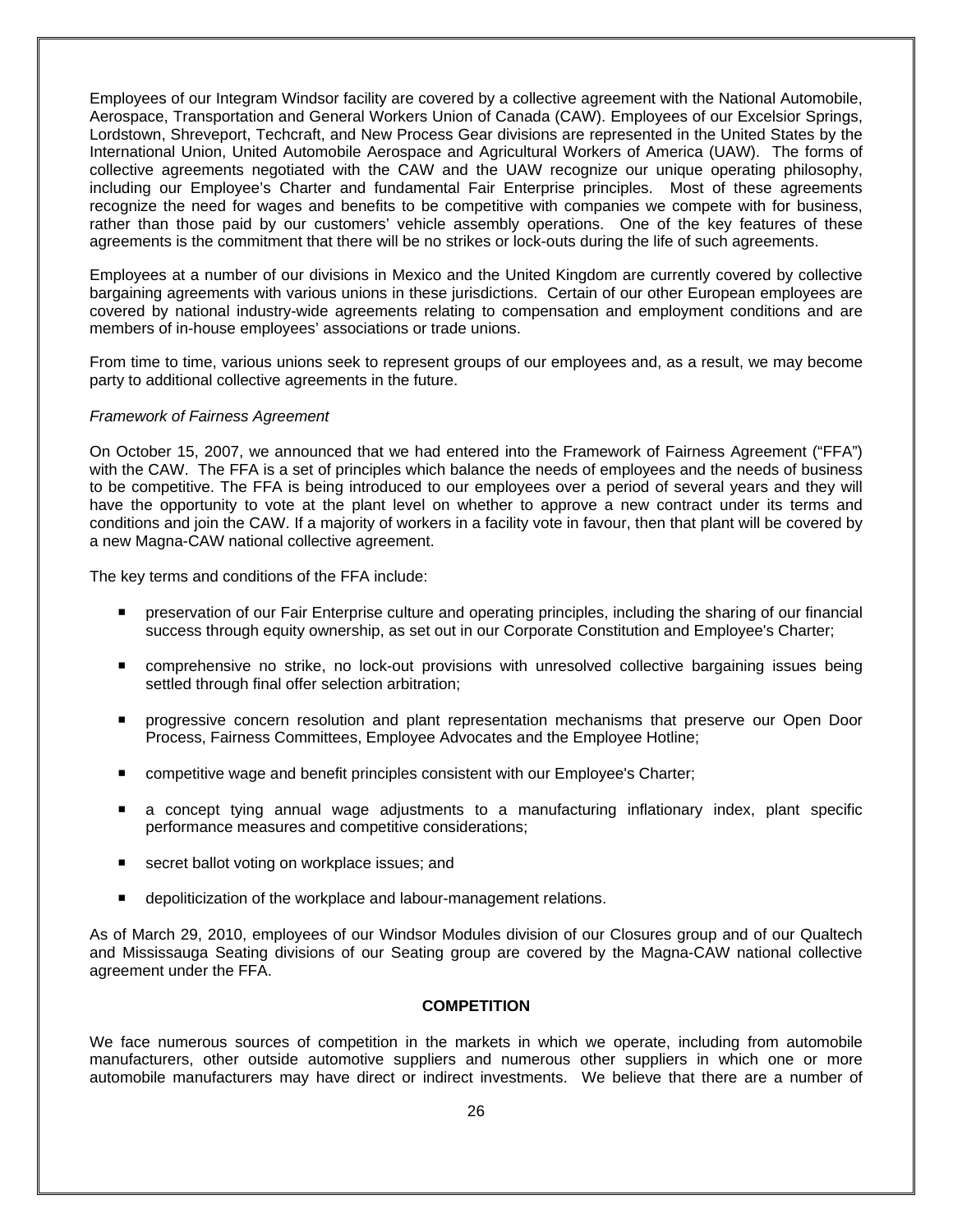automotive suppliers that can produce some of the components, assemblies, modules and systems that we currently produce. Some of our competitors may have greater technical or marketing resources than we do and some of them may be dominant in markets in which we operate, however, we are the only automotive supplier with product capabilities spanning every major area of a vehicle. We believe that this breadth of capabilities, combined with our strong balance sheet, corporate culture, customer relationships and other factors provide us with an important competitive advantage.

The basis on which automobile manufacturers select automotive suppliers is determined by a number of factors, including price, quality, service, historical performance, timeliness of delivery, proprietary technologies, scope of in-house capabilities, existing agreements, responsiveness to the customer, the supplier's overall relationship with the automobile manufacturer, the degree of available and unutilized capacity or resources in the manufacturing facilities of the automobile manufacturer, collective bargaining agreement provisions, labour relations issues, financial strength and other factors. The number of competitors that are solicited by automobile manufacturers to bid on any individual product has been reduced in many cases and we expect further reductions as a result of current economic conditions and as automobile manufacturers follow through on their stated intentions of dealing with fewer suppliers and rewarding those suppliers with earlier and deeper involvement.

# **SALES AND MARKETING**

### **Sales Offices**

We sell our products directly to automobile manufacturers located in North America through sales offices located in Canada, the United States and Mexico. Additionally, we sell directly to automobile manufacturers located in Europe through sales offices located primarily in Austria, Germany, the United Kingdom, France, Italy, Sweden and Russia. Our sales to automobile manufacturers in Rest of World are made with the assistance of representative offices in Japan, China, South Korea, Brazil, India and Thailand. The various internal operating divisions and subsidiaries of the automobile manufacturers normally initiate many of their own purchasing decisions. As a result, an automobile manufacturer may effectively constitute multiple customers, although this is changing as automobile manufacturers are increasingly seeking to source global platforms.

### **Purchase Orders**

Our sales are generated through customer requests to quote on particular products, including parts, components and assemblies, and the tools and dies to produce parts. Purchase orders for our products are typically for one or more models, and typically extend over the life of each model, which is generally four to seven years. However, purchase orders issued by our automobile manufacturer customers typically do not require them to purchase any minimum number of our products. Releases under such purchase orders, which authorize us to supply specific quantities of products, are issued for planning, raw material and production purposes typically over a one to four month period in advance of anticipated delivery dates. The actual number of products that we supply under purchase orders in any given year is dependent upon the number of vehicles produced by the automobile manufacturers of the specific models in which those products are incorporated.

It has been our experience that once we receive purchase orders for products for a particular vehicle model or program, we will usually continue to supply those products until the end of that model or program. However, automobile manufacturers could cease sourcing their production requirements from us for a number of reasons, including if we refuse to accept demands for price reductions or other concessions.

# **ENVIRONMENTAL MATTERS**

# **Health, Safety and Environmental Policy**

We are subject to a wide range of environmental laws and regulations relating to air emissions, soil and ground water quality, wastewater discharge, waste management and storage of hazardous substances. We aim to be an industry leader in environmental compliance with the intention to prevent pollution by reducing the impact of our operations on the environment and through technological innovation and process efficiencies. In furtherance of this aim, our Health, Safety and Environmental Policy commits us to: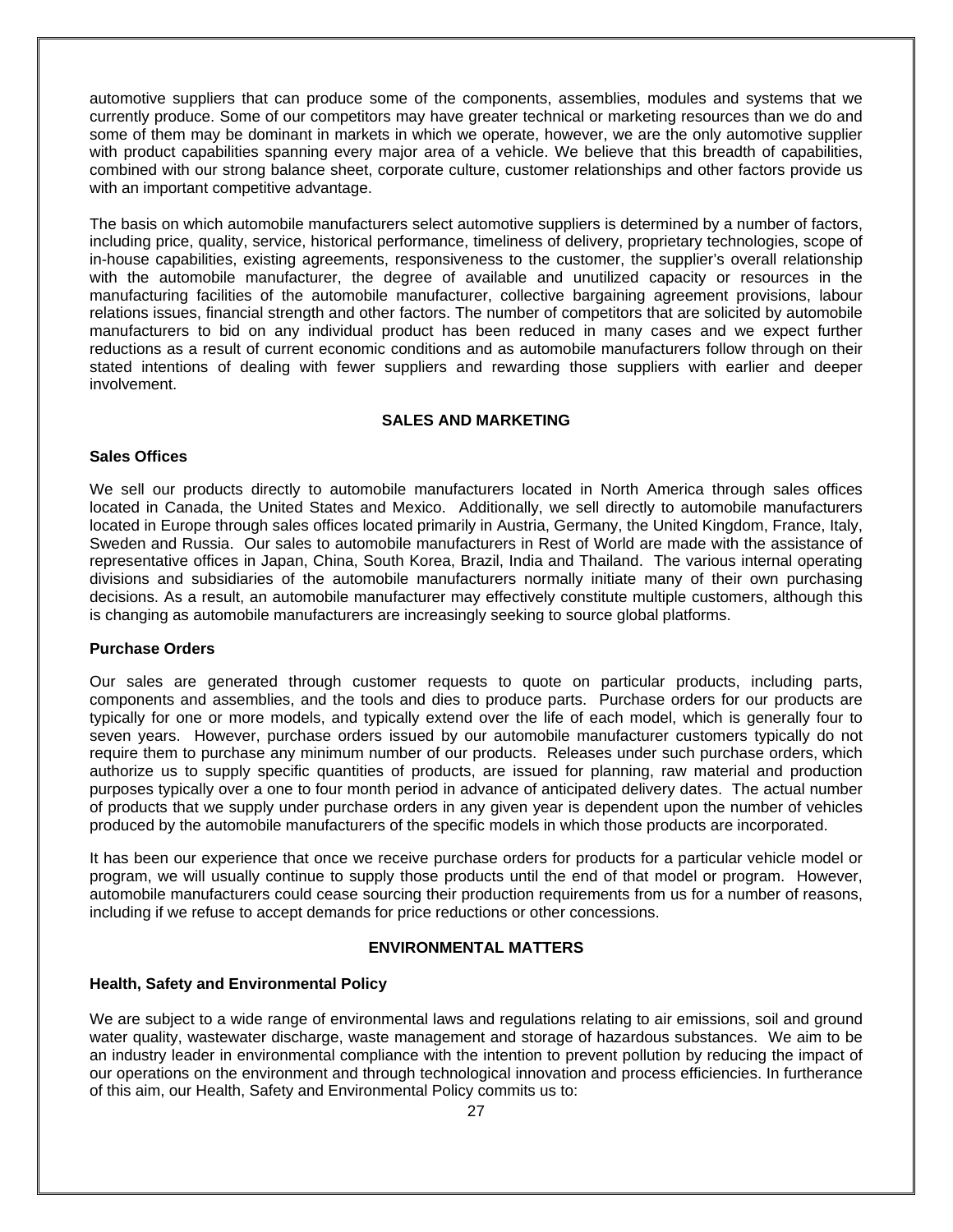- complying with, and exceeding where reasonably possible, all applicable health, safety and environmental laws, regulations and standards in all of our operations and conforming to our internal standards based on generally accepted environmental practices and established industry codes of practice;
- **F** regularly evaluating and monitoring past and present business activities impacting upon health, safety and environmental matters;
- improving upon the efficient use of natural resources, including energy, minimizing waste streams and emissions, and implementing effective recycling in manufacturing operations, in each case, through the use of locally set continuous improvement targets;
- utilizing innovative design and engineering to reduce the environmental impact of our products during vehicle operation and at end of life;
- ensuring that a systematic review program is implemented and monitored at all times for each of our operations, with the goal of continual improvement in health, safety and environmental matters; and
- ensuring that adequate reports on health, safety and environmental matters are presented to our Board of Directors on an annual basis, at a minimum.

A Health and Safety and Environmental Committee of our Board of Directors assists in overseeing our handling of health, safety and environmental issues and annually reviews our Health, Safety and Environmental Policy. This Committee operates pursuant to a written charter, the text of which is located on our website (www.magna.com) under "Corporate Governance".

### **Environmental Compliance**

### *Certifications*

As part of our commitment to environmental compliance, we are also compliant with ISO 14001 standards where appropriate. As of December 31, 2009, 162 of our manufacturing facilities were ISO 14001 certified.

### *Industrial Emissions*

We operate a number of manufacturing facilities that use environmentally sensitive processes and hazardous materials. Our manufacturing facilities are subject to a program of regular third party and internal environmental compliance audits or inspections. We believe that all of these operations meet, in all material respects, applicable governmental standards for waste handling and emissions. Notwithstanding this compliance, we have in the past and may in the future experience complaints regarding some of our manufacturing facilities from neighbouring parties. In the past, such complaints have been addressed by open dialogue with relevant stakeholders and, where appropriate, manufacturing process adjustments. In addition, facilities have in the past and may in the future receive a notice of violation or similar communication from local regulators during routine reviews. We have in the past and will continue in the future to address any such notices promptly. Further, in spite of generating and disposing of hazardous wastes in full compliance with the regulations, a waste generator (manufacturing facility) can be named as a Potentially Responsible Party ("PRP") if a U.S.-based waste handling or disposal facility used by the manufacturing facility goes bankrupt, or is otherwise unable to clean up any contamination associated with its operation. Costs associated with being a PRP could be material depending upon the site conditions and the number of participating PRPs. In order to mitigate this risk, we require each of our facilities to ensure that any waste haulers or disposal facilities that they use carry pollution liability insurance in addition to being appropriately licensed.

We are also subject to environmental laws requiring investigation and clean-up of environmental contamination. From time to time, our operations and properties become the subject of inquiries or investigations of environmental regulators. We are in various stages of investigation or clean-up at our manufacturing facilities where contamination has been alleged or identified. These stages include performing periodic soil and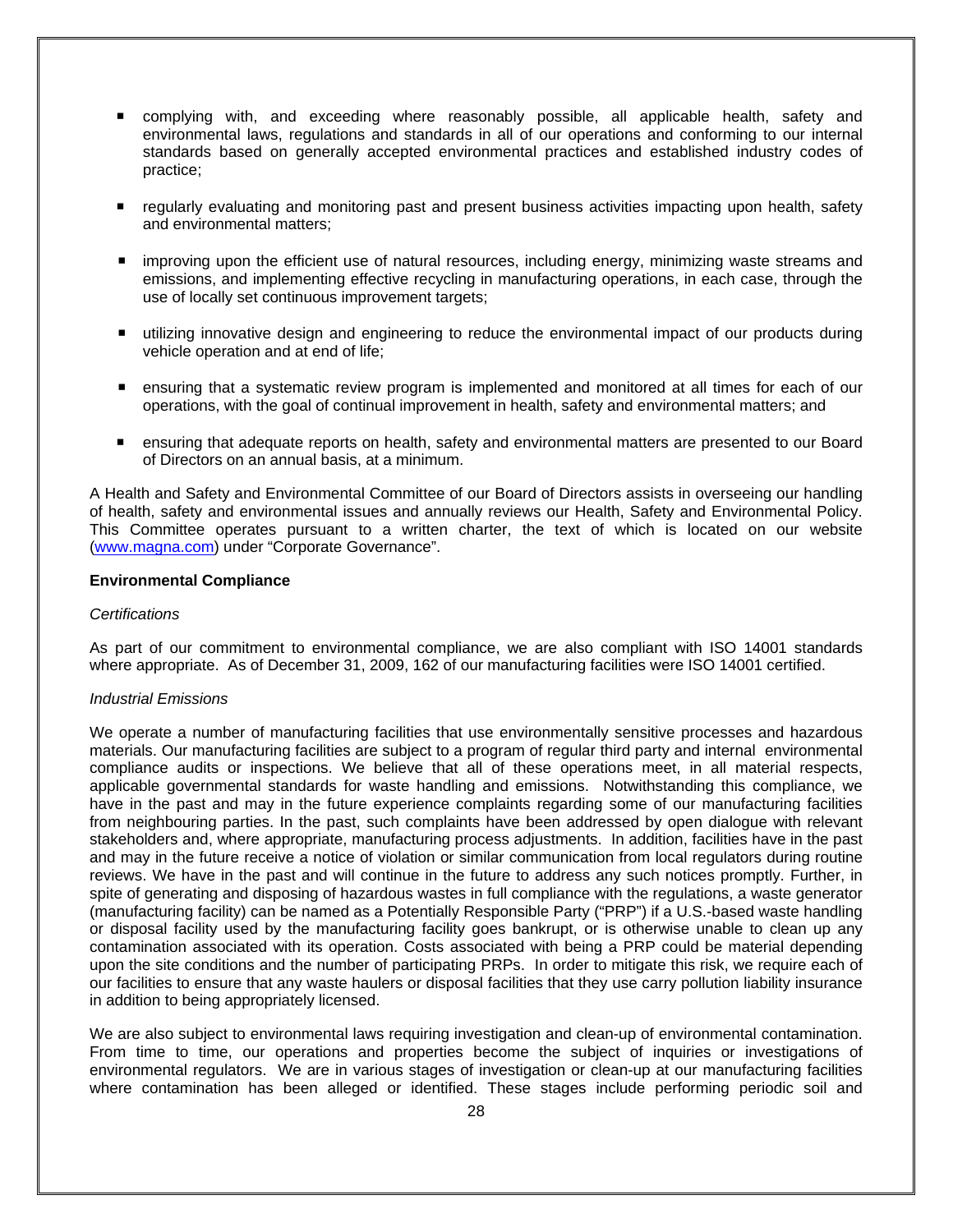groundwater sampling, determining the most appropriate corrective action approach for remediating the contamination and obtaining regulatory approval of such approach, performing the remediation and monitoring the status of our remediation. Estimating environmental clean-up liabilities is complex and heavily dependent on the nature and extent of historical information and physical data about the contaminated site, the complexity of the contamination, the uncertainty of which remedy to apply and the outcome of discussions with regulatory authorities relating to the contamination. To date, the aggregate costs incurred in complying with environmental laws and regulations, including the costs of clean-up and remediation, have not had a material adverse effect on us. However, changes in these government laws and regulations are ongoing and may make environmental compliance, such as emissions control and waste disposal, increasingly expensive. In 2009, we spent approximately \$3.3 million on environmental clean-up and remediation costs and currently estimate similar expenditures for 2010.

We are subject to environmental laws and regulations both as tenant and owner of our properties. The majority of our automotive real estate is leased from MID. Our leases with MID generally provide that we, as tenant, must maintain the leased properties in accordance with all applicable laws, including environmental laws. We are also responsible for removing all hazardous and toxic substances when and as required by applicable laws and, in any event, prior to the termination of our occupation of the leased properties. This applies whether or not the contamination occurred prior to our use of the leased properties, unless it was not caused or exacerbated by our use. Our leases generally also contain indemnities in favour of MID with respect to environmental matters, and those indemnities expire after a specified period of time following the termination of the leases.

### *Greenhouse Gas Emissions*

Currently, there is an increase in new regulation of greenhouse gas emissions from operations including phasing in mandatory reporting and, in some jurisdictions, reduction targets. Although our operations in various jurisdictions have to meet any applicable regulatory targets for greenhouse gas reduction, our operations as a whole are not major emitters. For example, in North America, the majority of our facilities do not exceed the reporting thresholds in recent legislation. Accordingly, we do not currently anticipate that current or future regulatory targets for such reduction or future greenhouse gas emission caps would have a material adverse effect on our operations.

# **INTELLECTUAL PROPERTY**

We own and use numerous patents and patent applications in connection with our operations. We are also licensed to use patents or technology owned by others. From time to time, claims of patent infringement are made by or against us. None of the claims against us has had, and we believe that none of the current claims will have, a material adverse effect upon us. While in the aggregate our patents and licenses are considered important in the operation of our business, we do not consider them of such importance that their expiry would materially affect our business.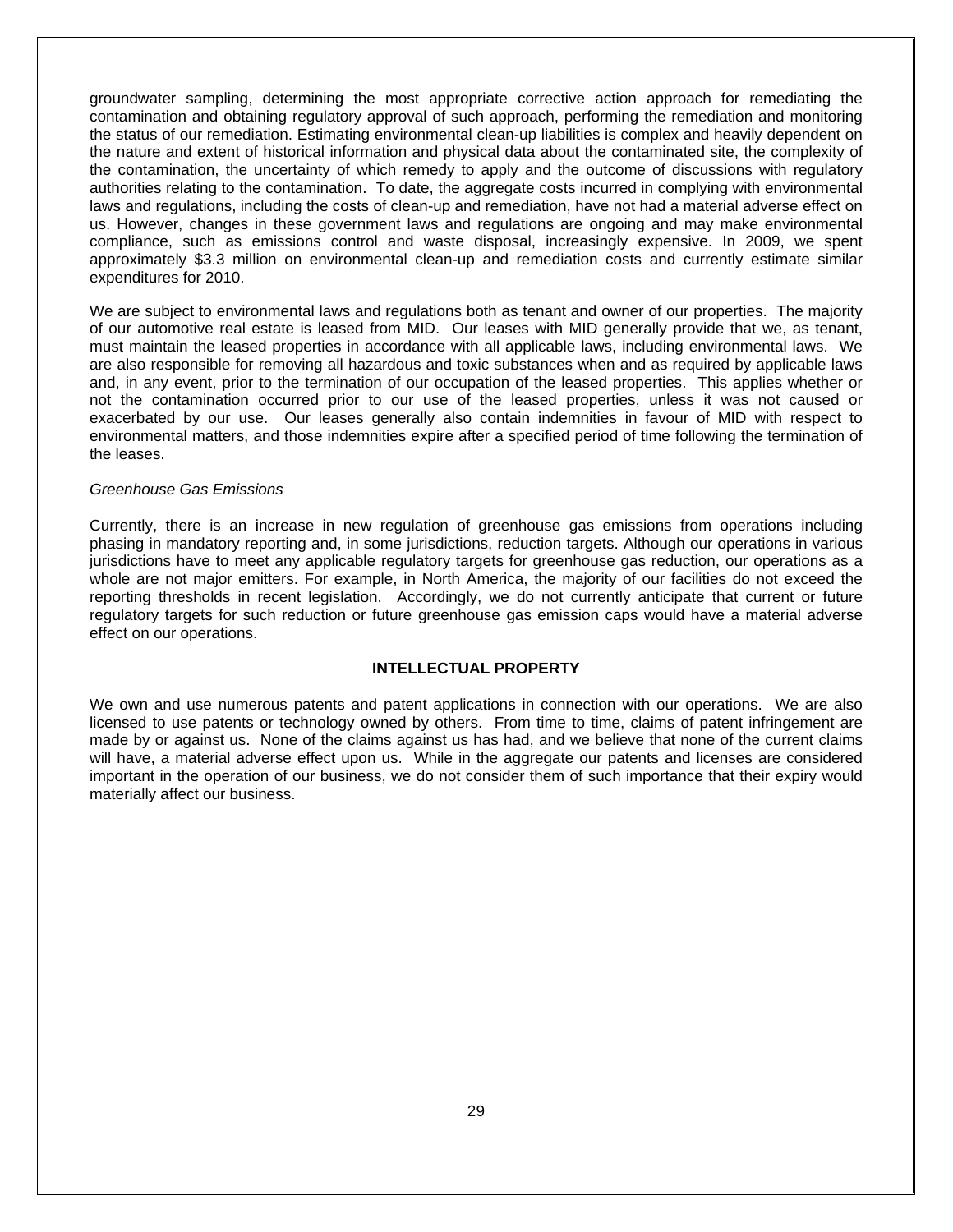### **RISK FACTORS**

The industry we compete in and the business we conduct are subject to a number of risks and uncertainties. These risks and uncertainties, together with certain assumptions, also underlie the forward-looking statements made in this Annual Information Form. In order to fully understand these risks, uncertainties and assumptions, you should carefully consider the following risk factors in addition to other information included in this Annual Information Form.

### **Risks Relating to Our Industry and Operations**

# *A slower than anticipated economic recovery or deterioration of economic conditions could have a material adverse effect on our profitability and financial condition.*

While the global economy is currently experiencing a gradual recovery and the condition of the global automotive industry appears to have stabilized and improved beginning in the second half of 2009, considerable uncertainty remains as to the breadth and depth of a global economic and industry recovery, including the timing of a return to more normal market conditions. As a result of this continued uncertainty, we remain subject to planning risk with respect to our business. A slower than anticipated recovery or a deterioration of economic conditions could have a material adverse effect on our profitability and financial condition.

# *The continuation of current levels of, or declines in, automobile sales and production could have a material adverse effect on our profitability.*

The global automotive industry is cyclical and is sensitive to changes in economic and political conditions, including interest rates, energy prices and international conflicts. Commencing in the second half of 2008, the automotive industry experienced a more severe downturn than in prior cycles due to the disruption of global credit markets, the corresponding reduction in access to credit (particularly for purposes of vehicle financing), the deterioration of housing and equity markets and the resulting erosion in personal net worth. All of these factors led to extremely low consumer confidence, particularly in the U.S., which in turn, severely impacted automotive sales. While the global economy is currently showing signs of improvement, uncertainty remains. As a result of restructuring actions taken by automobile manufacturers and suppliers during the most recent downturn, automotive production levels are more closely aligned with actual automotive sales levels and, accordingly, are sensitive to overall economic conditions. The continuation of current or lower production volumes and sales levels for an extended period of time could have a material adverse effect on our profitability.

# *The bankruptcy of any of our major customers, and the potential corresponding disruption of the automotive supply chain, could have a material adverse effect on our profitability and financial condition.*

The short-term viability of several of our automotive customers appears to have improved as a result of restructuring actions in the past few years, as well as direct government financial intervention in the automotive industry in 2009. However, there can be no assurance that these restructuring actions will be successful in ensuring their long-term viability, nor can there be any assurance that government financial assistance will be made available at levels necessary to prevent automobile manufacturer failures in the future. The bankruptcy of any of our major customers could have a material adverse effect on our profitability and financial condition. Additionally, since automobile manufacturers rely on a highly interdependent network of suppliers, a customer bankruptcy could materially disrupt the supply chain, which could have a material adverse effect on our profitability and financial condition.

### *The deterioration of the financial condition of some of our suppliers as a result of economic conditions and other factors could lead to significant supply chain disruptions and supplier bankruptcies or financial restructurings, which could have a material adverse effect on our profitability.*

We rely on a number of suppliers to supply us with a wide range of components required in connection with our business. While the automotive supply base appears to be stabilizing following the economic downturn which commenced in the second half of 2008, the financial health of automotive suppliers is impacted by economic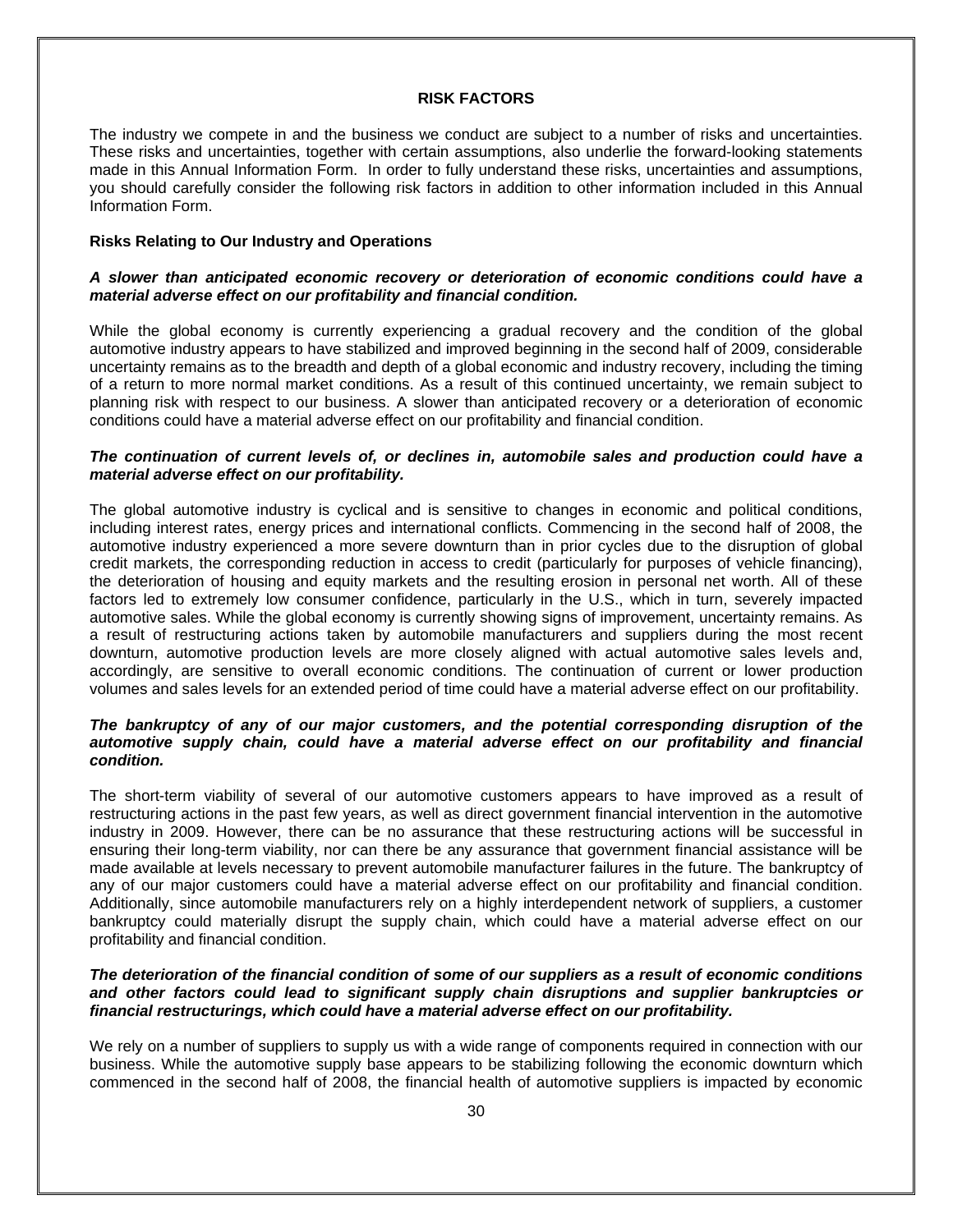conditions, production volume cuts, intense pricing pressures and other factors. The insolvency or bankruptcy of a supplier could disrupt the supply of components to us or our customers, potentially causing the temporary shut-down of our or our customers' production lines. Any prolonged disruption in the supply of critical components to us or our customers, the inability to re-source or in-source production of a critical component from a financially distressed automotive components sub-supplier, or any temporary shut-down of one of our production lines or the production lines of one of our customers, could have a material adverse effect on our profitability. Additionally, the insolvency, bankruptcy or financial restructuring of any of our critical suppliers could result in us incurring unrecoverable costs related to the financial work-out of such suppliers and/or increased exposure for product liability, warranty or recall costs relating to the components supplied by such suppliers to the extent such supplier is not able to assume responsibility for such amounts, which could have an adverse effect on our profitability.

### *We may not be able to compete as successfully as some of our competitors in certain product or geographic areas, which could have an adverse effect on our operations and profitability.*

The automotive parts supply industry is highly competitive. As a result of our diversified automotive business, we face a number of competitors possessing varying degrees of financial and operational strength in each of our product and service capabilities. Some of our competitors have a substantially greater market share than we have in certain product areas and are dominant in some of the markets in which we do business. In addition, recent restructuring actions taken by some of our competitors have provided them with improved financial and operational flexibility and could increase their competitive threat to our business. Failure to successfully compete with our existing competitors or with any new competitors could have an adverse effect on our operations and profitability.

# *A reduction in outsourcing by our customers or loss of material production or assembly programs, combined with a failure to secure sufficient alternative programs, could have a material adverse effect on our profitability.*

We are dependent on the outsourcing of components, modules and assemblies, as well as complete vehicles, by automobile manufacturers. The extent of outsourcing by automobile manufacturers is influenced by a number of factors, including relative cost, quality and timeliness of production by suppliers as compared to automobile manufacturers, capacity utilization, labour relations among automobile manufacturers, their employees and unions and other considerations. As a result of lower cost structures due to recent restructuring actions, some automobile manufacturers may in-source production which had previously been outsourced. Outsourcing of complete vehicle assembly is particularly dependent on the degree of unutilized capacity at the automobile manufacturers' own assembly facilities, in addition to the foregoing factors. A reduction in outsourcing by automobile manufacturers, or the loss of any material production or assembly programs coupled with the failure to secure alternative programs with sufficient volumes and margins, could have a material adverse effect on our profitability.

# *A shift away from technologies in which we are investing could have a material adverse affect on our profitability and financial condition.*

We continue to invest in technology and innovation, including certain alternative-energy technologies which we believe will be critical to our long-term growth. Our ability to anticipate changes in technology and to successfully develop and introduce new and enhanced products on a timely basis will be a significant factor in our ability to remain competitive. If there is a shift away from the use of technologies in which we are investing, our costs may not be fully recovered. We may be placed at a competitive disadvantage if other technologies in which our investment is not as great, or our expertise is not as developed, emerge as the industry-leading technologies. This could have a material adverse effect on our profitability and financial condition.

# *Termination or non-renewal of a production purchase order by a customer could have an adverse effect on our profitability.*

Contracts from our customers consist of blanket purchase orders which generally provide for the supply of a customer's annual requirements for a particular vehicle, instead of a specified quantity of products. These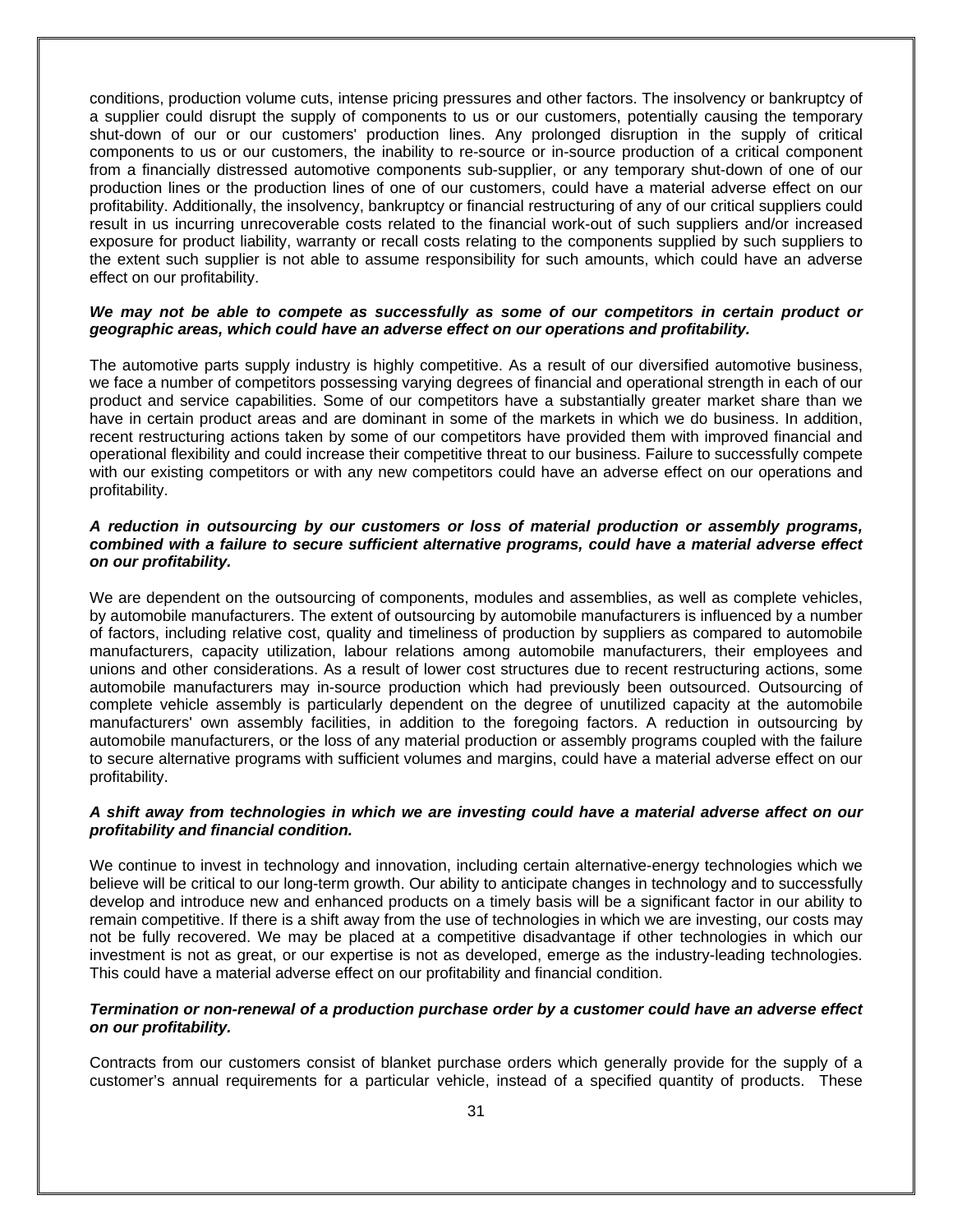blanket purchase orders can be terminated by a customer at any time and, if terminated or not renewed, could result in us incurring various pre-production, engineering and other costs which we may not recover from our customer and which could have an adverse effect on our profitability.

# *Our short-term profitability could be adversely affected by the costs associated with rationalization and downsizing of some of our operations or other significant, non-recurring costs.*

As part of our strategy of continuously seeking to optimize our global manufacturing footprint, we may further rationalize some of our production facilities. In the course of such rationalization, we may incur further restructuring, downsizing and/or other significant non-recurring costs related to plant closings, relocations and employee severance costs. Such costs could have an adverse effect on our short-term profitability. In addition, we are working to turn around financially underperforming divisions; however, there is no guarantee that we will be successful in doing so with respect to some or all such divisions.

### *We recorded significant impairment charges in recent years and could record additional impairment charges in the future which could have a material adverse effect on our profitability.*

We recorded significant impairment charges related to goodwill, long-lived assets and future tax assets in recent years and may continue to do so in the future. The bankruptcy of a significant customer or the early termination, loss, renegotiation of the terms of, or delay in the implementation of, any significant production contract could be indicators of impairment. In addition, to the extent that forward-looking assumptions regarding: the impact of improvement plans on current operations; in-sourcing and other new business opportunities; program price and cost assumptions on current and future business; the timing of new program launches; and forecast production volumes; are not met, any resulting impairment loss could have a material adverse effect on our profitability.

### *Our inability to diversify our sales could have a material adverse effect on our profitability.*

Although we supply parts to all of the leading automobile manufacturers, a significant majority of our sales are to six such customers. While we have diversified our customer base somewhat in recent years and continue to attempt to further diversify, particularly to increase our business with Asian-based automobile manufacturers, there is no assurance we will be successful. Our inability to successfully grow our sales to non-traditional customers could have a material adverse effect on our profitability.

# *Shifts in market shares among vehicles or shifts away from parts we produce could have a material adverse effect on our profitability.*

While we supply parts for a wide variety of vehicles produced in North America and Europe, we do not supply parts for all vehicles produced, nor is the number or value of parts evenly distributed among the vehicles for which we do supply parts. Shifts in market shares among vehicles (including shifts away from vehicles we assemble or shifts away from specific parts we produce) or the early termination, loss, renegotiation of the terms of, or delay in the implementation of any significant production or assembly contract could have a material adverse effect on our profitability.

### *We may not be able to successfully compete against suppliers with operations in developing markets, which could have an adverse effect on our profitability.*

Many of our customers have sought, and will likely continue to seek to take advantage of lower operating costs in China, India, Brazil, Russia and other developing markets. While we continue to expand our manufacturing footprint with a view to taking advantage of manufacturing opportunities in these markets, we cannot guarantee that we will be able to fully realize such opportunities. The inability to quickly adjust our manufacturing footprint to take advantage of manufacturing opportunities in these markets could harm our ability to compete with other suppliers operating in or from such markets, which could have an adverse effect on our profitability.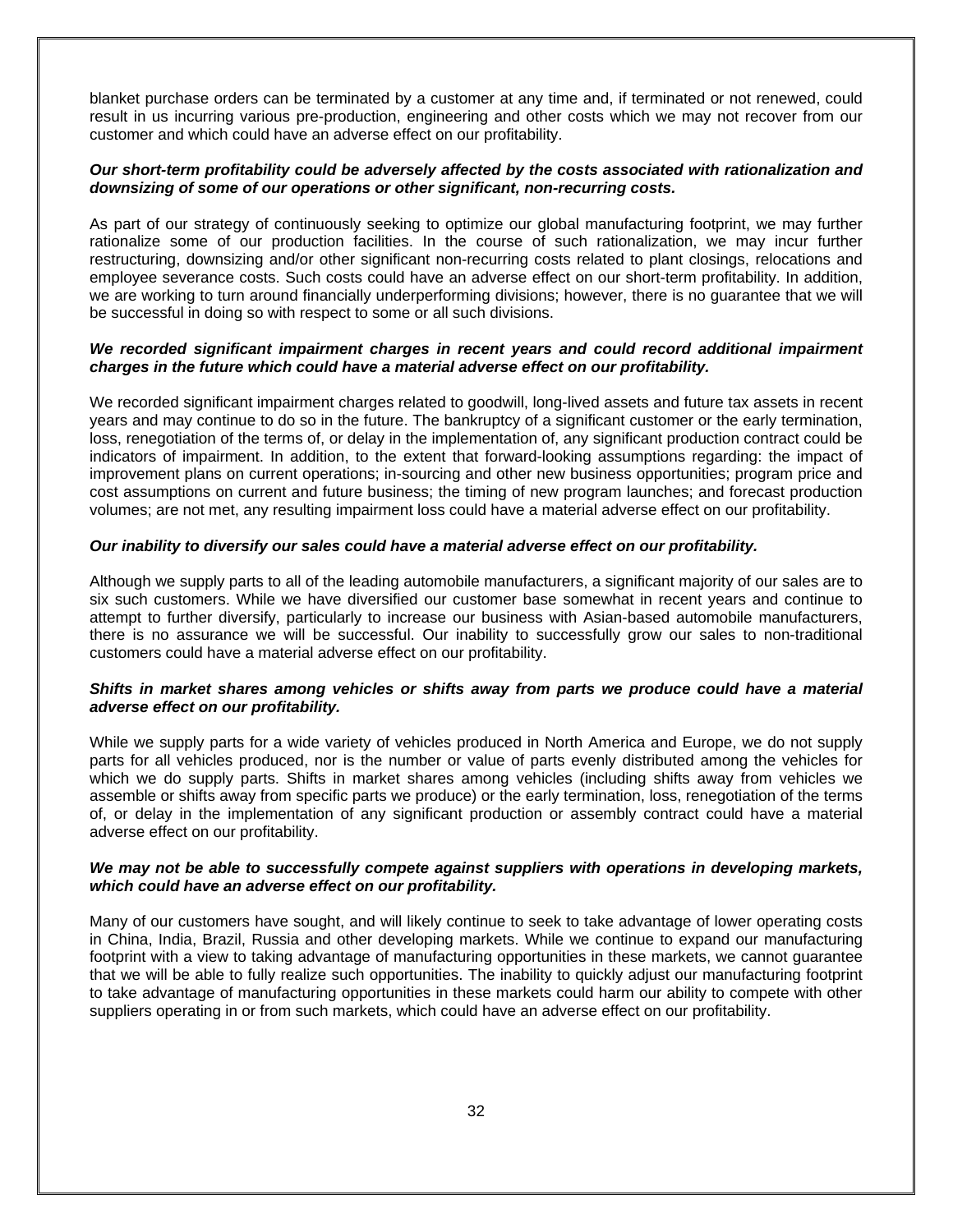# *We are exposed to a number of risks related to conducting business in foreign countries, some of which could have an adverse effect on our profitability.*

We have or may establish foreign manufacturing, assembly, product development, engineering and research and development operations, including in Asia, Russia and Eastern Europe, Mexico, South America and Africa. International operations are subject to certain risks inherent in doing business abroad, including:

- **•** political and economic instability;
- **trade, customs and tax risks;**
- **currency exchange rates and currency controls;**
- **insufficient infrastructure;**
- **Figure 1** restrictions on exports, imports and foreign investment;
- increases in working capital requirements related to long supply chains; and
- **difficulty in protecting intellectual property rights.**

Expanding our business in developing markets is an important element of our strategy and, as a result, our exposure to the risks described above may be greater in the future. The likelihood of such occurrences and their potential effect on us vary from country to country and are unpredictable, however, any such occurrences could have an adverse effect on our profitability.

# *The failure of one or more major financial institutions could affect the amount of credit available to us or subject us to counterparty risk in connection with derivative transactions, which could adversely affect our financial condition.*

Since September 2008, several major financial institutions failed or required massive government intervention in order to prevent collapse. The turmoil in the financial sector significantly affected the global economy, and contributed to a global recession. While financial markets appear to have stabilized, the failure of any major financial institutions in the future could lead to significant disruptions in capital and credit markets and could adversely affect our and our customers' ability to access needed liquidity for working capital. In addition, in the event of a failure of a financial institution: in which we invest our cash reserves; that is a counterparty in a derivatives transaction (primarily currency and commodities hedges) with us; or that is a lender to us; we face the risk that that our cash reserves and amounts owing to us pursuant to derivative transactions may not be fully recoverable, or the amount of credit available to us may be significantly reduced. All of these risks could have an adverse effect on our financial condition.

# *Significant long-term fluctuations in relative currency values could have an adverse effect on our profitability and financial condition.*

Although our financial results are reported in U.S. dollars, a significant portion of our sales and operating costs are realized in Canadian dollars, euros, British pounds and other currencies. Our profitability is affected by movements of the U.S. dollar against the Canadian dollar, the euro, the British pound and other currencies in which we generate revenues and incur expenses. However, as a result of hedging programs employed by us, foreign currency transactions are not fully impacted by movements in exchange rates. We record foreign currency transactions at the hedged rate where applicable. Despite these measures, significant long-term fluctuations in relative currency values, in particular a significant change in the relative values of the U.S. dollar, Canadian dollar, euro or British pound, could have an adverse effect on our profitability and financial condition and any sustained change in such related currency values could adversely impact our competitiveness in certain geographic regions.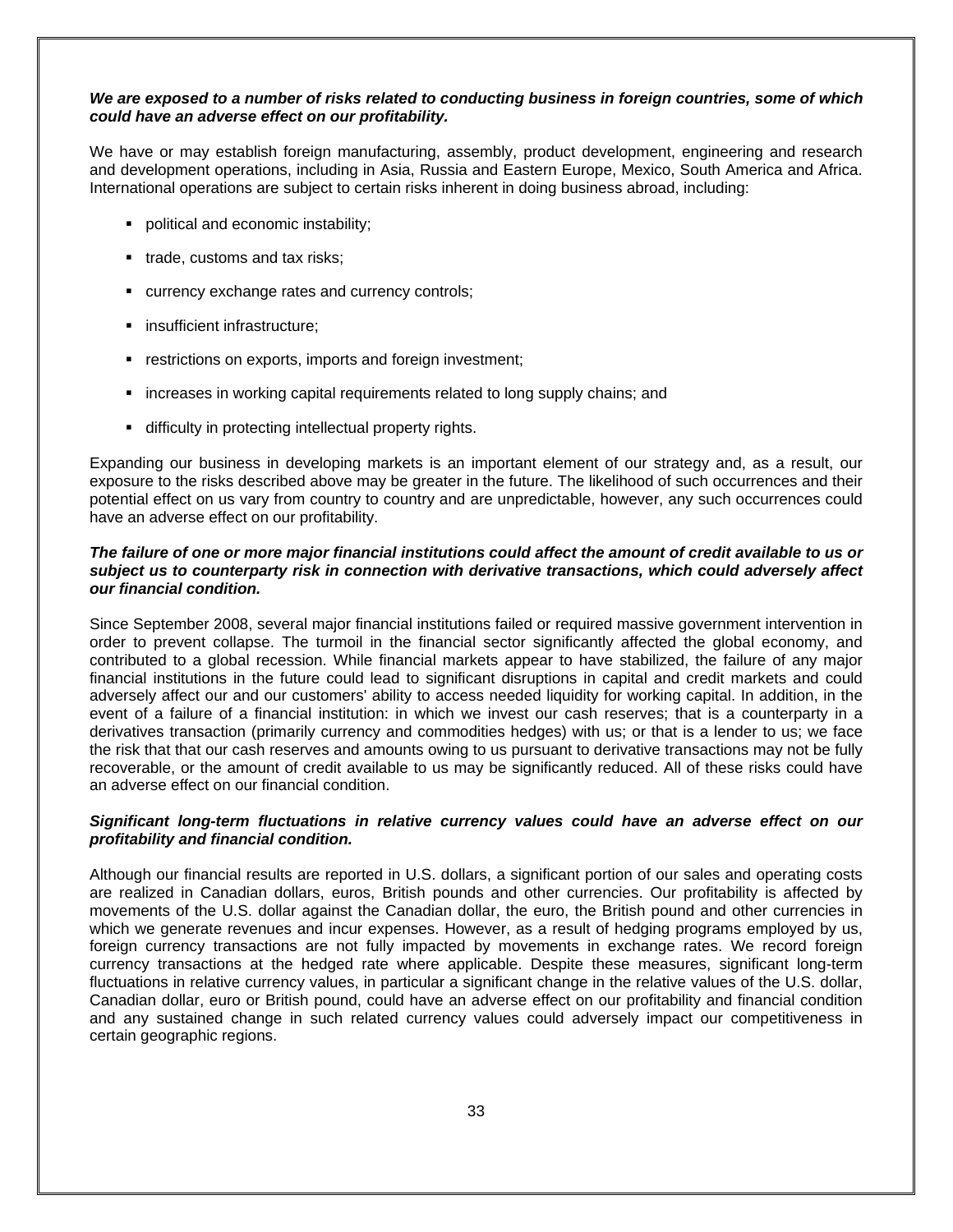# *Our failure to successfully identify, complete and integrate acquisitions could have a material adverse effect on our profitability.*

We have completed a number of acquisitions in recent years and may continue to do so in the future. In those product areas in which we have identified acquisitions as critical to our business strategy, we may not be able to identify suitable acquisition targets or successfully acquire any suitable targets which we identify. Additionally, we may not be able to successfully integrate or achieve anticipated synergies from those acquisitions which we do complete and such failure could have a material adverse effect on our profitability.

# *The continuation or intensification of pricing pressures and pressure to absorb additional costs could have an adverse effect on our profitability.*

We face significant pricing pressure, as well as pressure to absorb costs related to product design, engineering and tooling, as well as other items previously paid for directly by automobile manufacturers. These pressures are expected to continue, even as the industry begins to recover from the global recession. The continuation or intensification of these pricing pressures and pressure to absorb costs could have an adverse effect on our profitability.

# *Warranty and recall costs could have a material adverse effect on our profitability and financial condition.*

Our customers continue to demand that we bear the cost of the repair and replacement of defective products which are either covered under their warranty or are the subject of a recall by them. Warranty provisions are established based on our best estimate of the amounts necessary to settle existing or probable claims on product defect issues. Recall costs are costs incurred when government regulators and/or our customers decide to recall a product due to a known or suspected performance issue and we are required to participate either voluntarily or involuntarily. Currently, under most customer agreements, we only account for existing or probable warranty claims. Under certain complete vehicle engineering and assembly contracts, we record an estimate of future warranty-related costs based on the terms of the specific customer agreements and the specific customer's warranty experience**.** While we possess considerable historical warranty and recall data and experience with respect to the products we currently produce, we have little or no warranty and recall data relating to new products, assembly programs or technologies, including hybrid and electric vehicle systems, being brought into production to allow us to establish accurate estimates of, or provisions for, future warranty or recall costs. The obligation to repair or replace such products could have a material adverse effect on our profitability and financial condition if the actual costs are materially different from our estimates.

# *Our inability to mitigate our exposure to elevated commodities prices, as well as energy prices, could have a material adverse effect on our profitability.*

Prices for key raw materials and commodities used in our parts production, particularly steel, resin and paints/chemicals, as well as energy prices, fluctuate and, in some cases, are at elevated levels compared to levels earlier this decade. We have attempted to mitigate our exposure to commodities price increases, however, to the extent we are unable to fully do so through hedging strategies, participation in customer-initiated programs to manage raw materials prices, such as steel resale programs, by engineering products with reduced commodity content, by passing commodity price increases to our customers or otherwise, such additional commodity costs could have a material adverse effect on our profitability.

# *Scarcity of critical commodities necessary for the production of alternative-energy vehicles may negatively impact the viability or longevity of certain alternative-energy technologies, which could have an adverse effect on our profitability.*

Certain alternative-energy technologies that have emerged in connection with the development and manufacture of hybrid and electric vehicles, components and systems employ various commodities, including lithium and several "rare earth metals" that, based on currently identified or developed production sources, are geographically concentrated, subject to political control through export restrictions or otherwise and may not be economically recoverable in sufficient quantities to sustain the high-volume manufacture of vehicles that rely on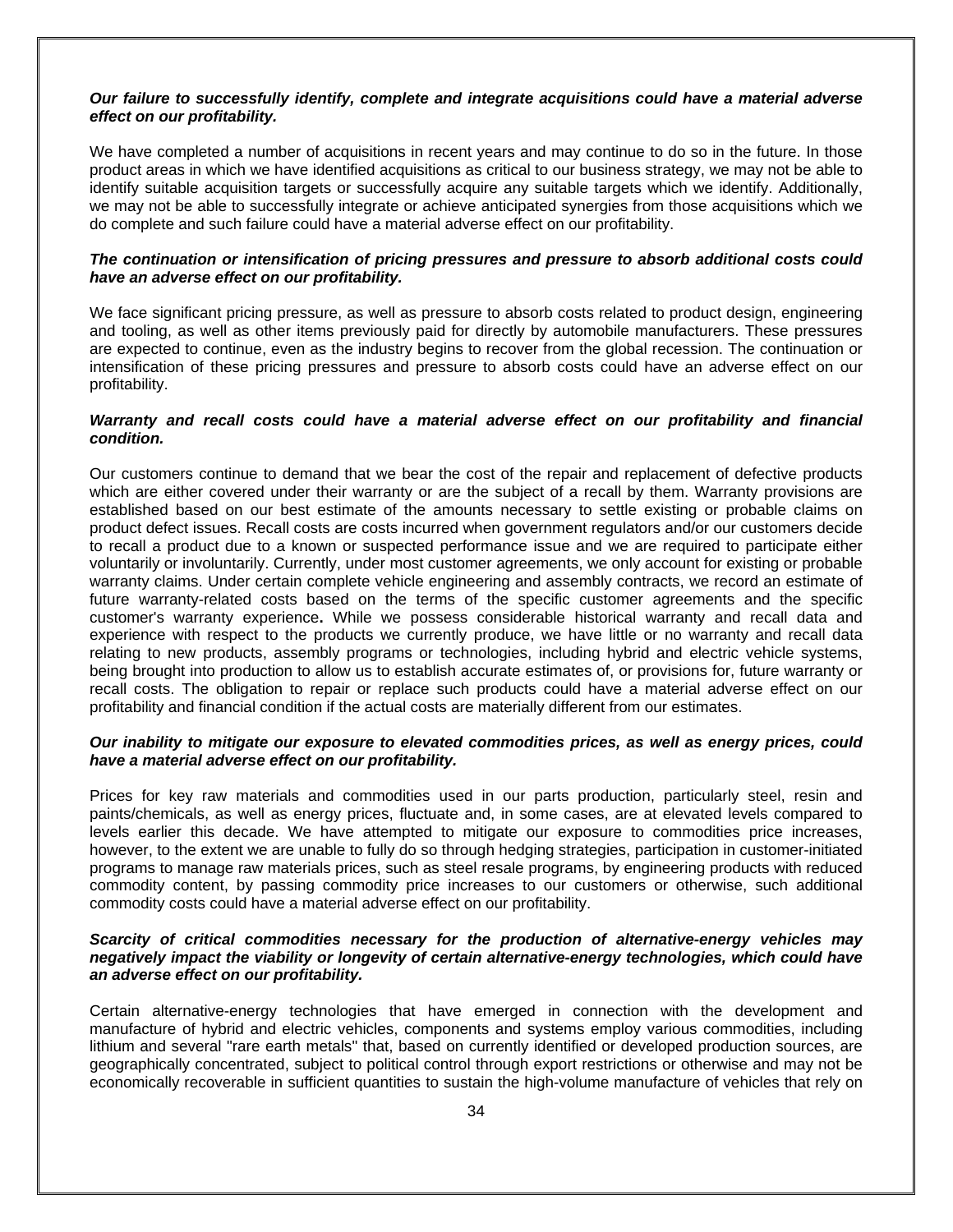such commodities. For many of these commodities, there are currently no known substitutes. These and other factors could negatively impact the viability or longevity of certain technologies, including some in which we have made or may make considerable investments, which could have an adverse impact on our profitability.

# *Changes in our mix of earnings between jurisdictions with lower tax rates and those with higher tax rates could have a material adverse effect on our profitability.*

Our effective tax rate varies in each country in which we conduct business. Changes in our mix of earnings between jurisdictions with lower tax rates and those with higher tax rates could have a material adverse effect on our profitability.

# *Our profitability may be materially adversely affected by our inability to utilize tax losses or because of tax exposures we face.*

We have incurred losses in some countries which we may not be able to fully or partially offset against income we have earned in those countries. In some cases, we may not be able to utilize these losses at all if we cannot generate profits in those countries and/or if we have ceased conducting business in those countries altogether. Our inability to utilize material tax losses could materially adversely affect our profitability. At any given time, we may face other tax exposures arising out of changes in tax laws, tax reassessments or otherwise. To the extent we cannot implement measures to offset these exposures, they may have a material adverse effect on our profitability.

# *Legal claims against us could have a material adverse effect on our financial position.*

From time to time, we may become liable for legal, contractual and other claims by various parties, including customers, suppliers, former employees, class action plaintiffs and others. On an ongoing basis, we attempt to assess the likelihood of any adverse judgments or outcomes to these claims, although it is difficult to predict final outcomes with any degree of certainty. At this time, we do not believe that any of the claims to which we are party will have a material adverse effect on our financial position, however, we cannot provide any assurance to this effect.

### *Unionization activities at some of our facilities could adversely affect our profitability.*

The CAW and UAW unions have conducted organizing drives at certain of our divisions in the past, as a result of which we have concluded collective agreements covering employees at each of the facilities identified under "HUMAN RESOURCES – Labour Relations". We have entered into the Framework of Fairness Agreement with the CAW, pursuant to which employees at our Canadian facilities will have the opportunity to vote on whether to approve a new contract under the terms of the Framework of Fairness and join the CAW. We do not have a similar agreement with the UAW. We are unable to predict whether our employees at any of our non-unionized divisions will elect union representation in the future. Increased unionization of our divisions may increase our costs, which could have an adverse effect on our profitability.

### *Work stoppages and other labour relations disputes could have an adverse effect on our profitability.*

If our hourly workforce becomes more unionized, we may be subject to work stoppages and other labour disputes, except as prohibited by collective agreements entered into under the Framework of Fairness, which contain "no-strike, no-lockout" provisions. To date, we have not experienced any material work stoppages at our facilities, nor have we experienced any disputes with unions that have had a material effect on our operations. However, future disputes with labour unions may not be resolved without significant work stoppages, which could have an adverse effect on our profitability.

# *A change in credit ratings assigned to us could impact our cost of borrowing, which could have an adverse effect on our profitability.*

The credit ratings currently assigned to us by DBRS and Standard & Poor's, or that may in the future be assigned to us by other ratings agencies, are subject to change in accordance with the criteria established by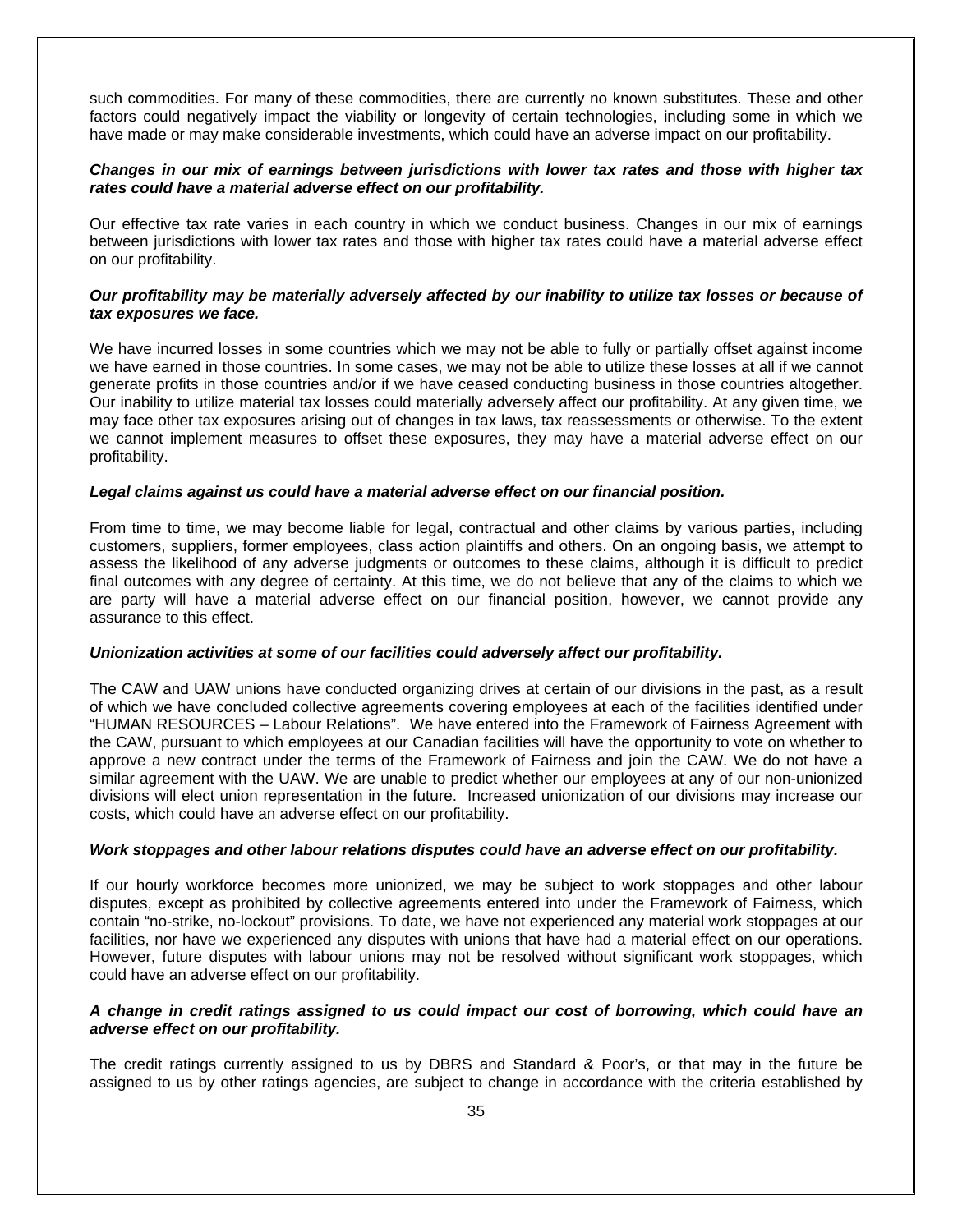such ratings agencies. There is no assurance that any rating assigned to us will remain in effect for any given period of time or that any rating will not be revised or withdrawn entirely by a rating agency in the future. A downgrade in the credit ratings assigned to us by one or more rating agencies could increase our cost of borrowing or impact our ability to renegotiate loans made to us, which could have an adverse effect on our profitability and financial condition.

# *Significant changes in laws and governmental regulations could have an adverse effect on our profitability.*

A significant change in the current regulatory environment in our principal markets could have an adverse effect on our profitability. In particular, our profitability could be adversely affected by significant changes in the tariffs and duties imposed on our products, including significant changes to the North American Free Trade Agreement. Additionally, we could be adversely affected by changes in tax or other laws which impose additional costs on automobile manufacturers or consumers, or more stringent fuel economy and emissions requirements on manufacturers, of sport-utility vehicles, light trucks and other vehicles from which we derive some of our sales.

# *Environmental laws and regulations could have an adverse effect on our financial condition or profitability.*

We are subject to a wide range of environmental laws and regulations relating to air emissions, wastewater discharge, waste management and storage of hazardous substances. We are also subject to environmental laws requiring investigation and clean-up of environmental contamination and are in various stages of investigation and clean-up at our manufacturing facilities where contamination has been alleged. Estimating environmental clean-up liabilities is complex and heavily dependent on the nature and extent of historical information and physical data relating to the contaminated sites, the complexity of the contamination, the uncertainty of which remedy to apply and the outcome of discussions with regulatory authorities relating to the contamination. In addition, these environmental laws and regulations are complex, change frequently and have tended to become more stringent and expensive over time. Therefore, we may not have been, and in the future may not be, in complete compliance with all such laws and regulations, and we may incur material costs or liabilities as a result of such laws and regulations significantly in excess of amounts we have reserved. To the extent that we incur liabilities or costs in excess of the amounts we have reserved in order to comply with environmental laws and regulations, such liabilities or costs could have an adverse effect on our financial condition or profitability.

# **Risks Related to Our Controlling Shareholder**

# *We are indirectly controlled by the Stronach Trust.*

Our business and affairs are indirectly controlled by the Stronach Trust, through the right to direct the votes attaching to 100% of our Class B Shares, which represent approximately 66% of the votes attaching to all of our shares in aggregate.

The Stronach Trust may be able to cause us to effect corporate transactions without the consent of our other shareholders. The Stronach Trust is also able to cause or prevent a change in our control. Under present law, any offer to purchase our Class B Shares, whether by way of a public offer or private transaction and regardless of the offered price, would not necessarily result in an offer to purchase our Class A Subordinate Voting Shares. Accordingly, holders of our Class A Subordinate Voting Shares do not have a right to participate if a takeover bid is made for our Class B Shares.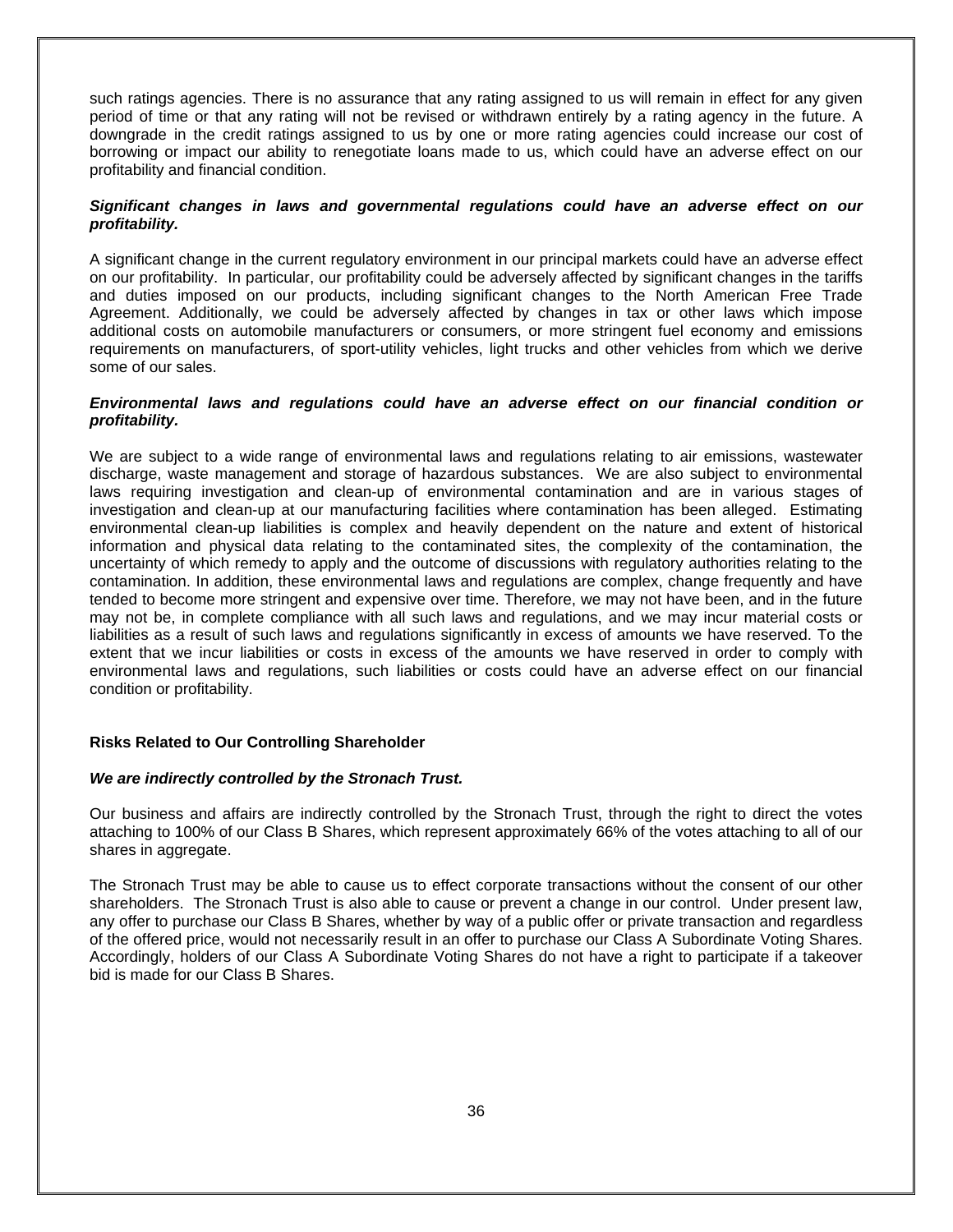# *The Stronach Trust, Frank Stronach and Belinda Stronach have interests in MID and MEC that could conflict with our interests.*

Frank Stronach and Belinda Stronach, our Chairman and Executive Vice-Chairman, respectively, together with two other members of the Stronach family, are trustees and members of the class of potential beneficiaries of the Stronach Trust. The Stronach Trust indirectly controls Magna.

The Stronach Trust controls MID and until March 5, 2009, the date Magna Entertainment Corp. ("MEC") filed for creditor protection in the United States, controlled MEC, through the right to direct the votes attaching to approximately 66% of MID's Class B Shares. Since the commencement of MEC's bankruptcy proceedings, any transaction involving MEC outside the ordinary course of business, including a sale of assets, a financing transaction or a restructuring transaction, is subject to judicial oversight and approval of the U.S. Bankruptcy Court. Further, MEC must consult with a statutory committee of general unsecured creditors appointed by the United States Trustee pursuant to the U.S. Bankruptcy Code with respect to any transactions proposed in the context of the bankruptcy proceedings. The unsecured creditors committee is independent from MEC and has a statutory mandate to protect and promote the interests of general unsecured creditors. Mr. Stronach also serves as the Chairman and a director of each of MID and MEC. Various land and buildings used in our operations are leased from MID under operating lease agreements, which are effected on normal commercial terms.

Most of these leases were entered into while MID was our wholly-owned subsidiary. Any material lease, construction or other arrangements with MID are reviewed and approved by our Corporate Governance and Compensation Committee in advance of any commitments by us or any of our subsidiaries. Although we believe that the existing leases are on arm's length commercial terms, there can be no assurance that independent parties negotiating at arm's length would have arrived at the same terms. As a result of the Stronach Trust's interests in both Magna and MID, there is a risk that any future decisions or actions taken by either of us regarding these leases (including with respect to renewals, amendments, disputes or enforcement proceedings) and any new leases may not be the same as if we operated on an arm's length basis.

# **ITEM 4. DIVIDENDS**

# **Dividends Paid**

Holders of our Class A Subordinate Voting Shares and Class B Shares are entitled to a pro rated amount of any cash dividends declared by our Board of Directors on these shares. The following table sets forth the cash dividends we have paid on each of our Class A Subordinate Voting Shares and Class B Shares for the last three years:

| <b>Period</b>           | <b>Payment Date</b> | <b>Record Date</b> | <b>Amount per Share</b> |
|-------------------------|---------------------|--------------------|-------------------------|
| Calendar 2010 (to date) |                     |                    |                         |
| Calendar 2009           | March 23, 2009      | March 12, 2009     | \$0.18                  |
|                         | December 15, 2008   | November 28, 2008  | \$0.18                  |
|                         | September 15, 2008  | August 29, 2008    | \$0.36                  |
| Calendar 2008           | June 16, 2008       | May 30, 2008       | \$0.36                  |
|                         | March 19, 2008      | March 10, 2008     | \$0.36                  |
|                         | December 14, 2007   | November 30, 2007  | \$0.36                  |
|                         | September 14, 2007  | August 31, 2007    | \$0.36                  |
| Calendar 2007           | June 15, 2007       | May 31, 2007       | \$0.24                  |
|                         | March 23, 2007      | March 13, 2007     | \$0.19                  |

We started paying cash dividends on our Class A Subordinate Voting Shares and Class B Shares (or their predecessors) on a quarterly basis in 1967. Our Board suspended the Corporation's quarterly dividend with respect to its Class A Subordinate Voting Shares and Class B shares on May 5, 2009, prior to which we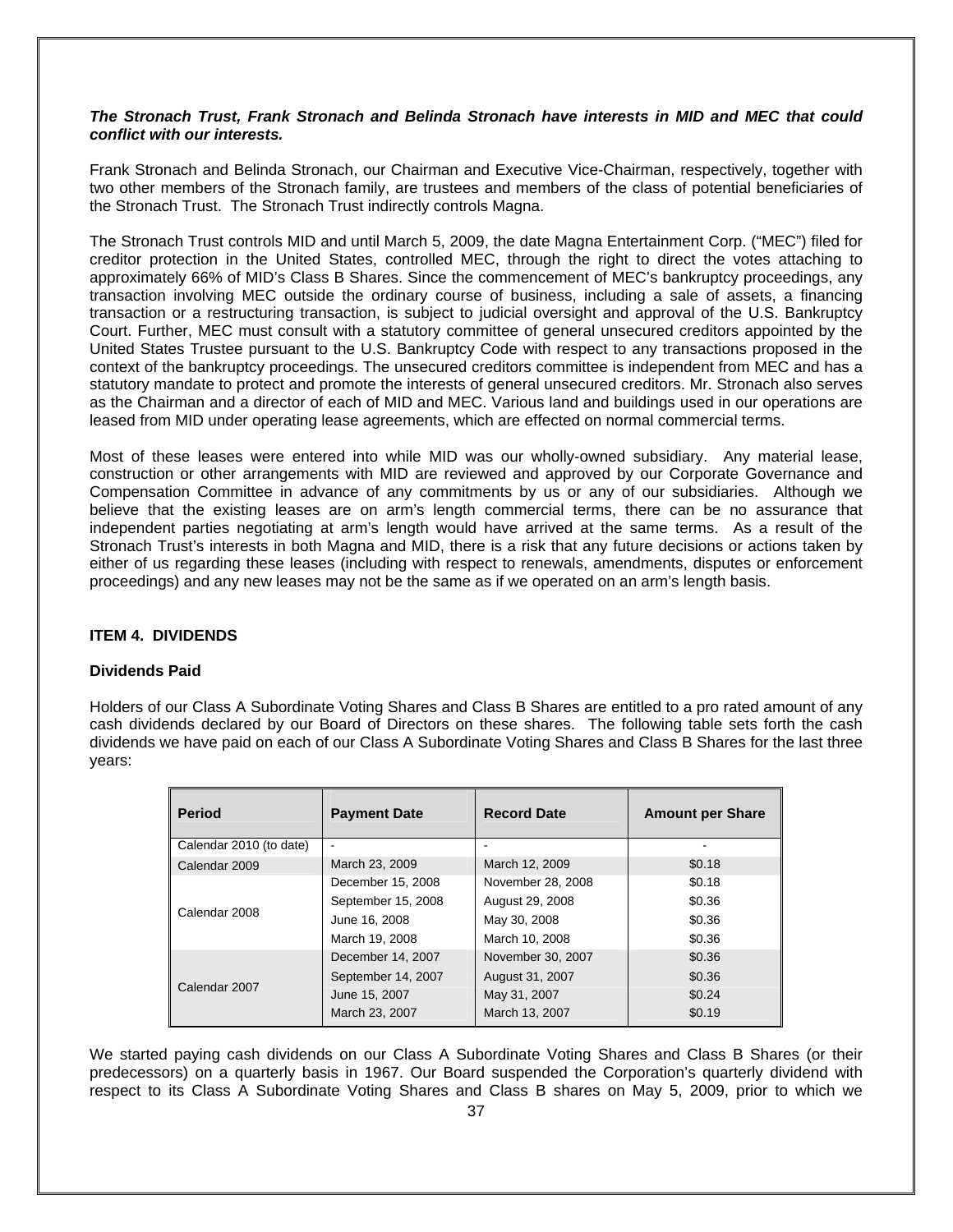declared cash dividends in respect of each of the prior 70 quarters, up to and including in respect of the fourth quarter of 2008. The payment of future dividends and the amount thereof will be determined by our Board of Directors in accordance with our Corporate Constitution (see "ITEM 8. CORPORATE CONSTITUTION – Dividends; Minimum Profit Performance"), taking into account earnings, cash flow, capital requirements, our financial condition and other relevant factors.

### **Dividend Reinvestment Plan (DRIP)**

In 1994, we established a dividend reinvestment plan in which registered shareholders have the option to purchase additional Class A Subordinate Voting Shares by investing the cash dividends paid on their shares.

# **ITEM 5. DESCRIPTION OF CAPITAL STRUCTURE**

### **Authorized Share Capital**

Our authorized share capital consists of an unlimited number of Class A Subordinate Voting Shares, 776,961 Class B Shares and 99,760,000 Preference Shares, issuable in series, all with no par value. As of March 22, 2010, a total of 111,920,503 Class A Subordinate Voting Shares and 726,829 Class B Shares were outstanding. The percentage of voting rights attached to our outstanding Class A Subordinate Voting Shares as of March 22, 2010 was approximately 33.9% of the total votes represented by all of Magna's outstanding shares. No Preference Shares have been issued or are outstanding.

The following is a brief description of the significant attributes of our authorized share capital and is qualified in its entirety by reference to the detailed provisions in our charter documents. See "ITEM 8. – CORPORATE CONSTITUTION" for additional terms and conditions relating to our authorized share capital. The attributes of our Class A Subordinate Voting Shares, our Class B Shares and our Preference Shares are set out in our charter documents, which include our Corporate Constitution.

### *Class A Subordinate Voting Shares*

The holders of our Class A Subordinate Voting Shares are entitled:

- to one vote for each Class A Subordinate Voting Share held (together with the holders of our Class B Shares, which are entitled to vote at such meetings on the basis of 300 votes per Class B Share held) at all meetings of our shareholders, other than meetings of the holders of another class or series of shares;
- to receive, on a pro rated basis with the holders of our Class B Shares, any dividends (except for stock dividends, as described below) that may be declared by our Board of Directors, subject to the preferential rights attaching to any shares ranking in priority to our Class A Subordinate Voting Shares and our Class B Shares; and
- to receive, after the payment of our liabilities and subject to the rights of the holders of any shares ranking in priority to our Class A Subordinate Voting Shares and our Class B Shares, on a pro rated basis with the holders of our Class B Shares, all our property and net assets available for distribution in the event of our liquidation, dissolution or winding-up, whether voluntary or involuntary, or any other distribution of assets among our shareholders for the purpose of winding-up our affairs.

# *Class B Shares*

The holders of our Class B Shares are entitled to:

 300 votes for each Class B Share held (together with the holders of our Class A Subordinate Voting Shares, which are entitled to vote at such meetings on the basis of one vote per share held) at all meetings of our shareholders, other than meetings of the holders of another class or series of shares (or on matters to be voted on solely by the holders of another class of shares at a meeting that includes holders of our Class B Shares);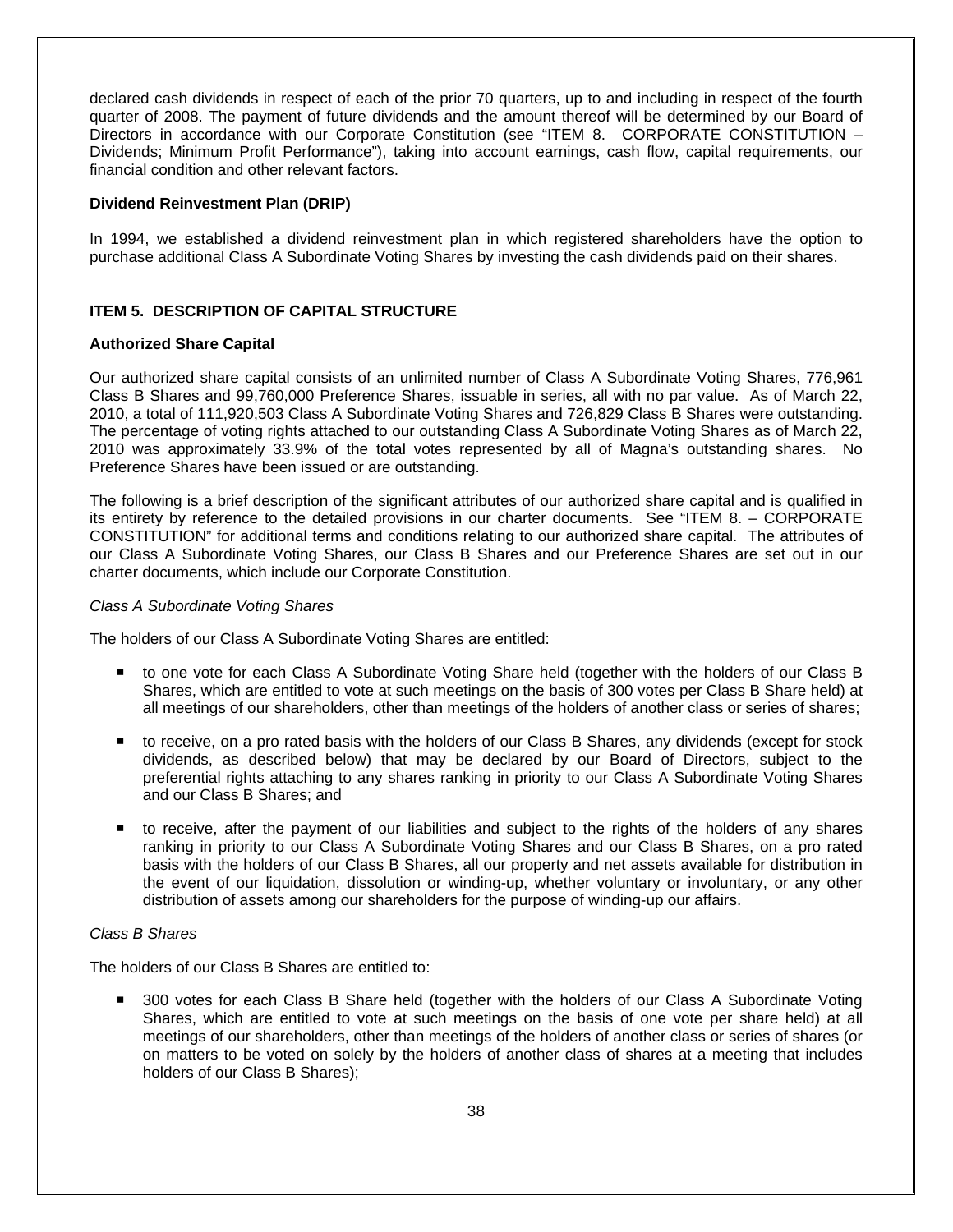- receive, on a pro rated basis with the holders of our Class A Subordinate Voting Shares, any dividends (except for stock dividends, as described below) that may be declared by our Board of Directors, subject to the preferential rights attaching to any shares ranking in priority to our Class B Shares and our Class A Subordinate Voting Shares;
- receive, after the payment of all our liabilities and subject to the rights of the holders of any shares ranking in priority to our Class B Shares and our Class A Subordinate Voting Shares (including holders of any Preference Shares), on a pro rated basis with the holders of our Class A Subordinate Voting Shares, all our property and net assets available for distribution in the event of our liquidation. dissolution or winding-up, whether voluntary or involuntary, or any other distribution of assets among our shareholders for the purpose of winding-up our affairs; and
- convert our Class B Shares into our Class A Subordinate Voting Shares, on a one-for-one basis.

# *Stock Dividends*

Our Board of Directors may declare a simultaneous dividend payable on our Class A Subordinate Voting Shares in Class A Subordinate Voting Shares and payable on Class B Shares in our Class A Subordinate Voting Shares or in Class B Shares. No dividend payable in Class B Shares may be declared on our Class A Subordinate Voting Shares.

### *Preference Shares*

Our Board of Directors may, without the approval of any of our shareholders, fix the number of shares in and determine the attributes of an individual series of Preference Shares and issue shares of such series from time to time. The shares of each such series will be entitled to a preference over our Class A Subordinate Voting Shares and our Class B Shares, but will rank equally with the Preference Shares of every other series with respect to the payment of dividends and in the distribution of all our property and net assets available for distribution in the event of our liquidation, dissolution or winding-up, whether voluntary or involuntary, or any other distribution of assets among our shareholders for the purpose of winding-up our affairs.

### **Amendments to Share Provisions and Other Matters**

The provisions attaching to our Preference Shares, to a series of our Preference Shares, to our Class A Subordinate Voting Shares and to our Class B Shares may not be deleted or varied without the approval of the holders of the class or series concerned. In addition, no shares of a class ranking prior to or on a parity with our Preference Shares, our Class A Subordinate Voting Shares or our Class B Shares may be created without the approval of the holders of the class or each series of the class concerned. Any approval required to be given must be given by of two-thirds of the votes cast by those present or voting at a meeting of the holders of the class or series concerned duly called for that purpose in addition to any other consent or approval required by law.

Neither our Class A Subordinate Voting Shares nor our Class B Shares may be subdivided, consolidated, reclassified or otherwise changed unless, contemporaneously therewith, the other class of shares is subdivided, consolidated, reclassified or otherwise changed in the same proportion and in the same manner.

# **No Takeover Protection**

Under present law, any offer to purchase our Class B Shares, whether by way of a public offer or private transaction and regardless of the offered price, would not necessarily result in an offer to purchase our Class A Subordinate Voting Shares. Accordingly, holders of our Class A Subordinate Voting Shares do not have a right to participate if a takeover bid is made for our Class B Shares.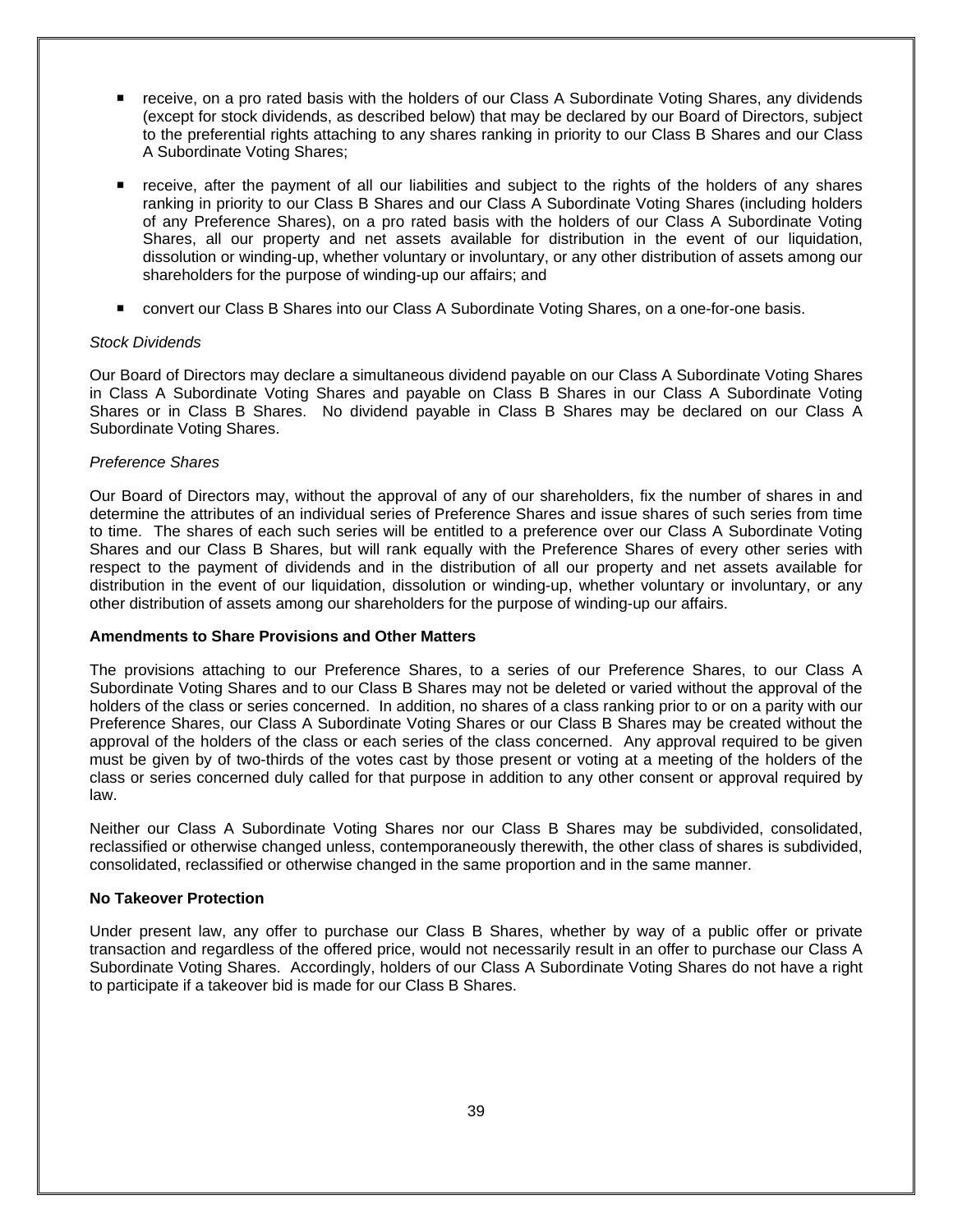# **Ratings**

As of the date of this Annual Information Form, we have been assigned the following senior debt credit ratings:

| Credit Rating Agency | Rating <sup>(1)(2)</sup> | Outlook/Trend <sup>(1)(2)</sup> |
|----------------------|--------------------------|---------------------------------|
| DBRS                 | BBB (high)               | Stable                          |
| Standard & Poor's    | <b>BBB</b>               | Stable                          |

Notes:

- (1) Dominion Bond Rating Service's rating of our senior debt is based on its long-term debt rating scale that ranges from "AAA" to "D", which represents the range from highest to lowest credit quality of the long-term debt rated. Long-term debt rated in the "BBB" rating category is in the fourth highest category of the relevant scale and is considered by Dominion Bond Rating Services to be of adequate credit quality. "High" and "low" grades are used to indicate the relative standing of credit within a particular rating category. The lack of one of these designations indicates a rating which is in the middle of the category, excluding the AAA and D categories for which the "high", "middle" or "low" designations are not used. The DBRS rating trends provide guidance in respect of DBRS's opinion regarding the outlook for the rating in question, with rating trends falling into one of three categories - "Positive", "Stable" or "Negative". The rating trend indicates the direction in which DBRS considers the rating is headed should present tendencies continue, or in some cases, unless challenges are addressed. A "Positive" or "Negative" trend represents an indication that there is a greater likelihood that the rating could change in the future than would be the case if a "Stable" trend was assigned.
- Standard & Poor's issuer credit rating is a current opinion of our overall financial capacity (i.e. credit worthiness) to pay our financial obligations in full and on time. This credit rating is based on a rating scale that ranges from "AAA" to "D", which represents the range from extremely strong capacity to meet financial obligations to a failure to pay one or more financial obligations when it came due. An issuer with a long-term issuer rating in the "BBB" rating category is in the fourth highest category of the relevant scale and is considered by Standard & Poor's to have an adequate capacity to meet its financial commitments but that adverse economic conditions are more likely to lead to a weakened capacity of the issuer to meet its financial obligations than issuers in higher-rated categories. The ratings from "AA" to "CCC" may be modified by the addition of a plus (+) or minus (-) sign to show relative standing within the major rating categories. The lack of one of these designations indicates a rating that is in the middle of the category. The S&P rating outlook assesses the potential direction of a credit rating over the intermediate term (typically six months to two years). A "Stable" outlook rating means that the rating is not likely to change.

Credit ratings are intended to provide investors with an independent measure of the credit quality of debt and securities. The credit ratings assigned to us or our senior debt by the rating agencies are not recommendations to purchase, hold or sell our debt or securities, since such ratings do not address market price or suitability for a particular investor. There is no assurance that any rating will remain in effect for any given period of time or that any rating will not be revised or withdrawn entirely by a rating agency in the future.

# **ITEM 6. MARKET FOR SECURITIES**

### **Class A Subordinate Voting Shares and Class B Shares**

Our Class A Subordinate Voting Shares are listed and posted for trading on the Toronto Stock Exchange ("TSX") under the trading symbol "MG.A", and on the New York Stock Exchange under the trading symbol "MGA". Our Class B Shares are not listed or posted for trading on any stock exchange.

The high and low sale prices and volume of shares traded for our Class A Subordinate Voting Shares, as reported by the TSX, for the months during the year ended December 31, 2009 were as follows:

|              | High     | Low      |               |
|--------------|----------|----------|---------------|
| <b>Month</b> | (Cdn.\$) | (Cdn.\$) | <b>Volume</b> |
| January      | 42.13    | 33.64    | 5,900,738     |
| February     | 39.56    | 31.49    | 5.776.379     |
| March        | 36.17    | 25.44    | 8,599,950     |
| April        | 45.46    | 32.47    | 8.288.128     |
| May          | 47.45    | 34.38    | 6,246,639     |
| June         | 49.38    | 34.66    | 8,911,488     |
| July         | 55.25    | 46.98    | 6,527,802     |
| August       | 55.00    | 48.24    | 5.242.337     |
| September    | 50.49    | 43.68    | 7.455.966     |
| October      | 48.29    | 42.03    | 6.314.793     |
| November     | 54.66    | 42.10    | 7,765,051     |
| December     | 53.75    | 50.04    | 5,094,552     |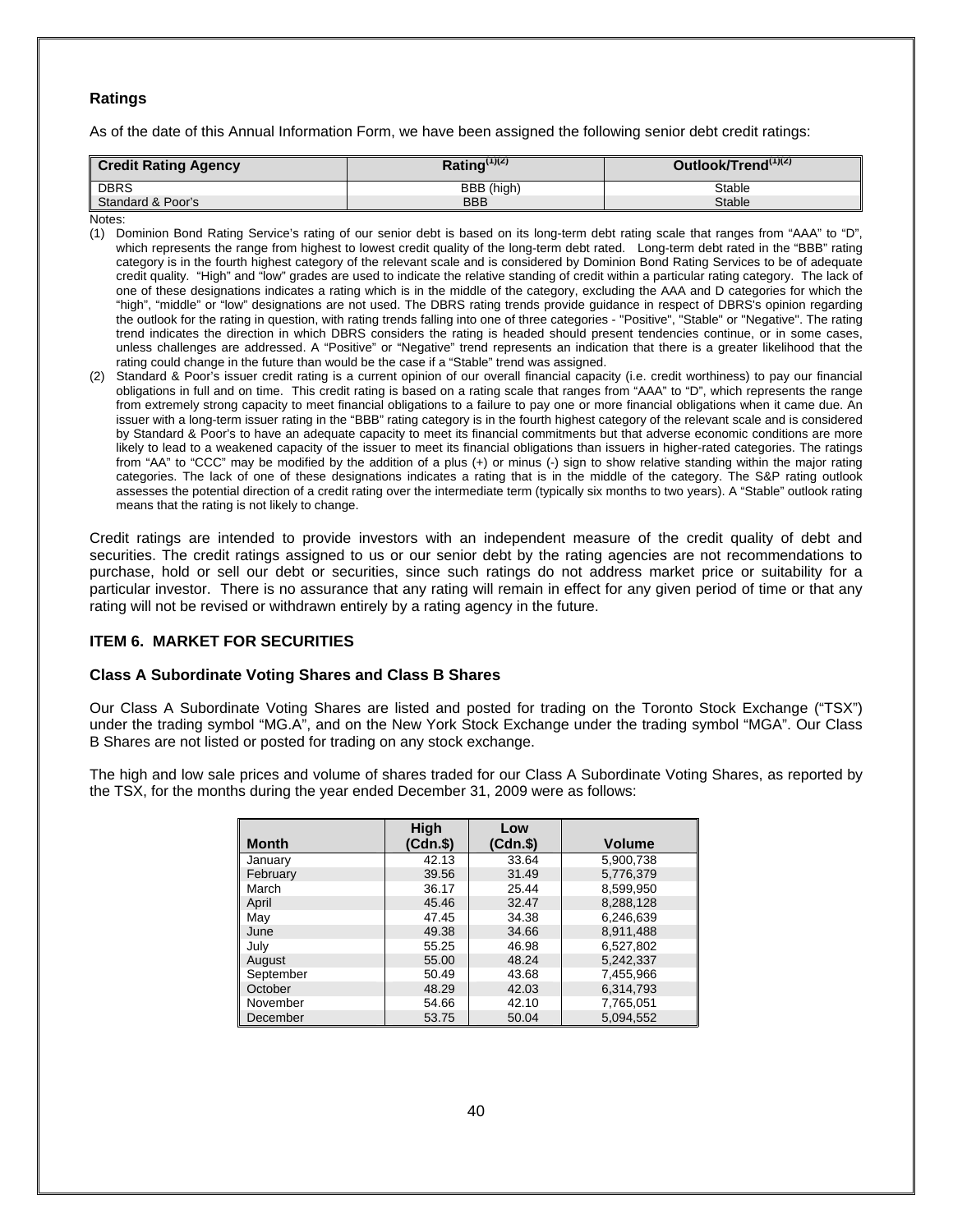# **6.5% Convertible Debentures**

As part of the privatization of Decoma, we assumed Decoma's obligations in respect of its 6.5% Convertible Debentures in the principal amount outstanding of Cdn.\$99,998,000. The outstanding Debentures were redeemed by the Corporation on December 7, 2009 (prior to their scheduled maturity date of March 31, 2010) for an aggregate amount equal to the outstanding principal amount of Convertible Debentures plus accrued and unpaid interest, and were de-listed from the TSX on that same date.

The high and low sale prices (per Cdn.\$100 principal amount) and volume traded for the 6.5% Convertible Debentures, as reported by the TSX, for the months during the year ended December 31, 2009 were as follows:

|                             | High     | Low      |               |
|-----------------------------|----------|----------|---------------|
| <b>Month</b>                | $(Cdn.\$ | (Cdn.\$) | <b>Volume</b> |
| January                     | 96.00    | 92.00    | 174,300       |
| February                    | 98.00    | 93.00    | 133,790       |
| March                       | 97.00    | 95.01    | 80,360        |
| April                       | 98.00    | 96.75    | 41,530        |
| May                         | 101.00   | 97.75    | 99,010        |
| June                        | 101.02   | 100.00   | 27,970        |
| July                        | 101.50   | 100.01   | 30,160        |
| August                      | 101.50   | 100.27   | 16,480        |
| September                   | 101.50   | 100.51   | 7,560         |
| October                     | 101.50   | 101.25   | 21,780        |
| November                    | 101.02   | 100.00   | 11,340        |
| December (up to December 7) | 100.01   | 100.00   | 840           |

# **ITEM 7. DIRECTORS AND EXECUTIVE OFFICERS**

# **Directors**

Our Board of Directors currently consists of the following members:

| <b>Name and Municipality of Residence</b>                        | <b>Director Since</b> | <b>Principal Occupation</b>                                                              |
|------------------------------------------------------------------|-----------------------|------------------------------------------------------------------------------------------|
| MICHAEL D. HARRIS <sup>(1)(2)(3)(6)</sup><br>Ontario, Canada     | January 7, 2003       | Senior Business Advisor,<br>Cassels Brock & Blackwell LLP (Barristers and<br>Solicitors) |
| LADY BARBARA JUDGE $^{(2)}$<br>London, United Kingdom            | September 20, 2007    | Chairman of the Board of the United Kingdom<br><b>Atomic Energy Authority</b>            |
| LOUIS E. LATAIF $(4)$<br>Massachusetts, U.S.A.                   | May 10, 2007          | Dean of the School of Management,<br><b>Boston University</b>                            |
| <b>DONALD RESNICK</b> <sup>(2)(4)(5)(7)</sup><br>Ontario, Canada | February 25, 1982     | Corporate Director                                                                       |
| <b>BELINDA STRONACH(8)</b><br>Ontario, Canada                    | September 20, 2007    | Executive Vice-Chairman of Magna                                                         |
| FRANK STRONACH <sup>(3)(8)(9)</sup><br>Lower Austria, Austria    | December 10, 1968     | Partner, Stronach & Co.<br>(Consultant)                                                  |
| <b>FRANZ VRANITZKY</b><br>Vienna, Austria                        | June 11, 1997         | Corporate Director                                                                       |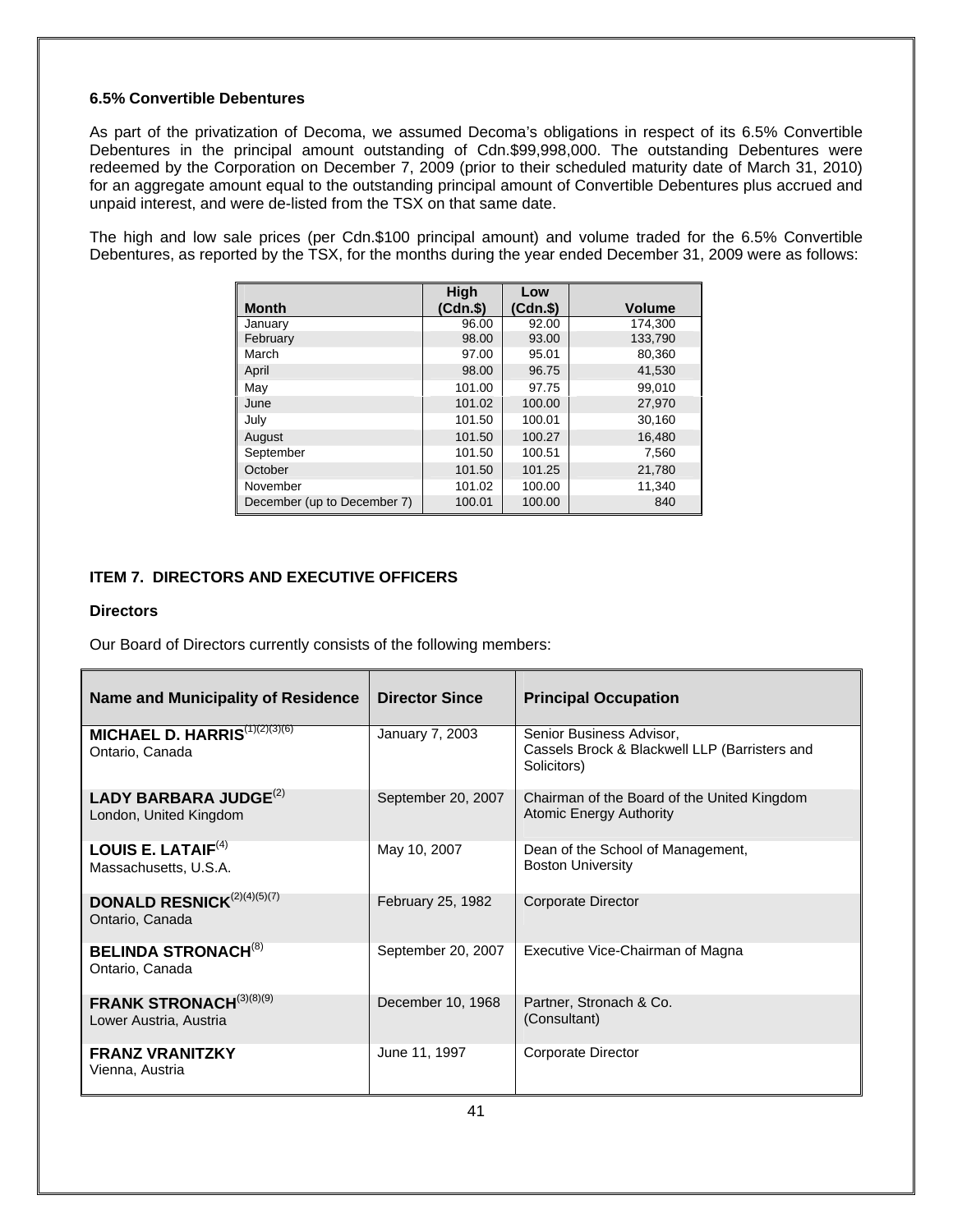| <b>Name and Municipality of Residence</b>                | <b>Director Since</b> | <b>Principal Occupation</b>         |
|----------------------------------------------------------|-----------------------|-------------------------------------|
| <b>DONALD J. WALKER</b><br>Ontario, Canada               | November 7, 2005      | Co-Chief Executive Officer of Magna |
| <b>SIEGFRIED WOLF</b><br>Lower Austria, Austria          | March 8, 1999         | Co-Chief Executive Officer of Magna |
| LAWRENCE D. WORRALL <sup>(4)(5)</sup><br>Ontario, Canada | November 7, 2005      | Corporate Director                  |

Notes:

- (1) Lead Director.<br>(2) Member of the (2) Member of the Corporate Governance and Compensation Committee.<br>(3) Member of the Nominating Committee.
- Member of the Nominating Committee.
- (4) Member of the Audit Committee.<br>(5) Member of the Health and Safety
- Member of the Health and Safety and Environmental Committee.
- (6) Mr. Harris was a director of Grant Forest Products Inc., which sought and obtained protection under the Companies' Creditors Arrangement Act in Canada ("CCAA") on June 25, 2009. Mr. Harris was also a director of Naturade, Inc. ("Naturade") until August 6, 2009. Within a year following his resignation as a director, Naturade filed a voluntary petition for bankruptcy protection under Chapter 11 of the U.S. Bankruptcy Code.
- (7) Mr. Resnick served as a director of Ntex Incorporated, which was subject to cease trade orders in Ontario, Alberta and British Columbia in mid-2002 for failure to file financial statements. These cease trade orders were never revoked as Ntex made an assignment in bankruptcy in June 2003. Mr. Resnick resigned as a director of Ntex in June 2002.
- (8) Mr. Stronach and Ms. Stronach, together with two other members of the Stronach family, are trustees and members of the class of potential beneficiaries of the Stronach Trust. The Stronach Trust indirectly controls Magna through the right to direct the votes attaching to 100% of our Class B Shares. Mr. Stronach is party to certain consulting, business development and business services agreements with us. The Stronach Trust controls MID and until March 5, 2009, the date MEC filed for creditor protection in the United States, controlled MEC, through the right to direct the votes attaching to 66% of MID's Class B Shares. Mr. Stronach also serves as the Chairman and a director of each of MID and MEC. We have or have had material relationships with each of MID and MEC. See "ITEM 10. INTERESTS OF MANAGEMENT AND OTHERS IN MATERIAL TRANSACTIONS", including the documents incorporated by reference therein. Also see "ITEM 3. – DESCRIPTION OF THE BUSINESS – RISK FACTORS – Risks Relating to Our Controlling Shareholder".
- (9) Mr. Stronach was the Chairman of the Board and Chief Executive Officer of MEC when it, together with certain of its wholly-owned subsidiaries, filed voluntary petitions for bankruptcy protection under Chapter 11 of the U.S. Bankruptcy Code on March 5, 2009. On that same date, MEC also sought and obtained recognition of the Chapter 11 proceedings from the Ontario Superior Court of Justice, under section 18.6 of the CCAA.

All of our directors were elected to their present terms of office by our shareholders at our Annual Meeting of Shareholders held on May 6, 2009. The term of office for each director expires at the conclusion of the next annual meeting of our shareholders. At present, no executive committee of the Board of Directors has been constituted.

All of the directors have held the principal occupations identified above (or another position with the same employer) for not less than five years, except as follows:

- Mr. Harris was a consultant and senior business advisor with Goodmans LLP, a law firm, from 2002 until February 2009.
- Ms. Stronach served as a Member of Canada's House of Commons from 2004 until 2008 and previously served as Minister of Human Resources and Skills Development, Minister Responsible for Democratic Renewal and Minister Responsible for Service Canada (2005). She previously served as our Chief Executive Officer between February 2001 and January 2004 and President between January 2002 and January 2004.
- Mr. Walker served as the President and Chief Executive Officer of Intier Automotive Inc. until its privatization in April 2005. Mr. Walker also served as our President and Chief Executive Officer between 1994 and 2001.

Lady Judge and Messrs. Harris, Lataif, Resnick, Vranitzky and Worrall have all been determined by our Board to be "independent directors" within the meaning of such term under applicable law.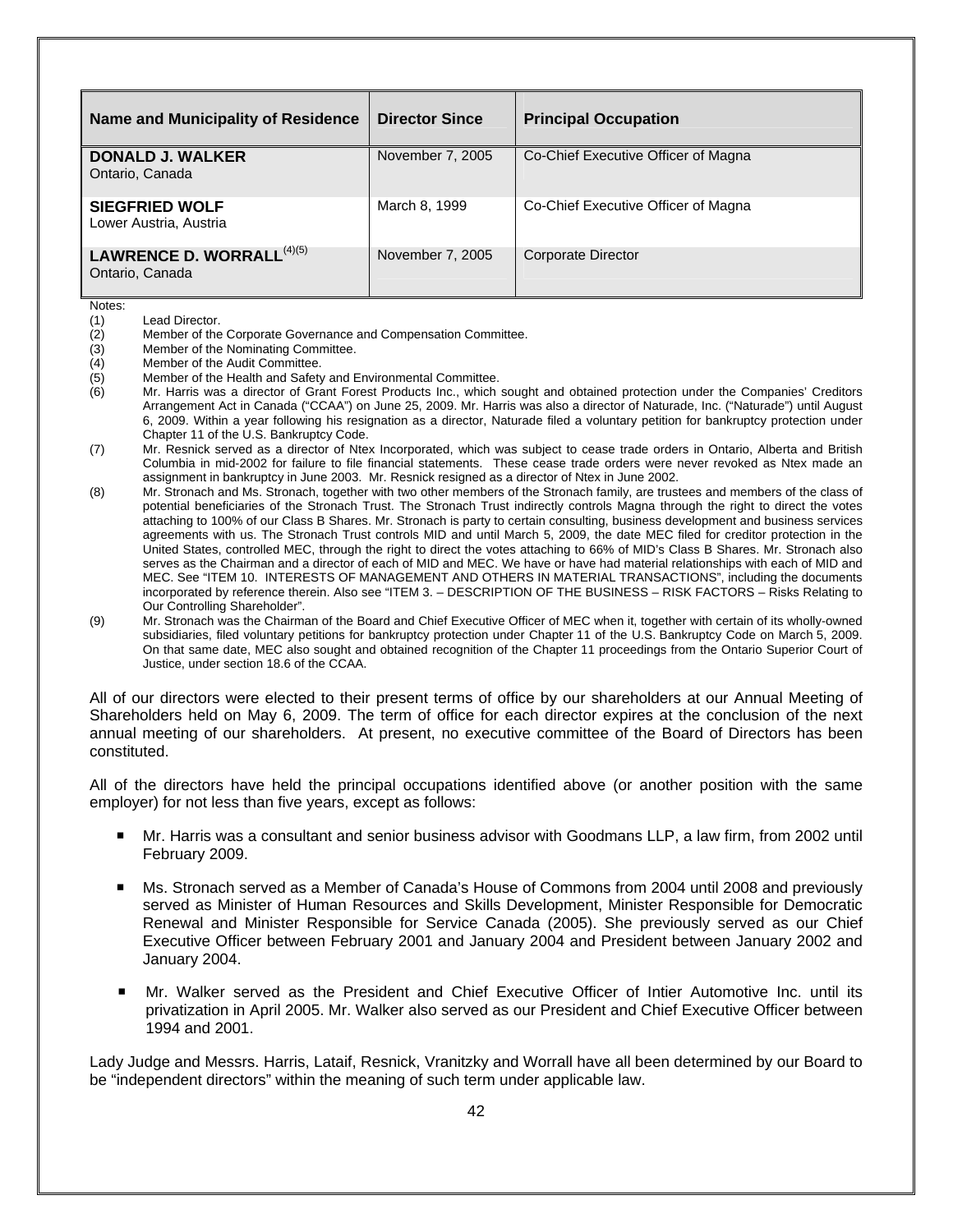Additional information in respect of each director nominated for election at our 2010 Annual and Special Meeting of Shareholders, including the basis for the Board's independence determination, can be found in our Management Information Circular/Proxy Statement dated March 29, 2010.

# **Executive Officers**

Our executive officers currently consist of the following persons:

| <b>Name and Municipality of Residence</b>       | <b>Principal Occupation</b>                                                                          |  |
|-------------------------------------------------|------------------------------------------------------------------------------------------------------|--|
| <b>FRANK STRONACH</b><br>Lower Austria, Austria | Chairman of the Board (since November 1971)                                                          |  |
| <b>DONALD J. WALKER</b><br>Ontario, Canada      | Co-Chief Executive Officer (since April 2005)                                                        |  |
| <b>SIEGFRIED WOLF</b><br>Lower Austria, Austria | Co-Chief Executive Officer (since April 2005)                                                        |  |
| <b>BELINDA STRONACH</b><br>Ontario, Canada      | Executive Vice-Chairman (since September 2007)                                                       |  |
| <b>VINCENT J. GALIFI</b><br>Ontario, Canada     | Executive Vice-President (since September 1996) and<br>Chief Financial Officer (since December 1997) |  |
| PETER P. KOOB<br>Rheinland-Pfolz, Germany       | Executive Vice-President, Corporate Development (since May 2002)                                     |  |
| <b>JEFFREY O. PALMER</b><br>Ontario, Canada     | Executive Vice-President (since January 2001) and Chief Legal Officer (since<br>January 2008)        |  |
| <b>MANFRED EIBECK</b><br>Lower Austria, Austria | Executive Vice-President, Magna Europe (since November 2007)                                         |  |
| <b>MARC J. NEEB</b><br>Ontario, Canada          | Executive Vice-President, Global Human Resources (since January 2003)                                |  |
| <b>ALON S. OSSIP</b><br>Ontario, Canada         | Executive Vice-President (since October 2006)                                                        |  |
| JAMES J. TOBIN, Sr.<br>Michigan, U.S.A.         | Executive Vice-President, Business Development (since December 2007)                                 |  |
| <b>HERBERT H. DEMEL</b><br>Vienna, Austria      | Chief Operating Officer, Vehicles and Powertrain (since May 2007)                                    |  |
| <b>TOM J. SKUDUTIS</b><br>Ontario, Canada       | Chief Operating Officer, Exteriors and Interiors (since May 2007)                                    |  |

To the extent that our executive officers have not held the offices identified above for the last five years, they have held the following offices or positions with us and/or have had the following principal occupations, during the last five years:

■ Prior to April 2005, Mr. Walker served as the President and Chief Executive Officer of Intier Automotive Inc. since its spin-off in May 2001. Mr. Walker also served as our President and Chief Executive Officer between 1994 and 2001.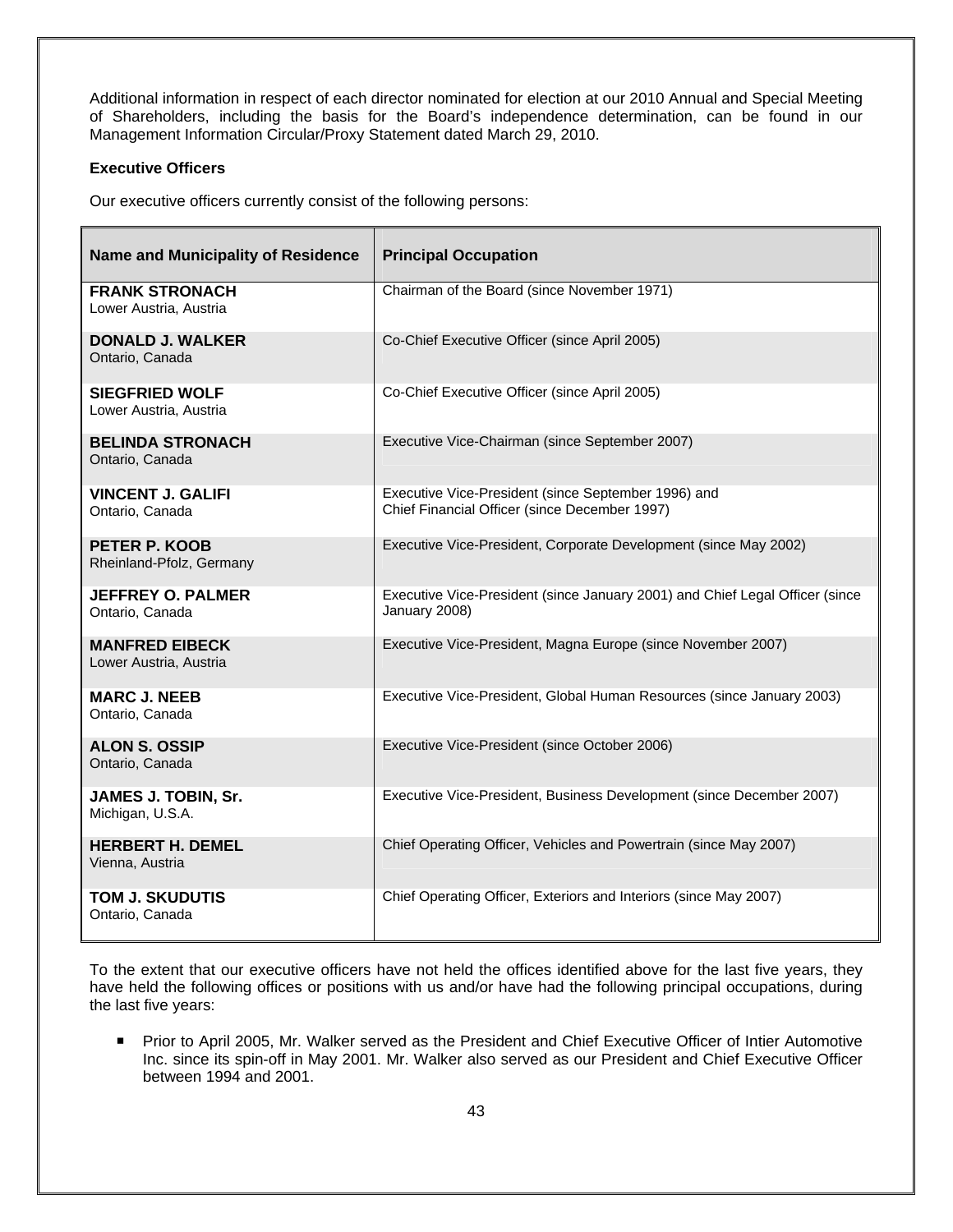- Prior to April 2005, Mr. Wolf served as one of our Executive Vice-Chairmen since May 2002 and has served in various other capacities since 2001, including Vice-Chairman between 1999 and 2001 and President and Chief Executive Officer of Magna Steyr between 2001 and 2003.
- Ms. Stronach served as a Member of Canada's House of Commons from 2004 until 2008 and previously served as Minister of Human Resources and Skills Development, Minister Responsible for Democratic Renewal and Minister Responsible for Service Canada (2005). She also served as our Chief Executive Officer between February 2001 and January 2004 and President between January 2002 and January 2004.
- Prior to November 2007, Mr. Eibeck was the President, Exteriors and Interiors Europe since June 2007, President of Decoma Europe since March 2005 and Director, Production Technologies of Magna Steyr since September 2002.
- Prior to October, 2006, Mr. Ossip was a partner at the law firm Goodman and Carr LLP since 1997.
- **Prior to December 2007, Mr. Tobin was the Executive Vice-President, Business Development and Sales** of Cosma International since January 2006, prior to which he was Executive Vice-President, Sales and Marketing of Cosma since January 2003.
- Prior to May 2007, Mr. Demel was President of Magna Powertrain since June 2005, prior to which he served as Chief Executive Officer of Fiat Auto from November 2003 to June 2005. He previously served as President of Magna Steyr from November 2002 to November 2003.
- Prior to May 2007, Mr. Skudutis was our Executive Vice-President, Operations since May 2001.

# **Beneficial Ownership of Securities**

All our directors and executive officers as a group (19 persons) owned beneficially or exercised control or direction over 838,827 Class A Subordinate Voting Shares representing approximately 0.7% of the class, together with 726,829 Class B Shares representing 100% of the class, in each case, as at March 22, 2010.

# **ITEM 8. CORPORATE CONSTITUTION**

Our Corporate Constitution forms part of our charter documents. The Corporate Constitution defines the rights of our employees and investors to participate in our profits and growth and imposes discipline on our management. The description which follows does not purport to be complete and is subject to, and is qualified in its entirety by reference to, the detailed provisions of the Corporate Constitution as contained in our charter documents.

# **Board of Directors**

Our Corporate Constitution requires that a majority of the members of our Board of Directors be individuals who are not also our officers, employees or persons related to our officers or employees.

# **Employee Equity Participation and Profit Sharing Programs**

Our Corporate Constitution requires that 10% of our qualifying Employee Pre-Tax Profits Before Profit Sharing (as defined in the Corporate Constitution) for each fiscal year be allocated in that fiscal year or the immediately following fiscal year to:

- the employee equity participation and profit sharing programs and any other profit sharing programs we have established for our employees; and
- our defined benefit pension plan (for participating employees).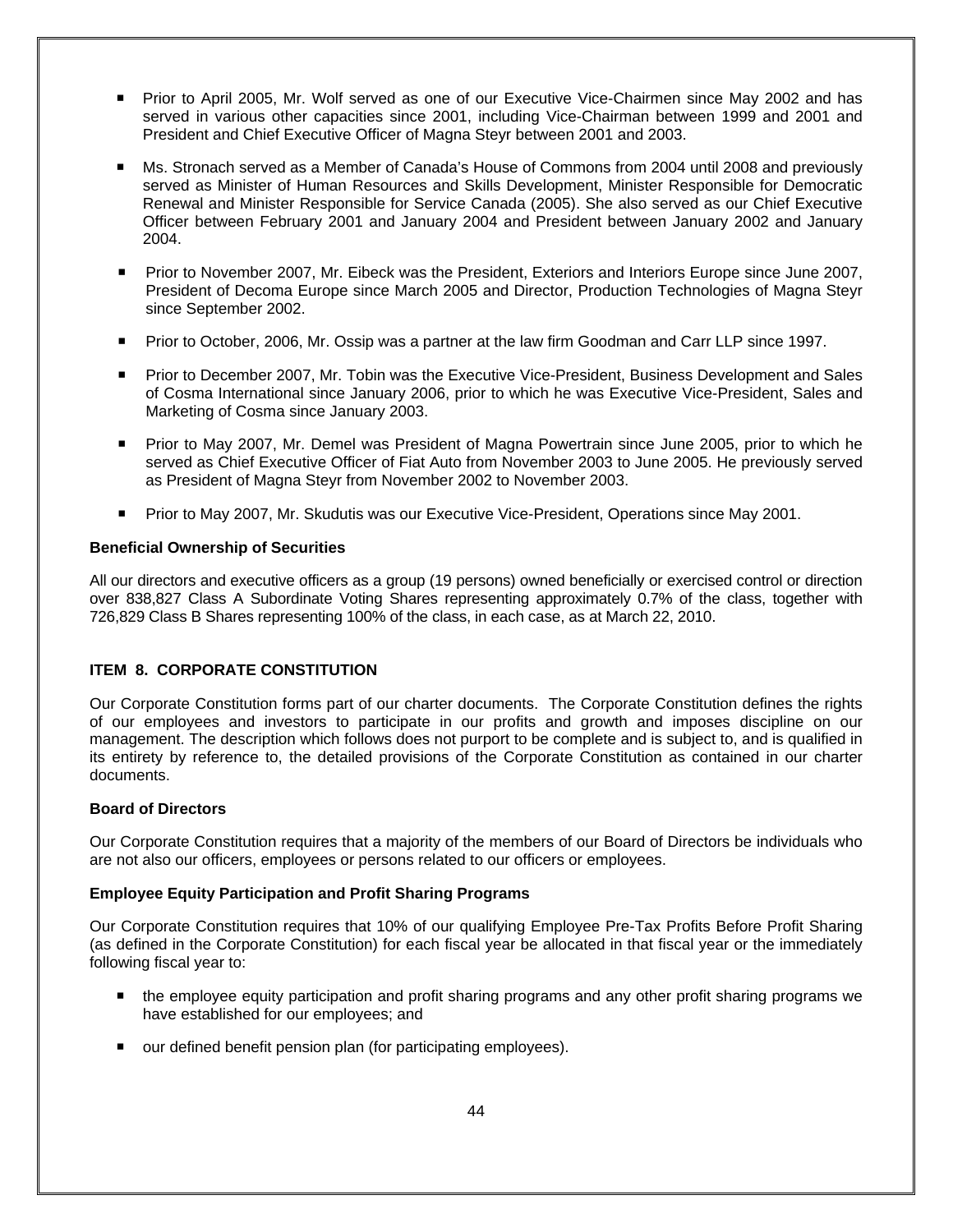Senior members of divisional, regional and executive management who are direct profit participators do not participate in these employee equity participation and profit sharing programs.

# **Dividends; Minimum Profit Performance**

Our Corporate Constitution provides that unless otherwise approved by ordinary resolution of the holders of our Class A Subordinate Voting Shares and our Class B Shares, voting as separate classes, the holders of our Class A Subordinate Voting Share and Class B Shares will be entitled to receive and we will pay, if, as and when declared by our Board of Directors out of funds properly applicable to the payment of dividends, noncumulative dividends in respect of each fiscal year so that the aggregate of the dividends paid or payable in respect of such year is:

- equal to at least 10% of our After-Tax Profits (as defined in the Corporate Constitution) after providing for dividends on preference shares, if any, for such year; and
- on average, equal to at least 20% of our After-Tax Profits (as defined in the Corporate Constitution) after providing for dividends on preference shares, if any, for such fiscal year and the two immediately preceding fiscal years.

If at any time our After-Tax Profits (as defined in the Corporate Constitution) are less than 4% of the average stated capital attributable to our Class A Subordinate Voting Shares and Class B Shares at the beginning and at the end of the fiscal year in question, for two consecutive fiscal years or we fail to pay the required dividends described above for a period of two consecutive fiscal years, the holders of our Class A Subordinate Voting Shares will, until the 4% return is achieved in a succeeding fiscal year and all required dividends, if any, are paid, have the exclusive right, voting separately as a class, to elect two directors at the next meeting of our shareholders at which directors are to be elected. If the 4% return is not achieved or a required dividend is not paid for any two consecutive fiscal years following the initial two consecutive fiscal years, then the holders of our Class A Subordinate Voting Shares will, until the 4% return is achieved for one fiscal year and all required dividends are paid, have the exclusive right, voting separately as a class, to elect two additional directors at the next meeting of shareholders at which directors are to be elected. Once the right of holders of our Class A Subordinate Voting Shares to elect such directors terminates, the directors who had been so elected will nonetheless serve until their successors are duly elected at the next meeting of our shareholders. Two of the directors to be elected at our Annual and Special Meeting of Shareholders to be held on May 6, 2010 will be voted on solely by holders of our Class A Subordinate Voting Shares in accordance with the "Minimum Profit Performance" provisions of our Corporate Constitution. For a detailed discussion regarding the election of directors, see "Business of the Meeting – Election of Directors" in our Management Information Circular/Proxy Statement dated March 29, 2010.

### **Changes in Share Capital**

Except as otherwise approved by the holders of at least a majority of each of our Class A Subordinate Voting Shares and Class B Shares, voting as separate classes, our Corporate Constitution prohibits:

- an increase in the maximum number of authorized shares of any class of our capital stock (other than our Class A Subordinate Voting Shares which may be issued in an unlimited amount); and
- the creation of any new class or series of capital stock having voting rights (other than on default in the payment of dividends) or having rights to participate in our profits (other than securities convertible into existing classes of shares or a class or series of shares having fixed dividends or dividends determined without regard to profits).

### **Unrelated Investments**

Unless approved by the holders of at least a majority of each of our Class A Subordinate Voting Shares and Class B Shares, voting as separate classes, our Corporate Constitution prohibits us from making an investment (whether direct or indirect, by means of loans, guarantee, or otherwise) in any "unrelated business" where such an investment, together with the aggregate of all other investments in unrelated businesses on the date in question, exceeds 20% of our "available equity" at the end of the financial quarter immediately preceding the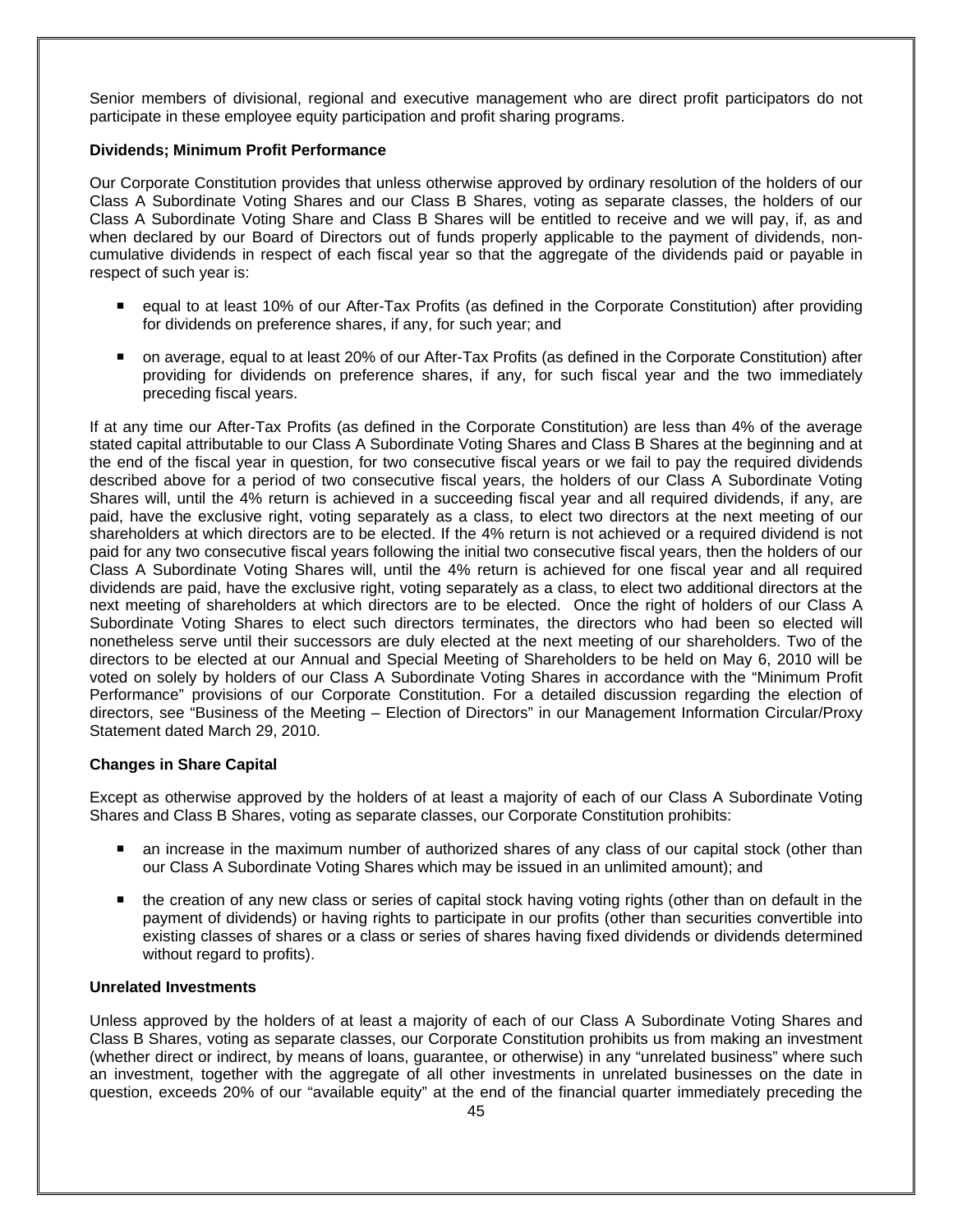date of investment. For purposes of our Corporate Constitution, the term "unrelated business" means any business that:

- **does not relate to the design, manufacture, distribution or sale of motor vehicles or motor vehicle parts,** components, assemblies or accessories;
- does not utilize technology, manufacturing processes, equipment or skilled personnel in a manner similar to that utilized or under development by us; or
- does not involve the provision of products or services to our suppliers and customers, or the provision of products or services similar to those provided by our suppliers and customers from time to time.

A business will be deemed to cease to be an unrelated business for purposes of our Corporate Constitution if the net profits after tax of such business exceed on average 5% of our aggregate investment in such business for two out of any three consecutive years after the date of such investment. For purposes of our Corporate Constitution, the term "available equity" is defined to mean our total shareholders' equity, less the stated capital of any non-participating preference shares.

### **Research and Development**

Our Corporate Constitution requires a minimum of 7% of our Pre-Tax Profits (as defined in the Corporate Constitution) for any fiscal year to be allocated to research and development during that fiscal year or the immediately following fiscal year.

### **Social Objectives**

Pursuant to our Corporate Constitution, a maximum of 2% of our Pre-Tax Profits (as defined in the Corporate Constitution) for any fiscal year may be allocated to the promotion of "social objectives" during the fiscal year or the immediately following fiscal year. For purposes of our Corporate Constitution, the term "social objectives" means objectives which, in the sole opinion of our executive management, are of a political, patriotic, philanthropic, charitable, educational, scientific, artistic, social or other useful nature to the communities in which we operate.

### **Incentive Bonuses; Management Base Salaries**

Our Corporate Constitution provides that aggregate incentive bonuses paid or payable to "Corporate Management" in respect of any fiscal year will not exceed 6% of our Pre-Tax Profits Before Profit Sharing (as defined in the Corporate Constitution) for that fiscal year and that their base salaries shall be comparable to those in industry generally. For purposes of our Corporate Constitution, "Corporate Management" means our chief executive officer, chief operating officer, chief marketing officer and chief administrative officer and any other employee designated by these persons from time to time to be included within "Corporate Management". For a detailed discussion of our executive compensation, see "Compensation Discussion and Analysis", "Summary Compensation Table" and "Incentive Plan Awards" in our Management Information Circular/Proxy Statement dated March 29, 2010.

# **ITEM 9. LEGAL PROCEEDINGS**

### **KS Centoco**

In November 1997, we, and two of our subsidiaries, were sued in the Ontario Superior Court of Justice by KS Centoco Ltd., an Ontario-based steering wheel manufacturer in which we have a 23% equity interest, and by Centoco Holdings Limited, the owner of the remaining 77% equity interest in KS Centoco Ltd. In March 1999, the plaintiffs were granted leave to make substantial amendments to the original statement of claim in order to add several new defendants and claim additional remedies and in February 2006, the plaintiffs further amended their statement of claim to add an additional remedy. The amended statement of claim alleges, among other things: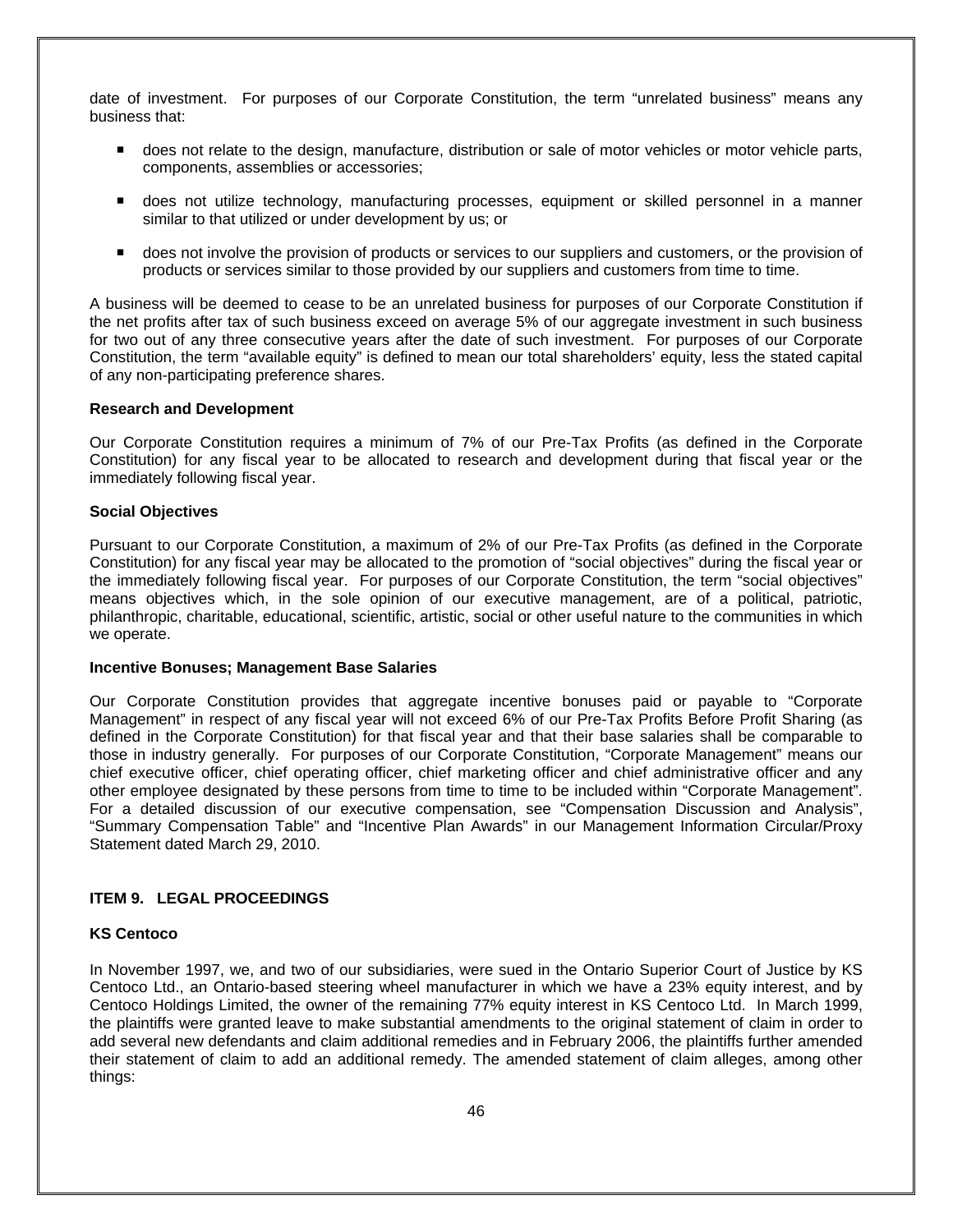- **E** breach of fiduciary duty by us and two of our subsidiaries;
- breach by us of our binding letter of intent with KS Centoco, including our covenant not to have any interest, directly or indirectly, in any entity that carries on the airbag business in North America, other than through MST Automotive Inc., a company to be 77% owned by Magna and 23% owned by Centoco Holdings;
- the plaintiff's exclusive entitlement to certain airbag technologies in North America pursuant to an exclusive license agreement, together with an accounting of all revenues and profits resulting from the alleged use by us, TRW Inc. and other unrelated third party automotive supplier defendants of such technology in North America;
- a conspiracy by us, TRW and others to deprive KS Centoco of the benefits of such airbag technology in North America and to cause Centoco Holdings to sell to TRW its interest in KS Centoco in conjunction with the sale by us to TRW of our interest in MST Automotive GmbH and TEMIC Bayern-Chemie Airbag GmbH; and
- oppression by the defendants.

The plaintiffs are seeking, among other things, damages of approximately Cdn.\$3.5 billion. We have filed an amended statement of defence and counterclaim. Document production, completion of undertakings and examinations for discovery are substantially complete, although limited additional examinations for discovery may occur. The trial is not expected to commence before 2011. We believe we have valid defenses to the plaintiff's claims and therefore intend to continue to vigorously defend this case. At this stage of the legal proceedings, notwithstanding the amount of time which has transpired since the claim was filed, it is not possible to predict their outcome.

# **Other**

In the ordinary course of business activities, we may become contingently liable for litigation and claims with customers, suppliers, former employees and other parties. In addition, we may be, or could become, liable to incur environmental remediation costs to bring environmental contamination levels back within acceptable legal limits. On an ongoing basis, we assess the likelihood of any adverse judgments or outcomes to these matters, as well as potential ranges of probable costs and losses.

A determination of the provision required, if any, for these contingencies is made after analysis of each individual issue. The required provision may change in the future due to new developments in each matter or changes in approach, such as a change in settlement strategy in dealing with these matters.

# **Warranty, Product Liability and Recall Costs**

In certain circumstances, we are at risk for warranty costs, including product liability and recall costs. Due to the nature of the costs, we make our best estimate of the expected future costs, however, the ultimate amount of such costs could be materially different. We continue to experience increased customer pressure to assume greater warranty responsibility. Currently, under most customer agreements, we only account for existing or probable claims. Under certain complete vehicle engineering and assembly contracts, we record an estimate of future warranty related costs based on the terms of the specific customer agreements and the specific customer's warranty experience.

# **ITEM 10. INTERESTS OF MANAGEMENT AND OTHERS IN MATERIAL TRANSACTIONS**

Reference is made to the sections entitled "Management Contracts" and "Interests of Management and Other Insiders in Certain Transactions" in our Management Information Circular/Proxy Statement dated March 29, 2010 for our Annual and Special Meeting of Shareholders to be held on May 6, 2010, which is incorporated by reference into this Annual Information Form.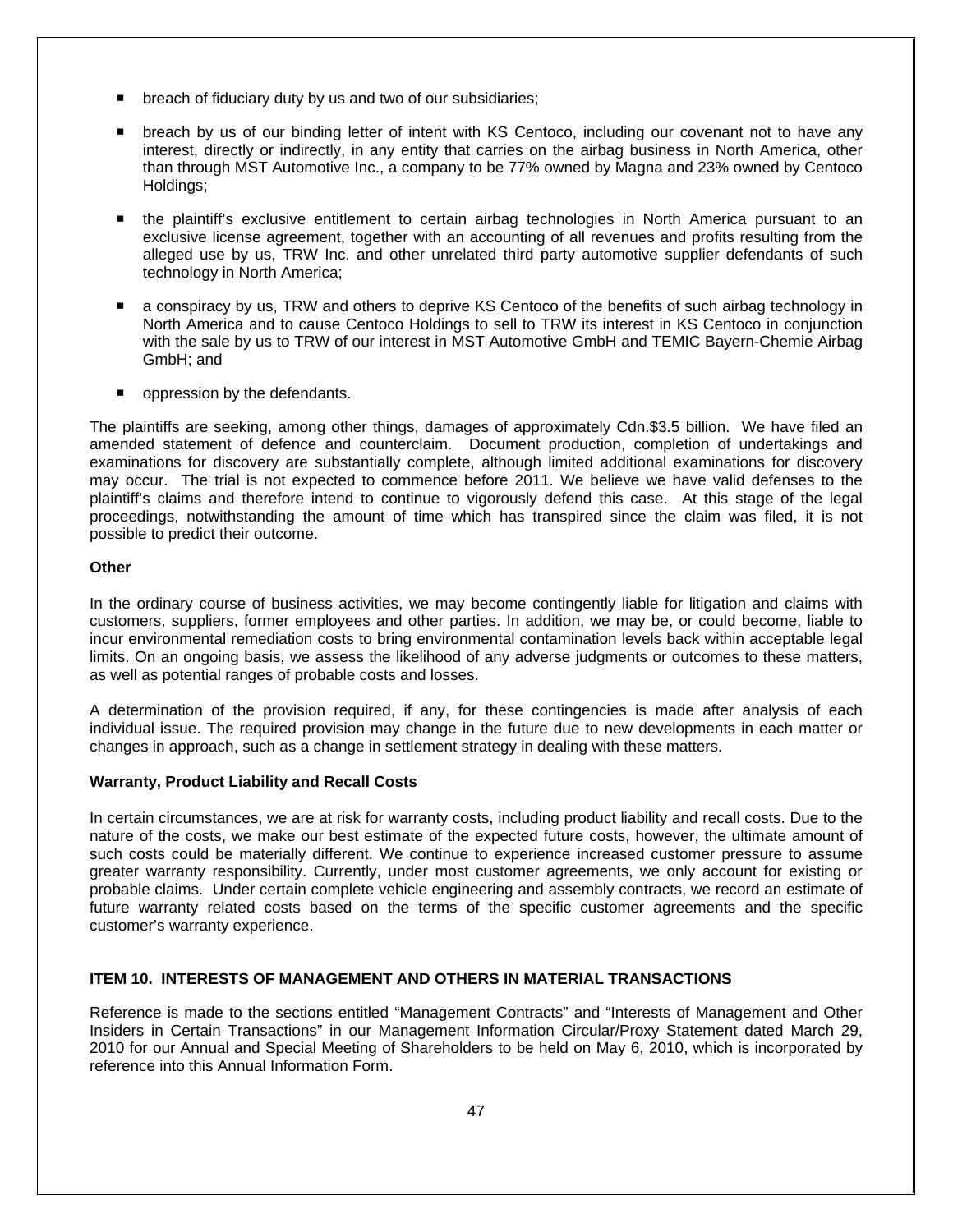# **ITEM 11. TRANSFER AGENT AND REGISTRAR**

The transfer agent and registrar for our Class A Subordinate Voting Shares is Computershare Trust Company of Canada, at its principal offices in Toronto, Ontario. The co-transfer agent and co-registrar for our Class A Subordinate Voting Shares in the United States is Computershare Trust Company, N.A., at its offices in Canton, Massachusetts.

# **ITEM 12. EXPERTS**

Our independent auditor is Ernst & Young LLP, which (together with its predecessor firms) has been our independent auditor since February 27, 1969.

# **ITEM 13. AUDIT COMMITTEE**

Our Audit Committee is comprised of Messrs. Donald Resnick (Chair), Louis E. Lataif and Lawrence D. Worrall. A copy of our Audit Committee Charter is available on our website (www.magna.com) under "Corporate Governance" and was attached as a schedule to our Annual Information Form dated March 29, 2006 filed on SEDAR (www.sedar.com) and our Annual Report on Form 40-F dated the same date filed on EDGAR (www.sec.gov/edgar). Additional information about our Audit Committee is contained in the section entitled "Audit Committee and Audit Committee Report" as well as in the "Statement of Corporate Governance Practices" in our Management Information Circular/Proxy Statement dated March 29, 2010 for our Annual and Special Meeting of Shareholders to be held on May 6, 2010, which is incorporated by reference into this Annual Information Form.

# **ITEM 14. ADDITIONAL INFORMATION**

Our Management Information Circular/Proxy Statement dated March 29, 2010 contains the following additional information:

- our directors' and named executive officers' remuneration and indebtedness;
- our voting securities and their principal holders:
- securities authorized for issuance under our equity-based compensation plans;
- our Audit Committee and its Report;
- our Compensation Discussion and Analysis: and
- our Statement of Corporate Governance Practices.

Additional financial information about us is provided in our consolidated financial statements as at and for the three-year period ended December 31, 2009. These documents and additional information about us may be found on SEDAR, at www.sedar.com, on EDGAR at www.sec.gov/edgar and on our website, at www.magna.com.

Any person may obtain copies of the following documents upon request from our Secretary, c/o Magna International Inc., 337 Magna Drive, Aurora, Ontario, L4G 7K1:

- at any time when our securities are in the course of a distribution pursuant to a short form prospectus or a preliminary short form prospectus has been filed in respect of a distribution of our securities,
	- one copy of this Annual Information Form;
	- one copy of our Annual Report to Shareholders for the year ended December 31, 2009, which contains the following items: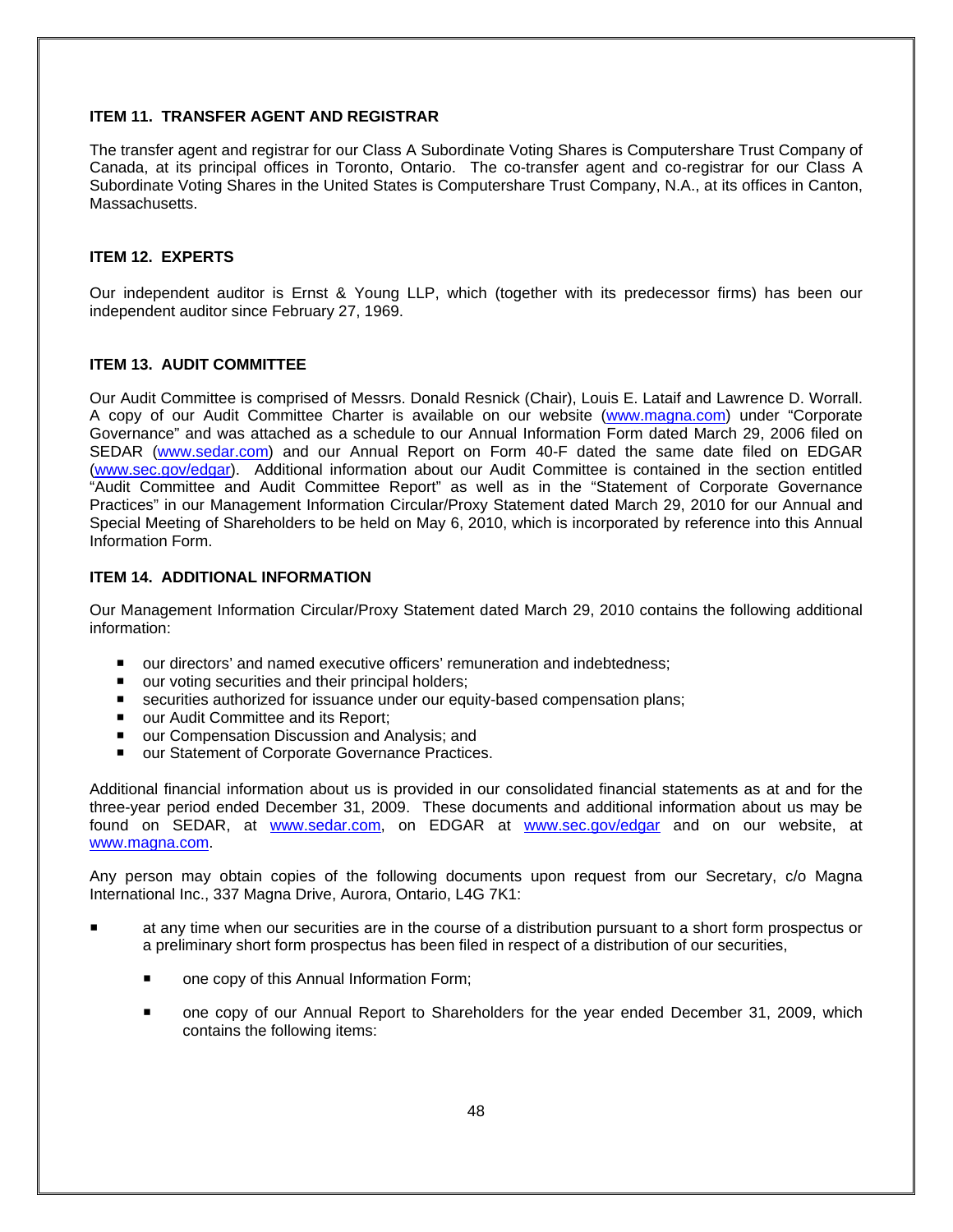- the "Management's Discussion and Analysis of Results of Operations and Financial Position", which is the only item incorporated by reference into this Annual Information Form; and
- our consolidated financial statements as at and for the three-year period ended December 31, 2009;
- one copy of any of our interim financial statements subsequent to the financial statements for our most recently completed fiscal year;
- one copy of our Management Information Circular/Proxy Statement dated March 29, 2010; and
- one copy of any other documents that are incorporated by reference into the preliminary short form prospectus or the short form prospectus and are not provided under any of the foregoing; or
- at any other time, one copy of any of the documents referred to immediately above, provided that we may require payment of a reasonable charge for such copy if the request is made by a person who is not one of our security holders.